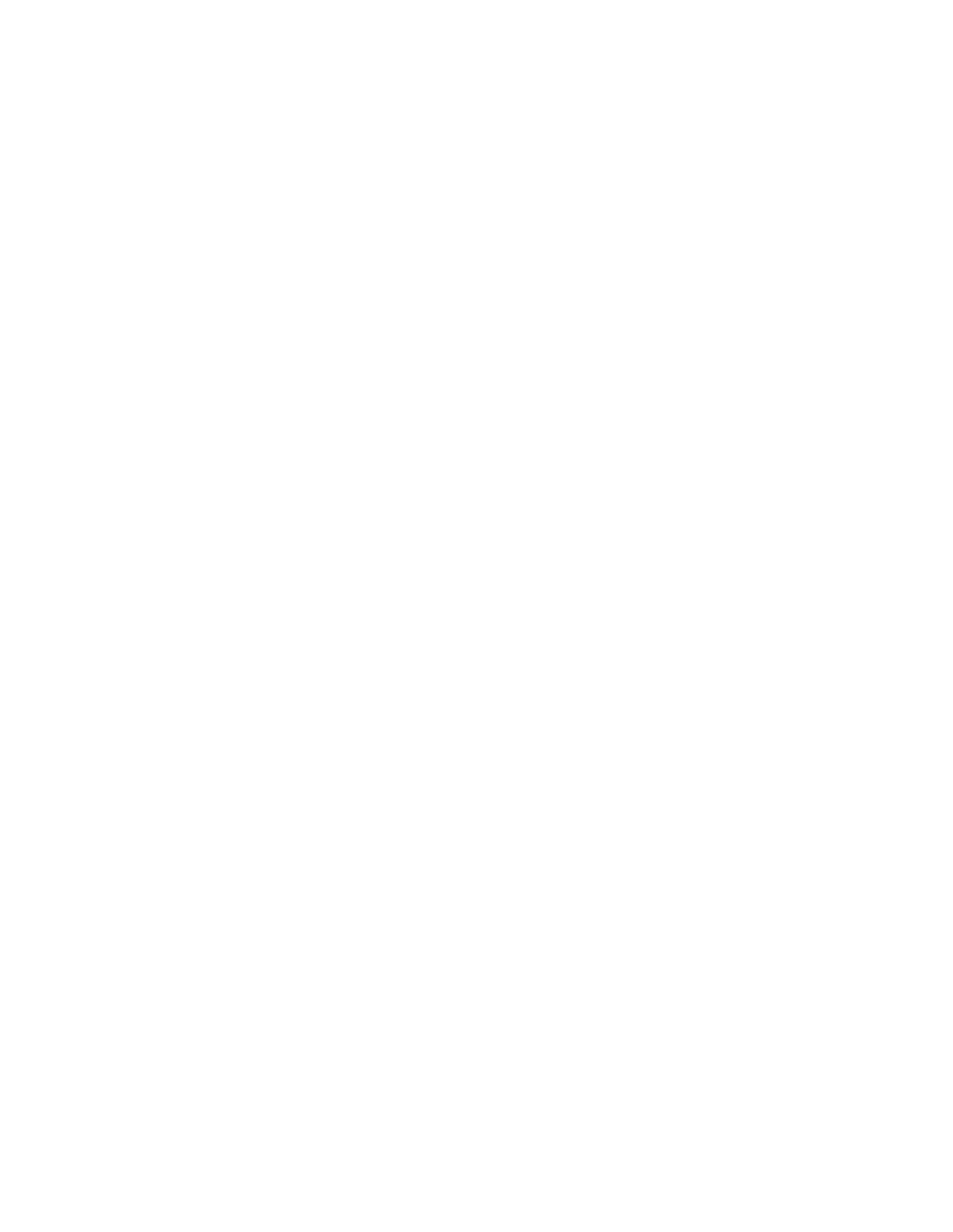### **Contents**

| Courses                                                                                            |  |
|----------------------------------------------------------------------------------------------------|--|
| Interdisciplinary Studies, Grade 11, Open (IDC3O or IDP3O)  22                                     |  |
| Interdisciplinary Studies, Grade 12, University Preparation (IDC4U or IDP4U)  29                   |  |
|                                                                                                    |  |
| <b>Some Considerations for Program Planning in Interdisciplinary Studies Actual Adduct Adducts</b> |  |
| <b>The Achievement Chart for Interdisciplinary Studies mature Action Active Achievement Chart</b>  |  |

Une publication équivalente est disponible en français sous le titre suivant : *Le curriculum de l'Ontario, 11<sup>e</sup> et 12<sup>e</sup> année – Études interdisciplinaires, 2002.*

This publication is available on the Ministry of Education's website at http://www.edu.gov.on.ca.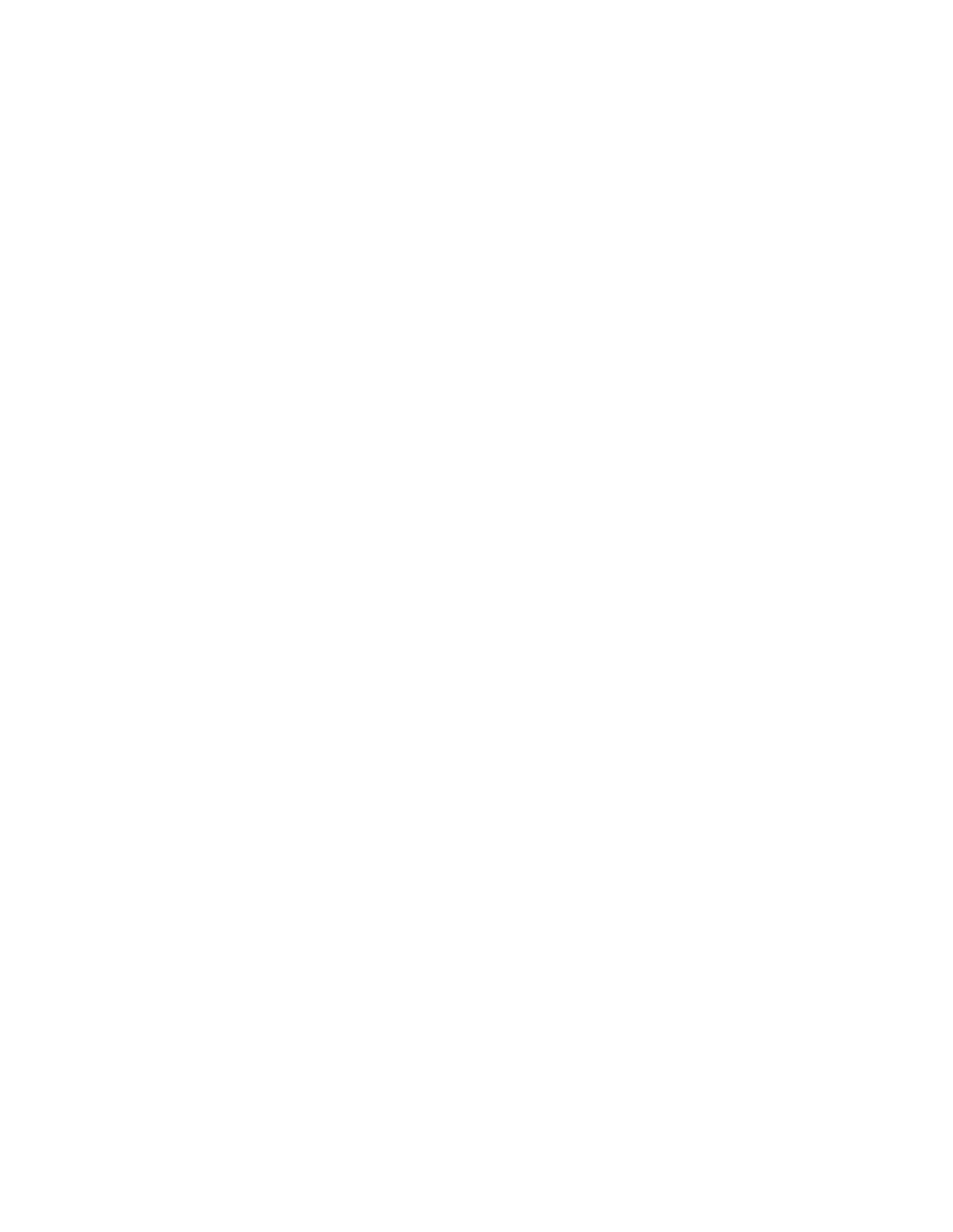### **Introduction**

*The Ontario Curriculum, Grades 11 and 12: Interdisciplinary Studies, 2002* will be implemented for students in Ontario secondary schools in September 2002.

This document is designed for use in conjunction with *The Ontario Curriculum, Grades 9 to 12: Program Planning and Assessment, 2000*, which contains information relevant to all disciplines in the curriculum and is available both in print and on the ministry's website at http://www.edu.gov.on.ca.

#### **The Place of Interdisciplinary Studies in the Curriculum**

Our world is increasingly interconnected and interdependent. Communications networks exchange information around the globe, creating new forms of collaboration and transforming the nature of work and learning. New areas of study develop to advance human knowledge and respond to the challenges of our changing world with insight and innovation. These include areas that often combine or cross subjects or disciplines, such as space science, information management systems, alternative energy technologies, and computer art and animation.

Students today face an unprecedented range of social, scientific, economic, cultural, environmental, political, and technological issues. To deal with these issues, they first need competencies derived from discrete disciplines. The following are some examples:

- An interdisciplinary studies course in hospitality management would integrate studies in marketing and hospitality to help students understand the relationship among marketing practices, the local economy, and standards and innovative practices of the hospitality industry. In such a course, students might prepare a research report comparing successful and unsuccessful ventures into regional, national, and international tourist ventures, and analyse the impact of quality improvement on the financial health of a hotel organization.
- An interdisciplinary studies course that introduces students to information studies would integrate studies in history, philosophy, and science to develop an understanding of the human need to use information to communicate knowledge, scholarship, and values in a global society. In such a course, students would use a variety of inquiry and research methods to analyse the evolution and impact of information and information technologies on society, and to report on effective ways to use knowledge institutions such as libraries and postsecondary institutions to support community involvement, future employment, and lifelong learning.
- An interdisciplinary studies course that introduces students to biotechnology would integrate studies in biology and chemistry that are relevant to biotechnology to investigate biotechnology developments and careers in such diverse fields as health care, agriculture, forestry, and marine life. In such a course, students would research key trends and evaluate the economic, political, social, cultural, environmental, and ethical issues raised by biotechnology. They would apply their findings to assess the impact of biotechnological products on their local community.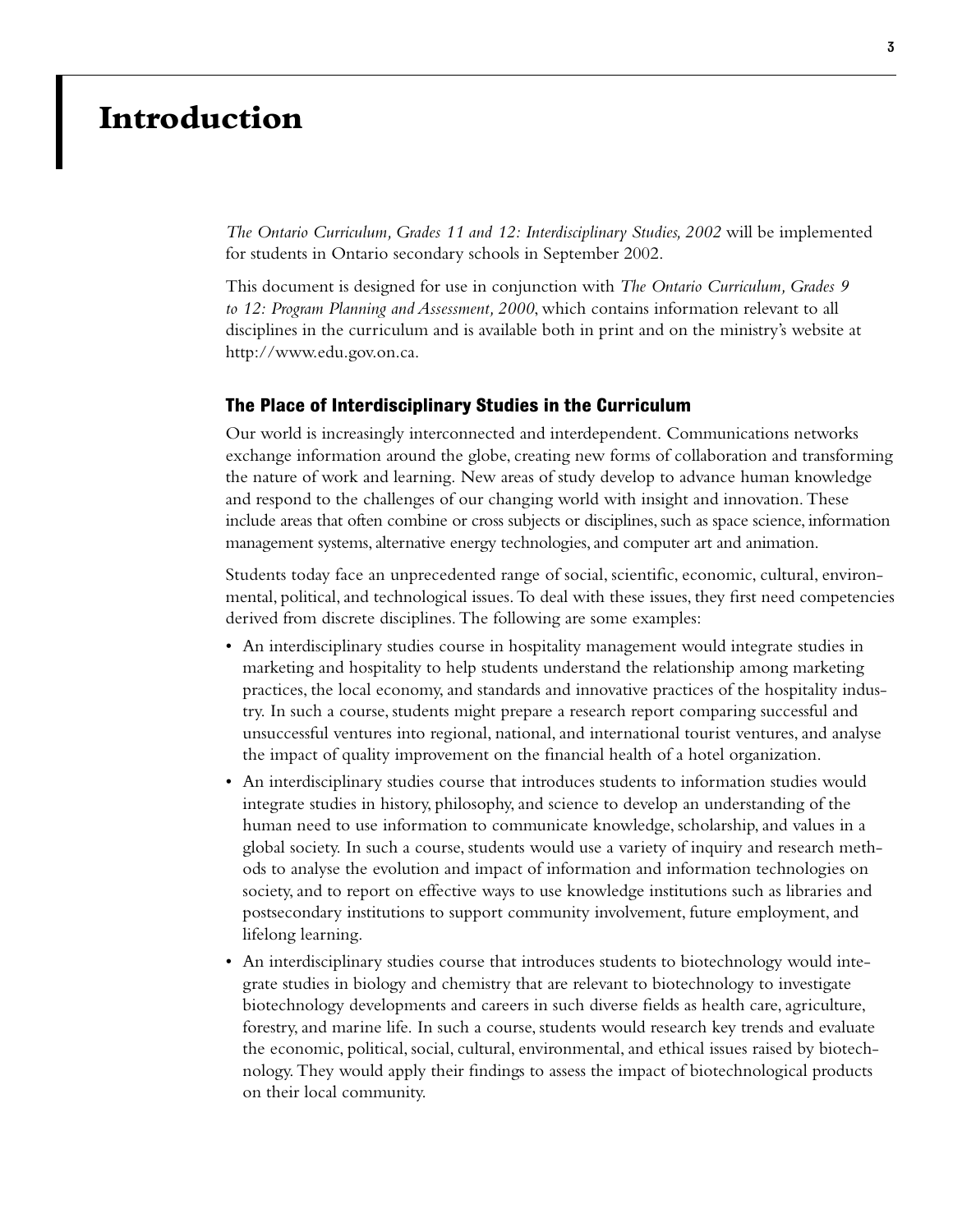• An interdisciplinary studies course in small business operations would integrate studies in technological design and business entrepreneurship to enable students to address the specific needs of an identified market. In such a course, students would analyse needs, design and develop both prototypes and finished products (e.g., a business plan in electronic format that uses arresting graphics and effective hypertext links similar to business plans used by international enterprises), and apply entrepreneurial and design skills either to school and community projects or to potential employment ventures. Both their academic and applied work would help students recognize their strengths and skills for current and future employment.

To deal with today's issues, students also require interdisciplinary<sup>1</sup> skills that focus on the issues themselves, especially skills related to the research process, information management, collaboration, critical and creative thinking, and technological applications. Students need to know new methods and forms of analysis, interpretation, synthesis, and evaluation that will allow them to build on skills acquired through the core curriculum. Interdisciplinary practitioners can use modern systems-thinking and systems-design<sup>2</sup> approaches to investigate how lasting solutions take into account all external and internal factors. Using models and prototypes, students can simulate ideas and test variables to produce new products or perspectives or find and implement solutions that go beyond established disciplines.

To make sense of the growth and often disparate nature of data and information, students must become *information literate.*<sup>3</sup> To do this, they must be able to combine diverse models of research and inquiry, integrate a range of information-management skills and technologies, and apply the processes of information organization, storage, and retrieval to new situations and across many disciplines. Consequently, it is important to recognize that the skills, knowledge, insights, and innovations of the discipline of information studies are central to interdisciplinary work.

Students with well-developed information studies skills and knowledge will have increased marketability in a variety of careers. For instance, biology and chemistry graduates who know how to use global networks for scientific research to retrieve information and manage data will have greater opportunities for work in research labs. In the same way, graduates of economics, history, and political science who have taken courses requiring them to use information systems, online databases, and advanced research methods should have increased employment opportunities.

<sup>1.</sup> For the purposes of this document, the term *interdisciplinary* is used to describe an approach to learning and knowledge that integrates and benefits from the understanding and application of the approaches of different subjects and disciplines. The course expectations in this document reflect the following approaches: *multidisciplinary* approaches where the subjects or disciplines are connected through a theme, issue, problem, or research question; *interdisciplinary* approaches where a theme, issue, problem, or research question defines the approach taken and directs the attempt to seek a synthesis across subject/discipline boundaries; *transdisciplinary* approaches where real-life contexts direct learning that goes beyond particular subjects or disciplines.

<sup>2.</sup> *Systems thinking* is the method used to systematically analyse how all internal and external factors, both real and hypothetical, related to systems or organizations interact to create results (e.g., an analysis of the many interrelated factors – social, political, economic, and cultural – related to creating and promoting a new museum exhibition). *Systems design* is a set of methods, activities, and technologies (e.g., use of models and prototypes) for applying systems thinking in order to create and describe new solutions to significant issues or problems.

<sup>3.</sup> *Information literacy* is the ability to access, select, gather, critically evaluate, and communicate information in all disciplines, and to use the information obtained to solve problems, make decisions, develop knowledge, and create new ideas and personal meaning.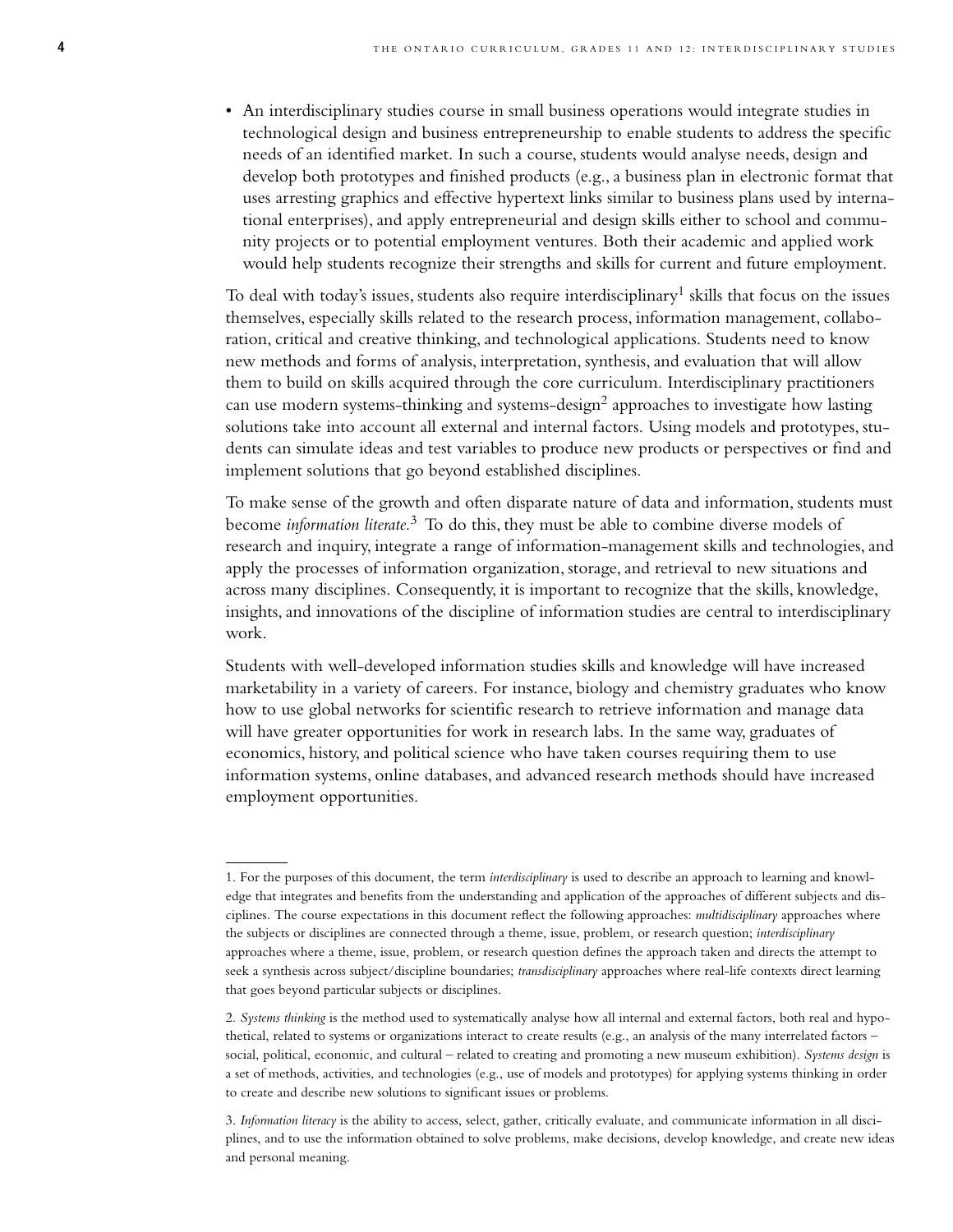When preparing for postsecondary study, apprenticeship, and the world of work, students also need general, transferable abilities, such as the skills of effective team building, leadership, and collaborative decision making. As students enter the world of work, either independently in new ventures or interdependently as part of project teams, they will also need to be enterprising and flexible.

In interdisciplinary studies courses, students consciously apply the concepts, methods, and language of more than one discipline to explore topics, develop skills, and solve problems. These courses are intended to reflect the linkages and interdependencies among subjects, disciplines, and courses and their attendant concepts, skills, and applications, and are more than the sum of the disciplines included. In an unpredictable and changing world, interdisciplinary study encourages students to choose new areas for personal study and to become independent, lifelong learners who have learned not only how to learn but also how to assess and value their own thinking, imagination, and ingenuity in decision-making situations.

The goal of the interdisciplinary studies program in Grades 11 and 12 is to ensure that students:

- build on and interconnect, in an innovative way, concepts and skills from diverse disciplines;
- develop the ability to analyse and evaluate complex information from a wide range of print, media, electronic, and human resources;
- learn to plan and work both independently and collaboratively;
- are able to apply established and new technologies appropriately and effectively;
- use inquiry and research methods from diverse disciplines to identify problems and to research solutions beyond the scope of a single discipline;
- develop the ability to view issues from multiple perspectives to challenge their assumptions and deepen their understanding;
- use higher-level critical- and creative-thinking skills to synthesize methodologies and insights from a variety of disciplines and to implement innovative solutions;
- apply interdisciplinary skills and knowledge to new contexts, real-world tasks, and on-thejob situations and thus develop a rich understanding of existing and potential personal and career opportunities;
- use interdisciplinary activities to stimulate, monitor, regulate, and evaluate their thinking processes and thus learn how to learn.

Interdisciplinary studies courses are appropriate for students with diverse abilities, interests, and learning styles, ranging from those who may need assistance in meeting diploma requirements to those enrolled in specialized programs of study such as technology or the arts. They will help students who are preparing to enter the workplace, as well as those who are planning to go on to study at a college or university. These courses reinforce students' general skills in a wide range of academic and applied contexts.

In their focus on real-life contexts, interdisciplinary studies courses tend to be highly motivating. They help students develop their knowledge and skills as a result of working on meaningful projects, which are often linked to the community. They also provide opportunities for students to explore issues and problems that interest them from a variety of perspectives.

Cooperative education courses can easily be incorporated into interdisciplinary studies courses to help students make the transition between school and the world of work. An increasing number of colleges and universities in Ontario, in other parts of Canada, and around the world offer interdisciplinary studies programs at the postsecondary and graduate levels.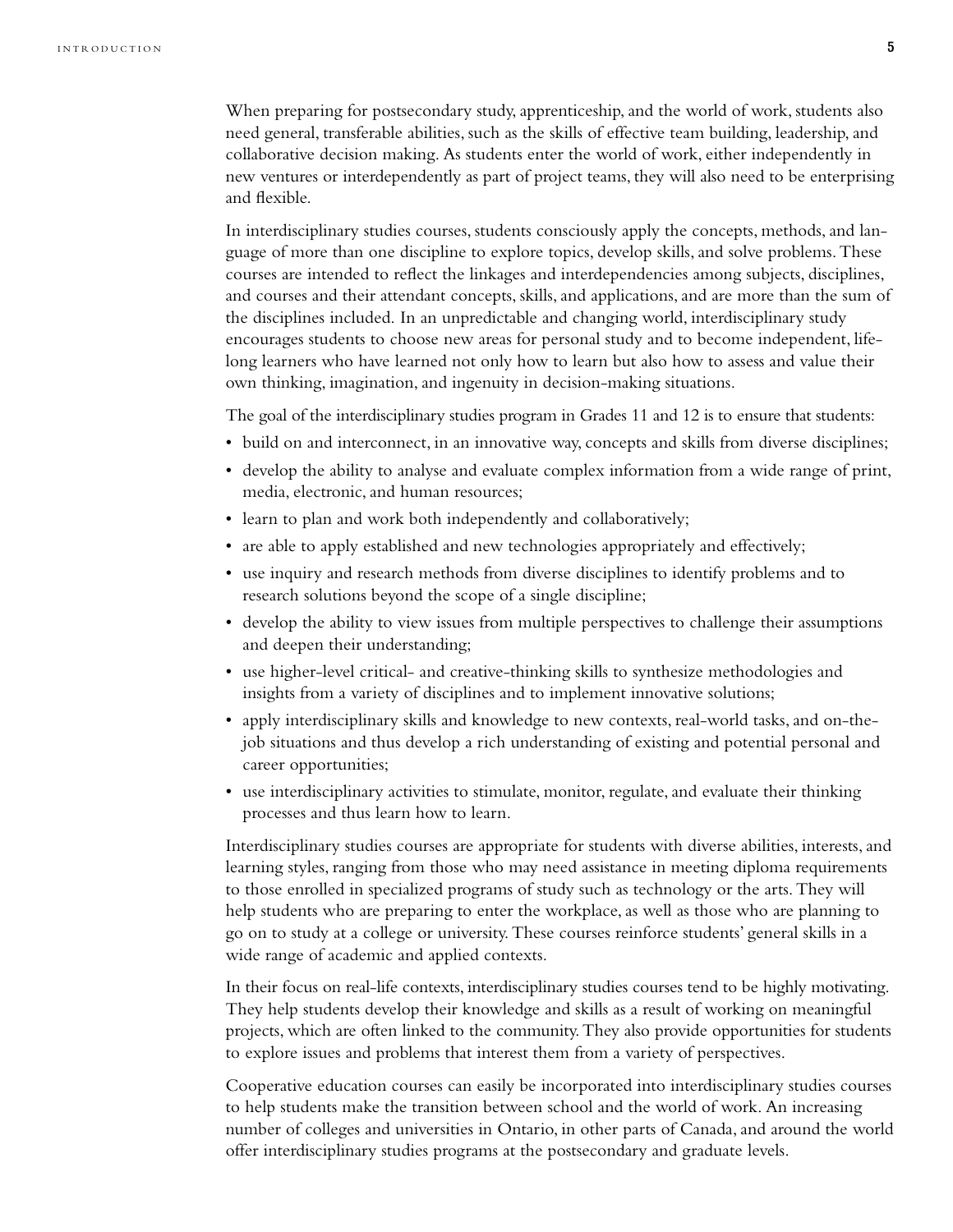### **The Program in Interdisciplinary Studies**

#### **Overview**

The interdisciplinary studies program is one of a number of specialized programs that can provide students with a particular curriculum focus to help them meet diploma requirements and make the transition to postsecondary destinations.<sup>4</sup> The following interdisciplinary studies courses are offered in Grades 11 and 12: Interdisciplinary Studies, Grade 11, Open; Interdisciplinary Studies, Grade 12, University Preparation; and Interdisciplinary Studies, Grade 12, Open.

Interdisciplinary studies courses provide students with opportunities to understand the diverse perspectives of and the links among discrete subjects/disciplines and to develop their knowledge and skills beyond the scope of individual disciplines to solve problems, make decisions, and present new findings. Students will integrate general interdisciplinary concepts, skills, models, resources, technologies, and strategies with specific content and approaches from diverse areas of the curriculum, which can be adapted to reflect the context of the specific interdisciplinary studies courses or packages of courses. An important emphasis will be placed on developing information literacy, applying comprehensive research skills and knowledge, and synthesizing methodologies and insights from a variety of disciplines to develop critical- and creative-thinking skills.

Interdisciplinary studies courses can be offered in two models: single-credit interdisciplinary studies courses and interdisciplinary studies packages of courses, as outlined below. Students may take a maximum of three interdisciplinary studies courses – one each of Interdisciplinary Studies, Grade 11, Open; Interdisciplinary Studies, Grade 12, University Preparation; and Interdisciplinary Studies, Grade 12, Open. This restriction applies to all courses, whether they are single-credit interdisciplinary studies courses or interdisciplinary studies courses within a package.

#### **Model A: Single-Credit Interdisciplinary Studies Courses**

Model A offers single-credit interdisciplinary studies courses. In these courses, students combine *all* the expectations of the interdisciplinary studies course with a *relevant selection* of expectations from two or more courses from the same grade or the grade immediately preceding or following. Course content, instructional strategies, and assessment procedures for an interdisciplinary studies course should be designed to meet the grade-level expectations for that course. The following are two examples of interdisciplinary studies courses, one open and one university preparation course:

• *Applied Journalism, Grade 11, Open.*This course combines expectations from Interdisciplinary Studies, Grade 11, Open with selected expectations from two or more other courses (e.g., Media Arts, Grade 11, Open; The Enterprising Person, Grade 11, Open; Media Studies, Grade 11, Open; and Communications Technology, Grade 11,Workplace Preparation).

<sup>4.</sup> See *Ontario Secondary Schools, Grades 9 to 12: Program and Diploma Requirements, 1999* (OSS), section 7.4.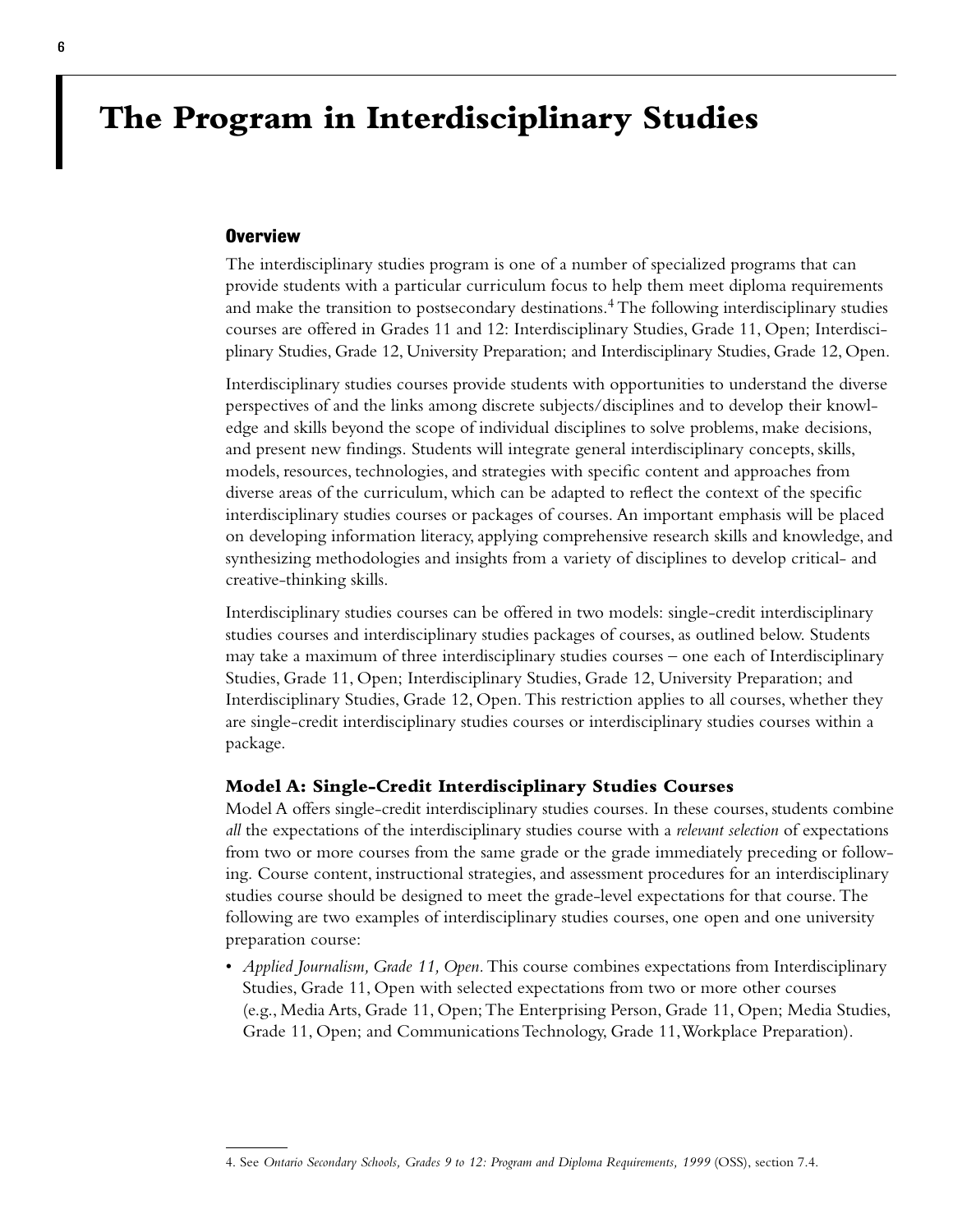• *Archaeological Studies, Grade 12, University Preparation*. This course combines expectations from Interdisciplinary Studies, Grade 12, University Preparation with selected expectations from two or more other courses (e.g., Canada: History, Identity, and Culture, Grade 12, University Preparation; Classical Civilization, Grade 12, University Preparation; Earth and Space Science, Grade 12, University Preparation; Introduction to Anthropology, Psychology, and Sociology, Grade 11, University/College Preparation; and Mathematics of Data Management, Grade 12, University Preparation).

The discipline-based expectations of the "other" courses provide an appropriate context and content for developing practical applications or for exploring topics and themes using an interdisciplinary approach. In single-credit interdisciplinary studies courses, only achievement of the interdisciplinary studies expectations will be evaluated. Students are not expected to achieve any of the expectations from the other courses, nor will any credit be given for meeting these expectations. Students may thus take both the interdisciplinary studies course and the courses from which expectations were selected for the interdisciplinary studies course without concern about duplication.

#### **Model B: Interdisciplinary Studies Packages of Courses**

Model B offers interdisciplinary studies packages of courses worth from two to five credits. In these packages, students combine all the expectations of the interdisciplinary studies course with all the expectations of two or more additional full- or half-credit courses from the same grade or the grade immediately preceding or following. (If, for example, a student wishes to take a Grade 12 open interdisciplinary studies package of courses that requires a biology course, he or she would have to take the Grade 11 college preparation biology course, since there is no Grade 12 college preparation biology course.) In all packages, course content, instructional strategies, and assessment procedures for the interdisciplinary studies course should be designed to meet the grade-level expectations for that course. The following are two examples of interdisciplinary studies packages of courses, one open and one university preparation:

- *Applied Design, Grade 11, Open*. This package of courses consists of all the expectations from Interdisciplinary Studies, Grade 11, Open; Communications Technology, Part 1, Grade 10, Open (half credit); and Media Arts, Part 1, Grade 10, Open (half credit).
- *Biotechnology, Grade 12, University Preparation*. This package of courses consists of all the expectations from Interdisciplinary Studies, Grade 12, University Preparation; Biology, Grade 12, University Preparation; and Chemistry, Grade 12, University Preparation.

In Model B, students obtain one credit for the interdisciplinary studies course and one credit for each of the additional courses, to a maximum of five credits in total. Each course in the package is identified by its existing course code on the student's report card and on the Ontario Student Transcript. Note that if a half-credit course is to be included in an interdisciplinary studies package of courses, the school must be able to provide the matching half-credit of the full-credit course if that full-credit course is a prerequisite for any other course that the student wishes to take. However, the matching half-credit course does not have to be taken as part of a subsequent interdisciplinary studies package of courses. If a compulsory course (i.e., a course that is required for diploma purposes) is included in an interdisciplinary studies package of courses, it will count as a compulsory course. An interdisciplinary studies package of courses may include locally developed courses.5

<sup>5.</sup> See *Ontario Secondary Schools, Grades 9 to 12: Program and Diploma Requirements, 1999*, section 7.1.2, and *Guide to Locally Developed Courses, Grades 9 to 12: Approval Requirements and Procedures, 2000* for information about the development and approval of locally developed courses.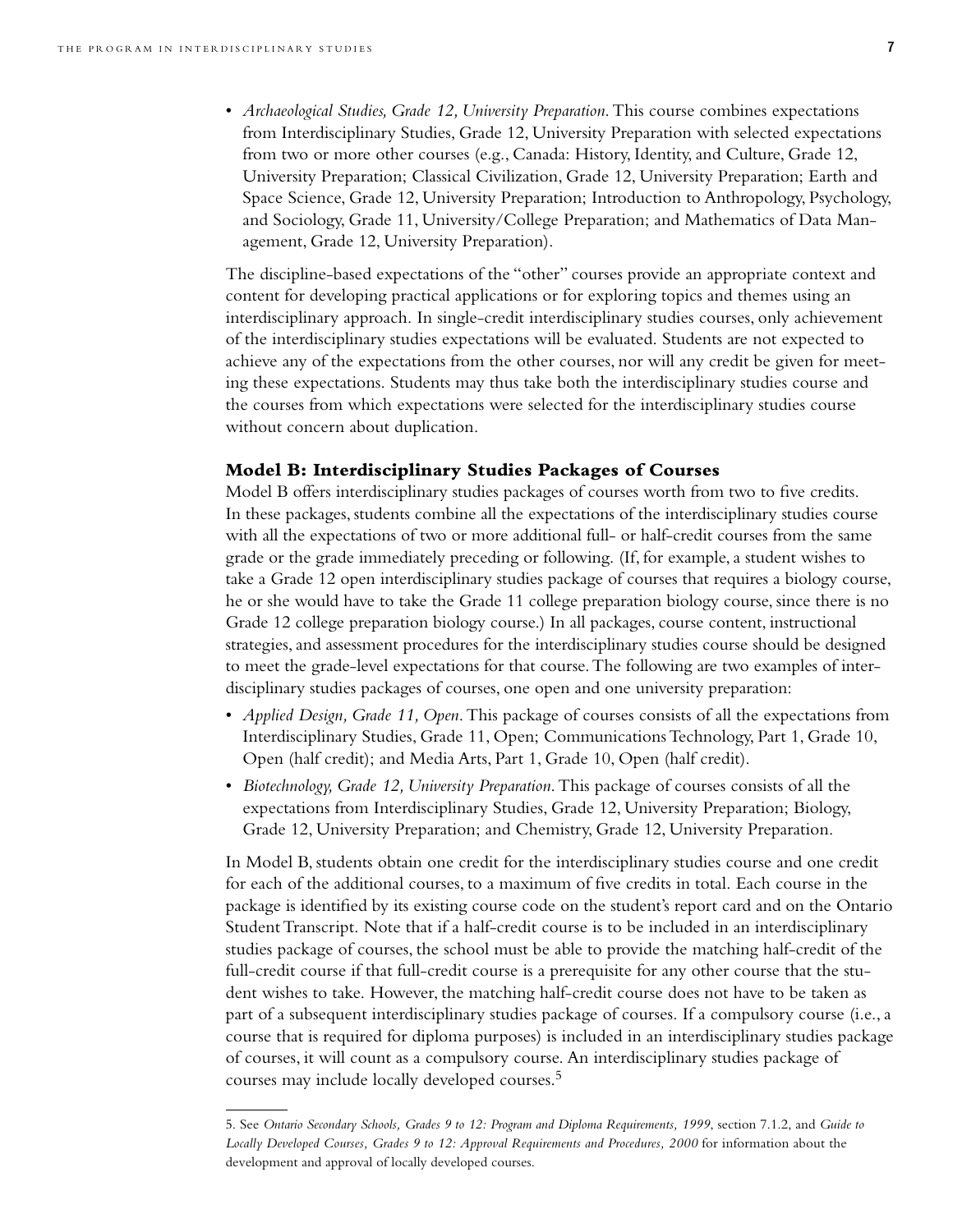#### **Interdisciplinary Studies Course Summary**

The accompanying chart outlines the interdisciplinary studies courses that can be offered in Grades 11 and 12. Interdisciplinary studies courses are designated as "open" or "university preparation" depending on which designation is the most appropriate as a basis for combining other courses and/or expectations. Course content, instructional strategies, and assessment procedures should be designed to meet the grade-level expectations for each course.

For an interdisciplinary studies package of courses, students must satisfy the prerequisite for each of the courses in the package.

Note that single-credit courses are designated with the course code beginning with "IDC"; multiple-credit packages of courses are designated with the course code beginning with "IDP".

| Grade | <b>Course Name</b>                  | <b>Course Type</b> | <b>Course Code</b> | Prerequisite                                                |
|-------|-------------------------------------|--------------------|--------------------|-------------------------------------------------------------|
| 11    | Interdisciplinary<br><b>Studies</b> | Open               | IDC3O              | None                                                        |
|       |                                     |                    | IDP3O              | The prerequisite for each of the<br>courses in the package  |
| 12    | Interdisciplinary<br><b>Studies</b> | University         | <b>IDC4U</b>       | Any university or university/<br>college preparation course |
|       |                                     |                    | IDP4U              | The prerequisite for each of the<br>courses in the package  |
| 12    | Interdisciplinary<br><b>Studies</b> | Open               | IDC <sub>4</sub> O | None                                                        |
|       |                                     |                    | IDPAO              | The prerequisite for each of the<br>courses in the package  |

**Courses in Interdisciplinary Studies, Grades 11 and 12**

A student could include a cooperative education course with a single-credit interdisciplinary studies course or with a multiple-credit interdisciplinary studies package of courses for an additional one or two credits. No additional credit for cooperative education courses has been added to the credit value of the samples of interdisciplinary studies courses included in this document.

*A Note About Credits.* Courses in Grades 11 and 12 are designed to be offered as full-credit courses. However, half-credit courses may be developed for specialized programs, such as school–work transition and apprenticeship programs, as long as the original course is not designated as a requirement for entry into a university program. Individual universities will identify the courses that are prerequisites for admission to specific programs. Such courses must be offered as full-credit courses to ensure that students meet admission requirements.

In Grades 9–12, half-credit courses, which require a minimum of fifty-five hours of scheduled instructional time, must adhere to the following conditions:

- The two half-credit courses created from a full course must together contain all the expectations of the full course, drawn from all the strands of that course and divided in a manner that best enables students to achieve the required knowledge and skills in the allotted time.
- A course that is a prerequisite for another course in the secondary curriculum may be offered as two half-credit courses, but students must successfully complete both parts of the course to fulfil the prerequisite. (Students are not required to complete both parts unless the course is a prerequisite for another course that they wish to take.)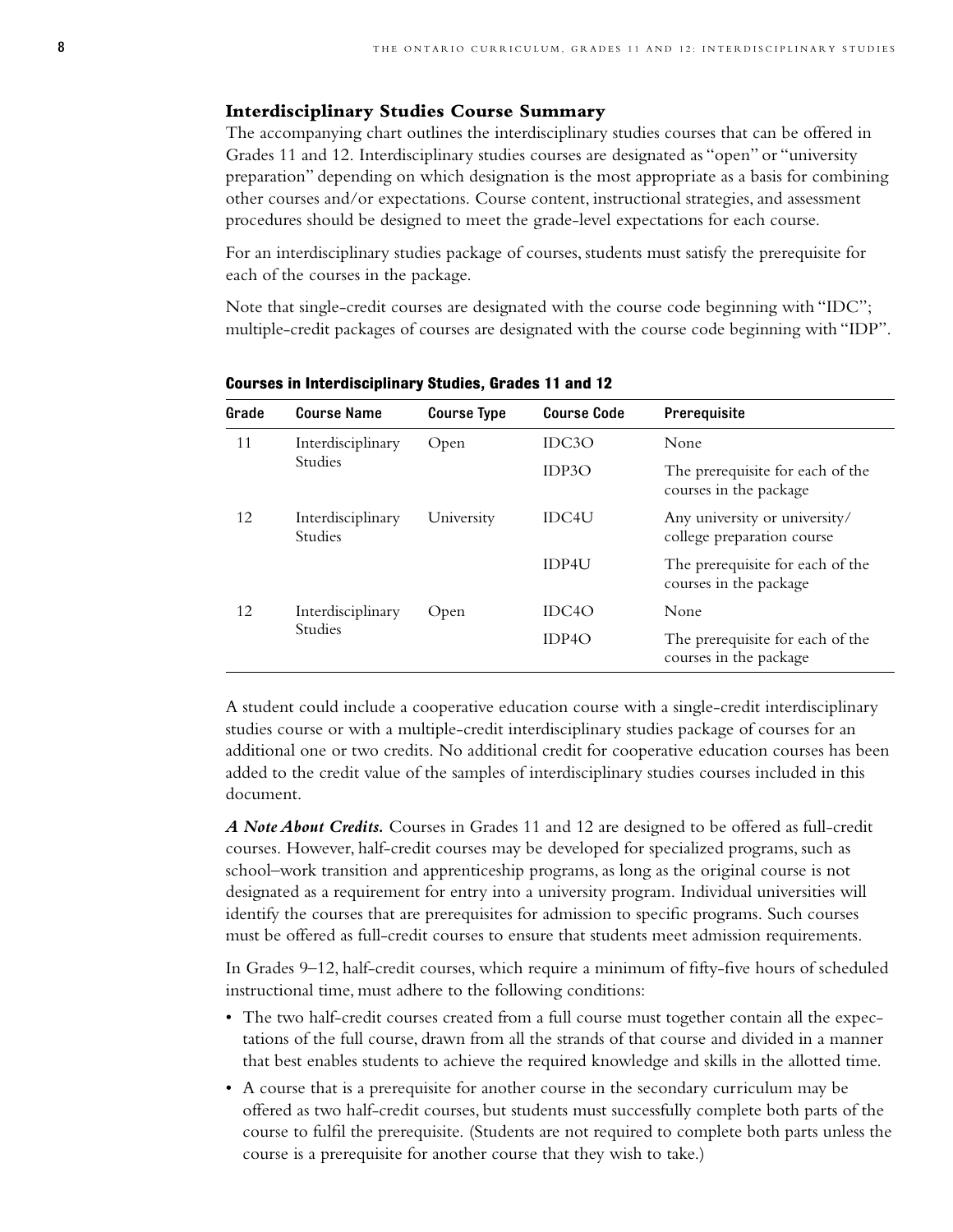• The title of each half-credit course must include the designation Part 1 or Part 2. A halfcredit (0.5) will be recorded in the credit-value column of both the report card and the Ontario Student Transcript.

Boards will ensure that all half-credit courses comply with the conditions described above and will report all half-credit courses to the ministry annually in the School September Report.

#### **Teaching Approaches**

The nature of the interdisciplinary studies curriculum calls for a variety of teaching/learning strategies to help students find relationships among disciplines. Teachers will use their professional judgement to decide which instructional methods will be most effective in promoting the learning of the knowledge and skills described in the expectations and in meeting the needs of students.

The interdisciplinary studies curriculum emphasizes active investigation of issues from diverse perspectives. Using a variety of research methods and a range of print, media, electronic, and human resources, students are encouraged to investigate the answers to essential questions, develop critical- and creative-thinking skills, synthesize methodologies and insights, and practise what they have learned in familiar and unfamiliar contexts. It is therefore important for students to actively participate in and reflect on the diversity of teaching/learning approaches used in various disciplines: activity-based strategies, arts-based strategies, cooperative learning strategies, direct instruction strategies, independent learning strategies, inquiry and research models, strategies based on learning styles, technological applications, and thinking skills strategies. In combination, such approaches promote the acquisition of knowledge, foster positive attitudes towards learning, and encourage students to become lifelong learners.

Innovative approaches to teaching and learning will encourage students to create and communicate new ideas, extend personal meaning, and develop innovative solutions. These approaches may involve collaborative planning and implementation by teachers and teacherlibrarians; innovative leadership by administrators; cooperative models that link subjects in a structured way; team teaching, flexible scheduling, and creative timetabling; and planning, implementation, and assessment in a variety of settings (e.g., the classroom, school library, community, and workplace). Strong linkages to the communities inside and outside the school are also essential to an effective interdisciplinary curriculum. Such linkages can be accomplished through cooperative education programs and/or work experience opportunities in the community and through connections with community services agencies, postsecondary institutions, and members of the broader community who engage in interdisciplinary products and applications.

#### **Curriculum Expectations**

The expectations identified for interdisciplinary studies courses describe the knowledge and skills that students are expected to develop and demonstrate in their class work, on tests, and in various other activities on which their achievement is assessed and evaluated. The expectations focus on the development and application of the general skills of analysis, collaboration, synthesis, and application, as well as diverse research and information skills and methodologies that are used in all disciplines to solve problems and discover relationships. Themes, projects, or issues in specific areas or on specific topics can be developed from the expectations.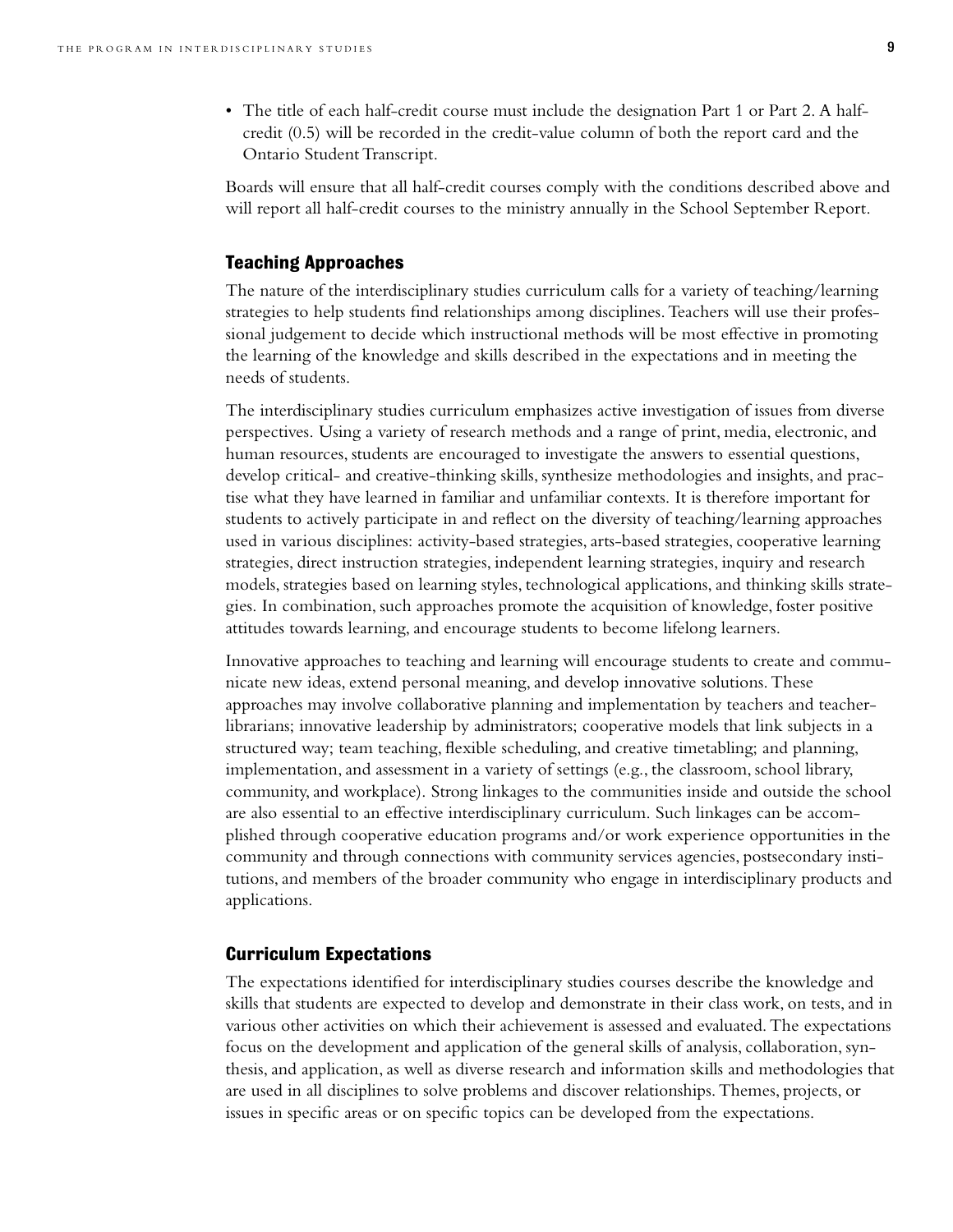Two sets of expectations are listed for each strand, or broad curriculum area, of each course.The overall expectations describe in general terms the knowledge and skills that students are expected to demonstrate by the end of each course.The specific expectations describe the expected knowledge and skills in greater detail.The specific expectations are organized under subheadings that reflect particular aspects of the required knowledge and skills and that may serve as a guide for teachers as they plan learning activities for their students.The organization of expectations in strands and subgroupings is not meant to imply that the expectations in any one strand or group are achieved independently of the expectations in the other strands or groups.

Many of the expectations are accompanied by examples, given in parentheses. These examples are meant to illustrate the kind of skill, the specific area of learning, the depth of learning, and/or the level of complexity that the expectation entails. They are intended as a guide for teachers rather than as an exhaustive or mandatory list.

A few generic expectations are repeated in courses for different grades when the same knowledge and/or skills are important in each course. However, the course content, instructional strategies, and assessment procedures should be designed to meet the grade-level expectations for the interdisciplinary studies course.

#### **Strands**

The overall and specific expectations in interdisciplinary studies are organized in three distinct but related strands:

- *Theory and Foundation.*To establish links among disciplines that will extend their knowledge and ability to solve problems beyond the scope of the individual disciplines, students must investigate the skills, knowledge, and structures of those disciplines, as well as foundational skills and knowledge about the methods and approaches of interdisciplinary studies. By examining interdisciplinary theories, perspectives, and applications, students can develop essential skills and understanding that will help them collaborate and communicate effectively, plan real-life tasks and products, and achieve a deeper understanding of issues.
- *Processes and Methods of Research.* As their understanding of the approaches of interdisciplinary studies develops, students are increasingly able to compare and apply a variety of inquiry/research processes and technologies to identify questions to be answered, solve problems, synthesize findings, and generate new ideas. They learn to develop systematic research skills, focusing on the analysis and synthesis of the information they find in a wide range of resources.
- *Implementation, Evaluation, Impacts, and Consequences.* As their ability to analyse issues and synthesize diverse kinds of information develops, students are better able to evaluate their research findings. They learn to work both collaboratively and independently on real-life tasks to produce innovative interdisciplinary products. Students can investigate the impact of interdisciplinary studies on their personal development and career opportunities and apply strategies related to different disciplines to solve problems and to discover new relationships and possibilities.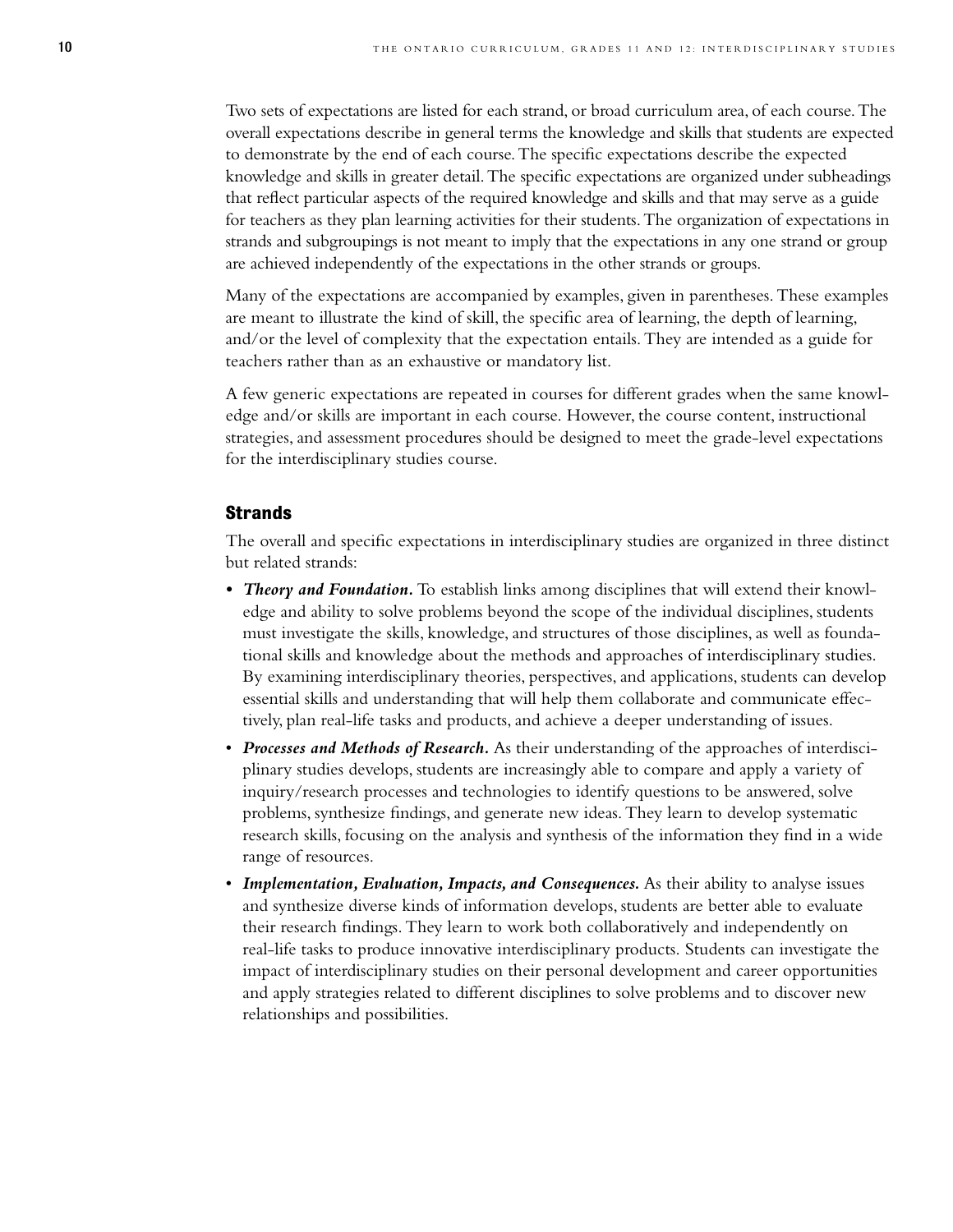#### **Descriptions of Sample Courses**

The following descriptions are samples of possible single-credit courses and multiple-credit packages that could be offered in interdisciplinary studies. They are provided to guide, but by no means limit, teachers in the designing of interdisciplinary studies courses and packages. Teachers may develop other interdisciplinary studies courses using courses authorized by other Ontario curriculum policy documents, as long as they develop the courses in accordance with the policies outlined in this curriculum policy document. Approval as locally developed courses is not required for such courses, nor for the sample courses and packages of courses that are described below. However, approval of any locally developed course must be obtained before the course is included in an interdisciplinary studies package of courses, or before expectations from it are included in a single-credit interdisciplinary studies course. This approval must be obtained as outlined in the ministry's policy document entitled *Guide to Locally Developed Courses, Grades 9 to 12: Approval Requirements and Procedures, 2000*.

#### **Model A: Samples of Single-Credit Interdisciplinary Studies Courses**

*Note:* There is no prerequisite for any of the Grade 11 or 12 open courses listed below. The prerequisite for the Grade 12 university preparation courses is any university or university/ college preparation course.

#### *Applied Journalism, Grade 11, Open*

#### *Credit value:* 1

This course combines the expectations for Interdisciplinary Studies, Grade 11, Open with selected expectations from two or more other courses (e.g., Media Arts, Grade 11, Open; The Enterprising Person, Grade 11, Open; Media Studies, Grade 11, Open; Communications Technology, Grade 11,Workplace Preparation).

This course will help students create informative print, media, and electronic products for school and community audiences in diverse formats (e.g., yearbook entries, newspapers, radio and television broadcasts, photojournalism, web pages). Students will investigate sources of information and compare differing perspectives on key issues, developing both a sense of news and news judgement.They will also learn editorial conventions and practices, principles of print and web design, and management skills, and will explore legal and ethical uses of information that is made public, as well as journalism careers.

#### *Faith, Belief, and Imagery, Grade 11, Open*

#### *Credit value:* 1

This course combines the expectations for Interdisciplinary Studies, Grade 11, Open with selected expectations from two or more other courses (e.g.,Visual Arts, Grade 11, Open; World Religions: Beliefs and Daily Life, Grade 11, Open; Philosophy: The Big Questions, Grade 11, Open).

This course examines the role of art and philosophy in the historical and contemporary religious expression of diverse faiths. Students will use comparative and systematic approaches to investigate and research significant themes in and philosophical questions raised by world faiths. They will examine the development of the textual sources, recurring iconography, and artistic representations associated with these faiths; analyse the interplay of faith, culture, and art to comment on the human search for meaning; and apply their findings in the creation of art works that reflect religious themes.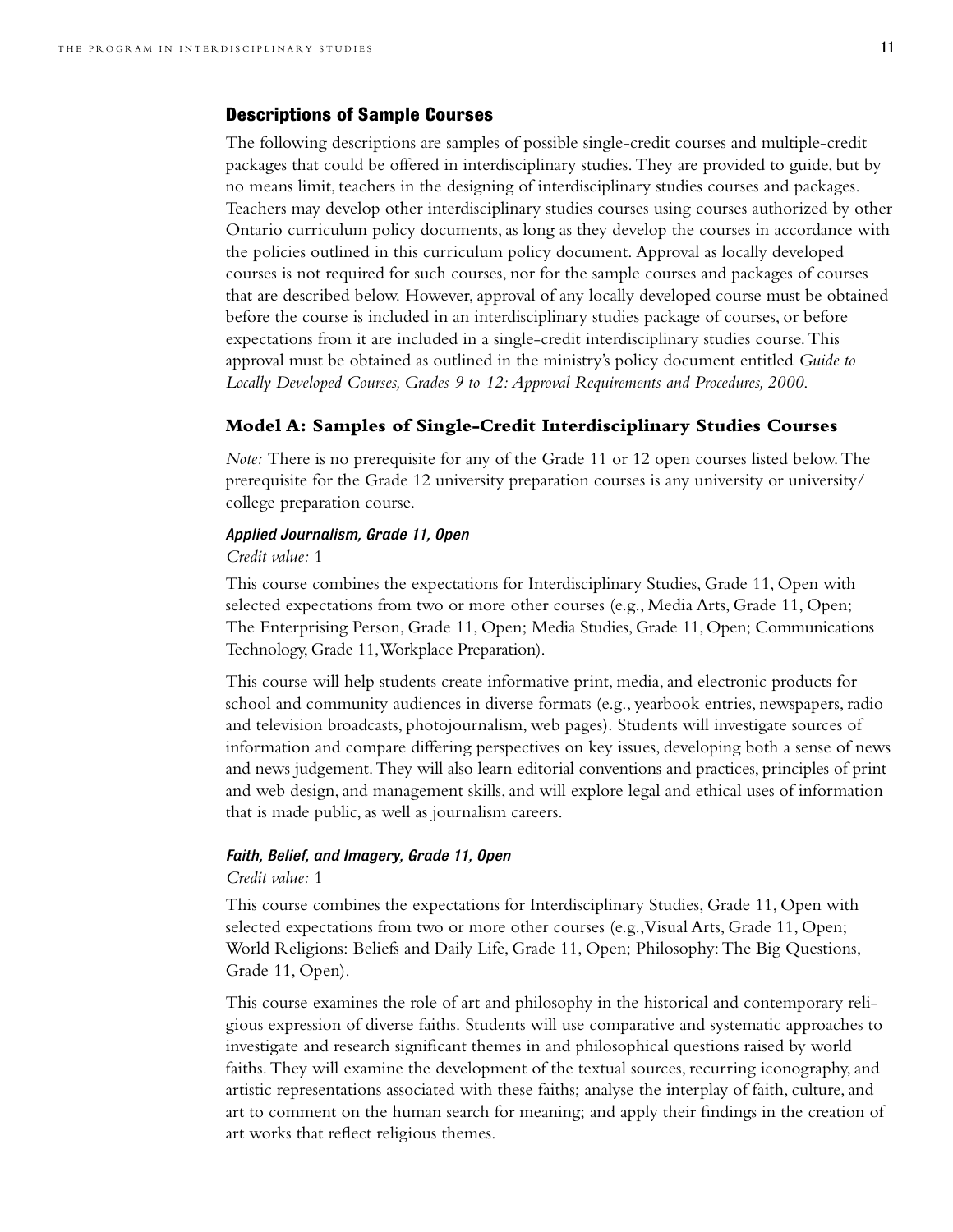#### *Information Management for Successful Living, Grade 11, Open*

#### *Credit value:* 1

This course combines the expectations for Interdisciplinary Studies, Grade 11, Open with selected expectations from two or more other courses (e.g., Civics, Grade 10, Open; English, Grade 11,Workplace Preparation; Career Studies, Grade 10, Open; Mathematics for Everyday Life, Grade 11,Workplace Preparation).

This course will help students develop the necessary critical- and creative-thinking skills to maximize their learning opportunities in school and in the workplace. Students will examine how knowledge is structured, developed, managed, and communicated in different disciplines and fields; investigate their rights and responsibilities related to using information as citizens in a democratic society; and analyse their mental habits and skills in using information. Practical projects will focus on how to research and communicate results in real-life situations.

#### *Introduction to Information Studies, Grade 11, Open*

#### *Credit value:* 1

This course combines the expectations for Interdisciplinary Studies, Grade 11, Open with selected expectations from two or more other courses (e.g., Media Studies, Grade 11, Open; World History to the Sixteenth Century, Grade 11, University/College Preparation; Twentieth-Century History: Global and Regional Perspectives, Grade 11, Open; Philosophy: The Big Questions, Grade 11, Open; Computer and Information Science, Grade 11, University/ College Preparation).

This course examines the evolution and impact of information and information technologies on society, from the beginnings of writing to the development of the World Wide Web. Students will apply methods of inquiry and research used in different disciplines to investigate how knowledge and learning have been valued in different cultures and periods. They will also reflect on diverse ways of knowing and on areas of knowledge, examine the growth of knowledge institutions such as universities and libraries, and develop an understanding of the human need to create personal meaning, to use information to solve problems, and to communicate knowledge, scholarship, and values in a global society.

#### *Sports and Society, Grade 11, Open*

#### *Credit value:* 1

This course combines the expectations for Interdisciplinary Studies, Grade 11, Open with selected expectations from two or more other courses (e.g., Dance, Grade 11, Open; Introduction to Business, Grade 10, Open; English, Grade 11, University, College, or Workplace Preparation; Healthy Active Living Education, Grade 11, Open).

This course explores the role of sports and athletics in history and in various cultures. Using diverse resources and research methods, students will analyse the depiction of sports and health in media and literature and will examine trends in the business and communication of sportsrelated activities. They will also explore the importance of personal fitness and healthy living, the relationship between amateur and professional sports, and local and provincial opportunities and careers in sports, outdoor education, and physical activity.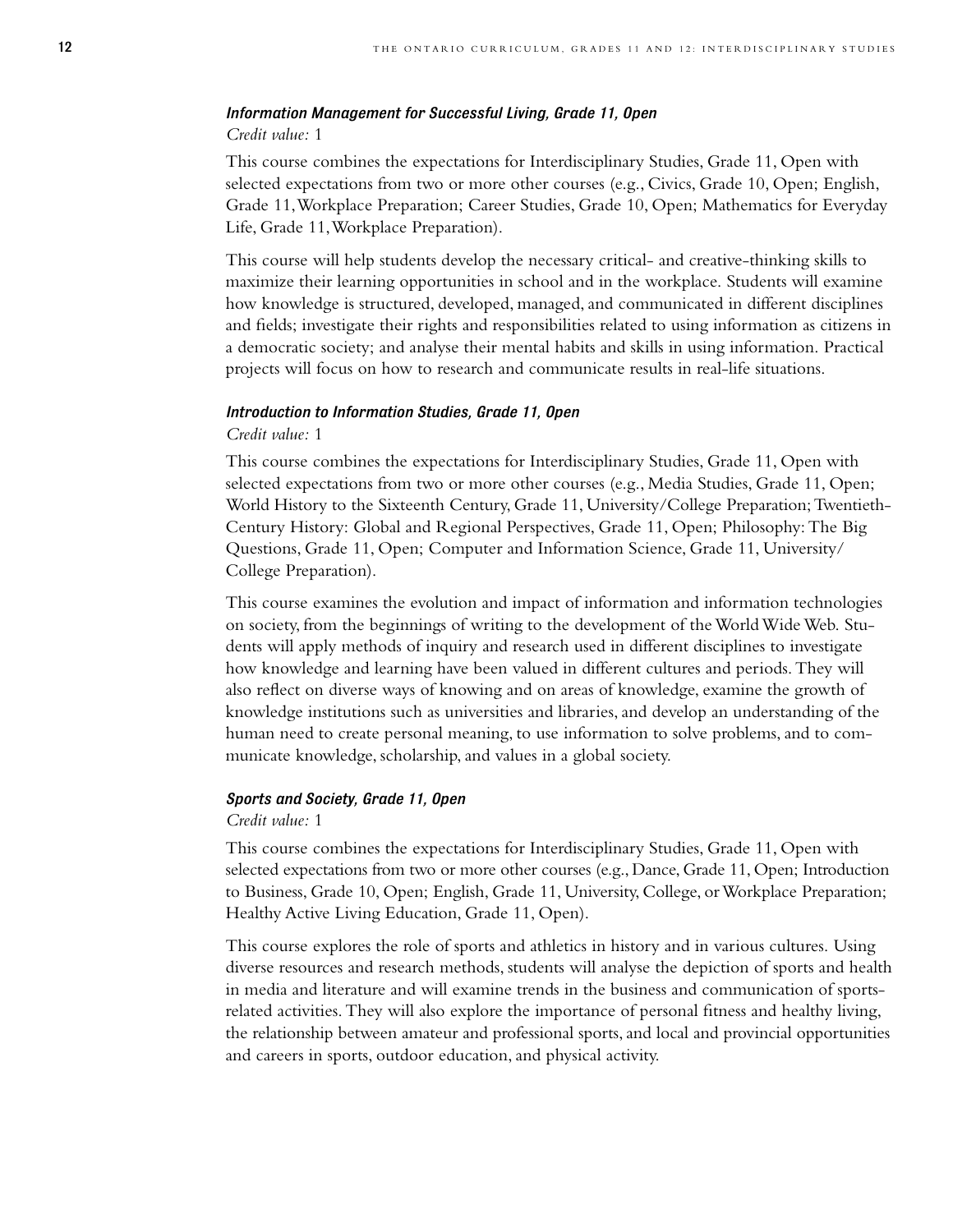#### *Archaeological Studies, Grade 12, University Preparation*

#### *Credit value:* 1

This course combines the expectations for Interdisciplinary Studies, Grade 12, University Preparation with selected expectations from two or more other courses (e.g., Canada: History, Identity, and Culture, Grade 12, University Preparation; Classical Civilization, Grade 12, University Preparation; Earth and Space Science, Grade 12, University Preparation; Introduction to Anthropology, Psychology, and Sociology, Grade 11, University/College Preparation; Mathematics of Data Management, Grade 12, University Preparation).

This course examines methods of archaeological surveying, excavating, artifact collecting, and field interpretation. Students will review the history of archaeology and investigate the development of archaeological theory. Using diverse research methods and field study, they will also examine archaeological evidence in local, national, and/or international museums and sites; learn to analyse archaeological materials, apply data management skills, and create field maps and cross-sectional drawings of archaeological phenomena; and investigate archaeological careers and legal, ethical, and technological issues regarding archaeological investigation.

#### *Building Financial Security, Grade 12, University Preparation*

#### *Credit value:* 1

This course combines the expectations for Interdisciplinary Studies, Grade 12, University Preparation with selected expectations from two or more other courses (e.g., Principles of Financial Accounting, Grade 12, University/College Preparation; Analysing Current Economic Issues, Grade 12, University Preparation; Mathematics of Data Management, Grade 12, University Preparation; Challenge and Change in Society, Grade 12, University/ College Preparation).

This course investigates financial management, capital markets, and ways in which capital is acquired. Students will use diverse information skills, resources, and technologies to gather information related to a variety of Canadian and international financial institutions, investigate the conceptual and mathematical foundations of increasing net worth, and examine investment in the stock market (e.g., the risks and safeguards in stock trading, stocks as investments, creating investment portfolios). They will also analyse the social impact of personal and corporate investment decisions and will learn to solve problems through theoretical investigation, systems thinking approaches, and case studies.

#### *Issues in Human Rights, Grade 12, University Preparation*

#### *Credit value:* 1

This course combines the expectations for Interdisciplinary Studies, Grade 12, University Preparation with selected expectations from two or more other courses (e.g., Canadian and World Politics, Grade 12, University Preparation; Canadian and International Law, Grade 12, University Preparation; Studies in Literature, Grade 12, University Preparation; Media Studies, Grade 11, Open).

This course involves the examination of case studies related to modern human rights issues (e.g., child labour, the treatment of Japanese Canadians during World War II, the Holocaust, apartheid, genocide in Rwanda) and the exploration of individual and societal rights and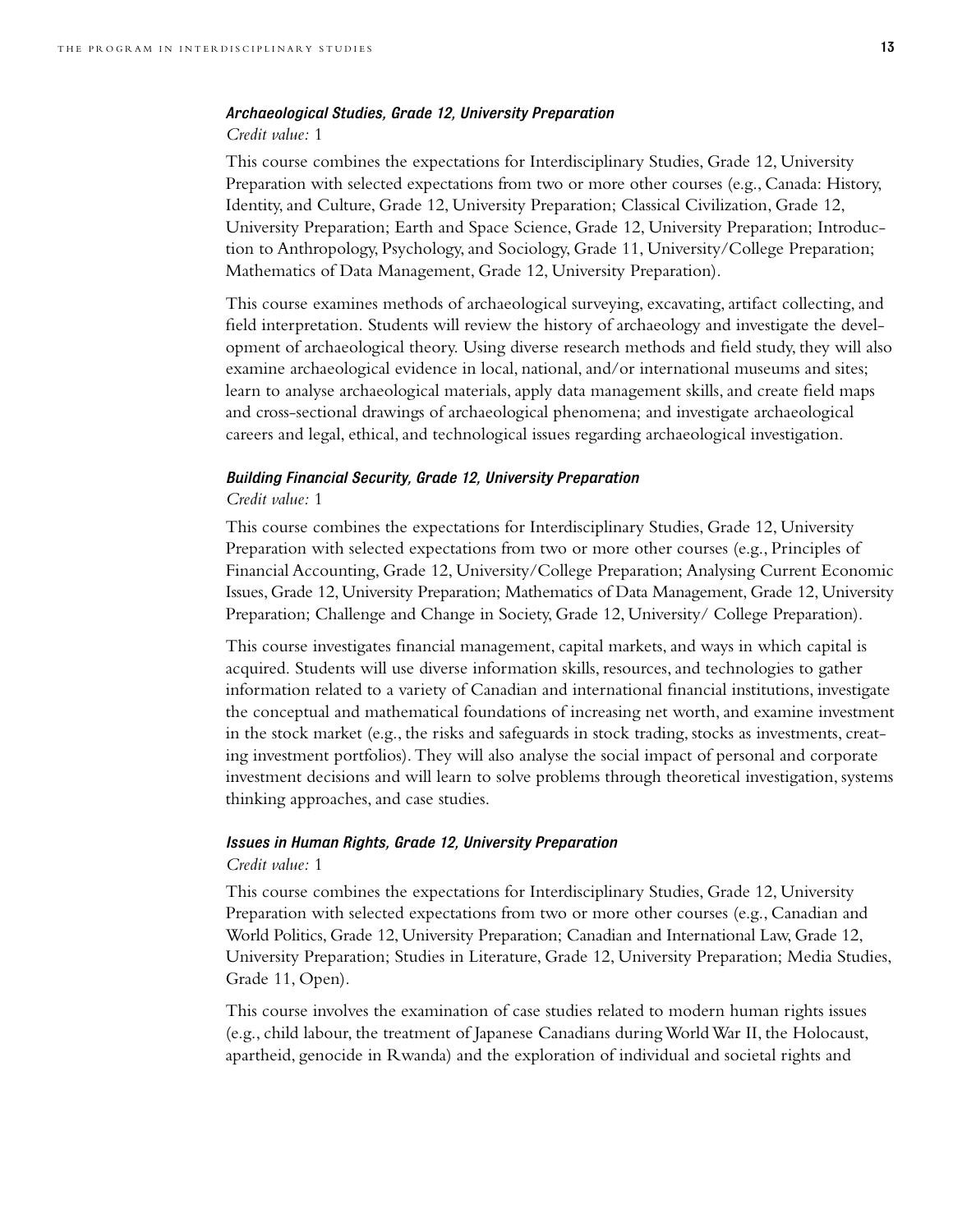responsibilities. Students will use interdisciplinary approaches, resources, and research methods to investigate human rights themes in literature and media, and to examine the development of national and international laws that support or negate human rights. They will also analyse real-life situations and suggest solutions that demonstrate their awareness of the social contexts of those situations.

#### *Music and Society, Grade 12, University Preparation*

#### *Credit value:* 1

This course combines the expectations for Interdisciplinary Studies, Grade 12, University Preparation with selected expectations from two or more courses (e.g., Music, Grade 12, University/College Preparation; World History: The West and the World, Grade 12, University Preparation; Studies in Literature, Grade 12, University Preparation; Introduction to Anthropology, Psychology, and Sociology, Grade 11, University/College Preparation; Technological Design, Grade 12, University/College Preparation).

This course explores the role that music plays in the aesthetic, cultural, social, religious, and political life of past and contemporary societies around the world. Using an interdisciplinary approach, students will examine such topics as the evolution of specific musical forms and styles, the role of the musician, the development of musical instruments and ensembles, the importance of music in ritual and storytelling, the relationship of non-Western and Western musical traditions, and the influence of music on literature and other arts. This course also introduces resources, research methods, and case studies related to the field of musicology. Students studying music or building musical instruments in a technical design course will find this course of particular interest.

#### *Studies in Education, Grade 12, University Preparation*

#### *Credit value:* 1

This course combines the expectations for Interdisciplinary Studies, Grade 12, University Preparation with selected expectations from two or more other courses (e.g.,Advanced Learning Strategies: Skills for Success After Secondary School, Grade 12, Open; Aboriginal Beliefs, Values, and Aspirations in Contemporary Society, Grade 11, College Preparation; Classical Civilization, Grade 12, University Preparation; Issues in Human Growth and Development, Grade 12, University/College Preparation).

This course will help students understand the personal and societal role of schooling and education. Using interdisciplinary approaches, resources, and research methods, students will examine the history of education in various societies and cultures and the contribution of key educational theorists and practitioners.They will also compare learning theories and teaching strategies used in various disciplines, investigate learning opportunities in Canada and around the world, research education-based careers, and assess their own plans for lifelong learning. Students planning to pursue university programs in education will find this course of particular interest.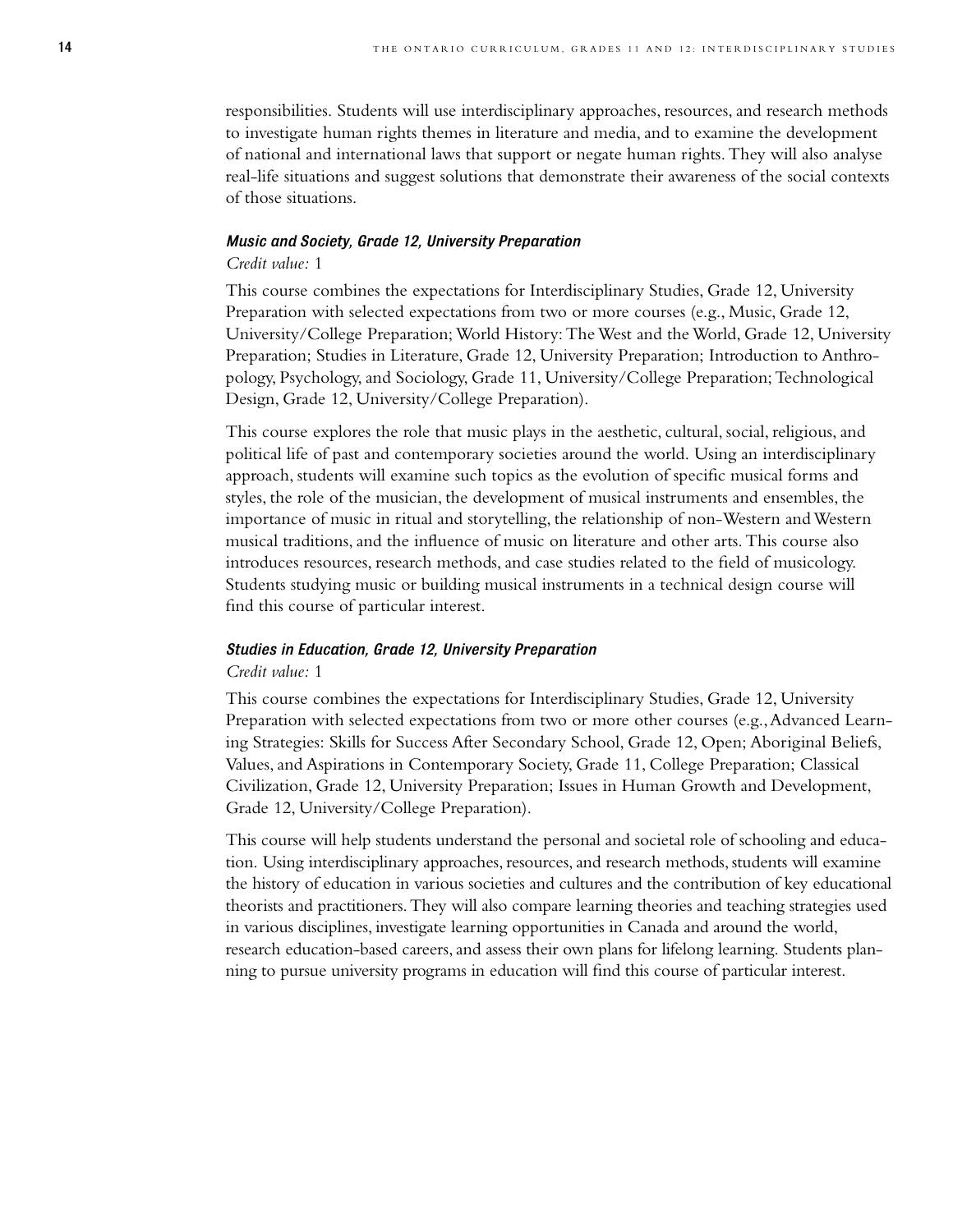#### *Utopian Societies: Visions and Realities, Grade 12, University Preparation Credit value:* 1

This course combines the expectations for Interdisciplinary Studies, Grade 12, University Preparation with selected expectations from two or more other courses (e.g., Visual Arts, Grade 12, University/College Preparation; World History: The West and the World, Grade 12, University Preparation; Classical Civilization, Grade 12, University Preparation; Studies in Literature, Grade 12, University Preparation; Challenge and Change in Society, Grade 12, University/College Preparation; Philosophy:The Big Questions, Grade 11, Open;World Religions: Beliefs, Issues, and Religious Traditions, Grade 11, University/College Preparation).

This course provides students with opportunities to use a wide range of information resources and research skills to analyse the purposes, features, and impact of significant historical and fictional designs for perfecting society. Using an interdisciplinary approach, students will explore how utopian fiction and experiments (e.g., Robert Owen's model industrial town of New Lanark, Scotland) question the assumptions of past and current societies. Students will also assess the influence, success, and failure of utopian solutions to effect change and to produce a just society, and will then present their own vision of the future.

#### *Aging and Society, Grade 12, Open*

#### *Credit value:* 1

This course combines the expectations for Interdisciplinary Studies, Grade 12, Open with selected expectations from two or more other courses (e.g., Challenge and Change in Society, Grade 12, University/College Preparation; Child Development and Gerontology, Grade 12, College Preparation; Healthy Active Living Education, Grade 12, Open; Studies in Literature, Grade 12, College Preparation).

This course explores issues related to aging in modern Canadian society. Using interdisciplinary sources and methodologies, students will examine a wide range of gerontological issues such as cultural perspectives on aging and the elderly; the role of healthy living and health care; the provision of housing, retirement, and financial security; the particular concerns of men and women; the prevention of elder abuse and isolation; and end-of-life care. Students will be encouraged to work with aging adults to address real-life issues in their communities.

#### *Architectural Studies, Grade 12, Open*

#### *Credit value:* 1

This course combines the expectations for Interdisciplinary Studies, Grade 12, Open with selected expectations from two or more other courses (e.g.,Visual Arts, Grade 12, University/ College Preparation; World Geography: Urban Patterns and Interactions, Grade 12, College Preparation; Classical Civilization, Grade 12, University Preparation; Mathematics for Everyday Life, Grade 12,Workplace Preparation).

This course introduces students to the field of architecture and will help them understand how they can affect their physical environments in positive ways. Students will explore how architecture, landscaping, and urban planning relate to each other and will analyse the social, economic, and political impact of key examples of architectural design from a variety of cultures and periods. Using diverse resources and research methods, they will investigate the training of architects today and in the past, required competencies from different disciplines such as mathematics and geography, and career opportunities related to architecture.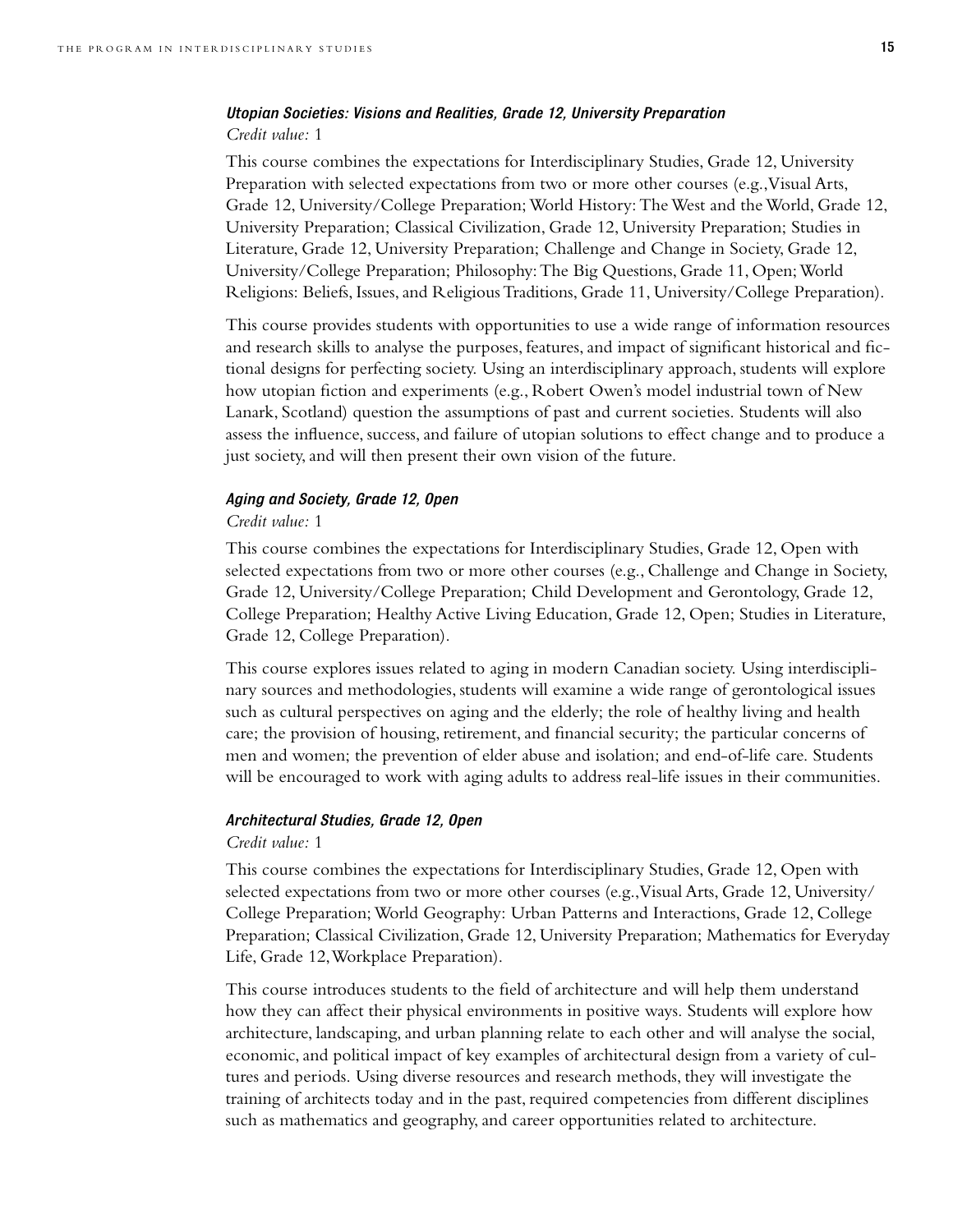#### *Information and Citizenship, Grade 12, Open*

#### *Credit value:* 1

This course combines the expectations for Interdisciplinary Studies, Grade 12, Open with selected expectations from two or more other courses (e.g., Issues of Indigenous Peoples in a Global Context, Grade 12, University/College Preparation; Canadian and International Law, Grade 12, University Preparation; Communications Technology, Grade 12, University/College Preparation).

This course explores Canadian and international law and policy regarding the use of information in society. Students will analyse historical and contemporary sources from a variety of disciplines to determine specific legal issues arising from society's use of information. They will investigate criminal laws and procedures regarding privacy and security, including those involving patents, copyright, and intellectual property. They will also examine the access to and creation, storage, and use of information for private and public purposes, and will apply methods of inquiry and research used by legal practitioners to solve problems.

#### *Information Management and Community Leadership, Grade 12, Open Credit value:* 1

This course combines the expectations for Interdisciplinary Studies, Grade 12, Open with selected expectations from two or more other courses (e.g., Entrepreneurial Studies: Venture Planning, Grade 12, College Preparation; Recreation and Fitness Leadership, Grade 12, College Preparation; Challenge and Change in Society, Grade 12, University/College Preparation).

This course develops information-based knowledge and skills that prepare students for leadership in society. Students will focus on the use of technological resources and applications to plan, implement, communicate, and assess appropriate activities and programs in the local community, such as recreational and fitness events, art exhibitions and promotion, business enterprises, and civic presentations. They will also learn to manage a wide range of school, community, and global resources and will examine the social contexts and potential opportunities for providing leadership to diverse groups and ages.

#### *Learning and Mathematics, Grade 12, Open*

#### *Credit value:* 1

This course combines the expectations for Interdisciplinary Studies, Grade 12, Open with selected expectations from two or more other courses (e.g.,Advanced Learning Strategies: Skills for Success After Secondary School, Grade 12, Open; Issues in Human Growth and Development, Grade 12, University/College Preparation; College and Apprenticeship Mathematics, Grade 12, College Preparation).

This course provides an introduction to the learning and teaching of mathematics. Students will analyse the ways in which people acquire mathematical knowledge and skills, including their own and others' learning styles, the conceptual stages in learning mathematics, the visual representation of data, the use of models and manipulatives, and the technological communication of mathematical situations. They will also tutor younger students to explore the methods of early childhood and elementary teaching, and they will investigate career opportunities in this field. Students planning to pursue university and college programs in education will find this course of particular interest.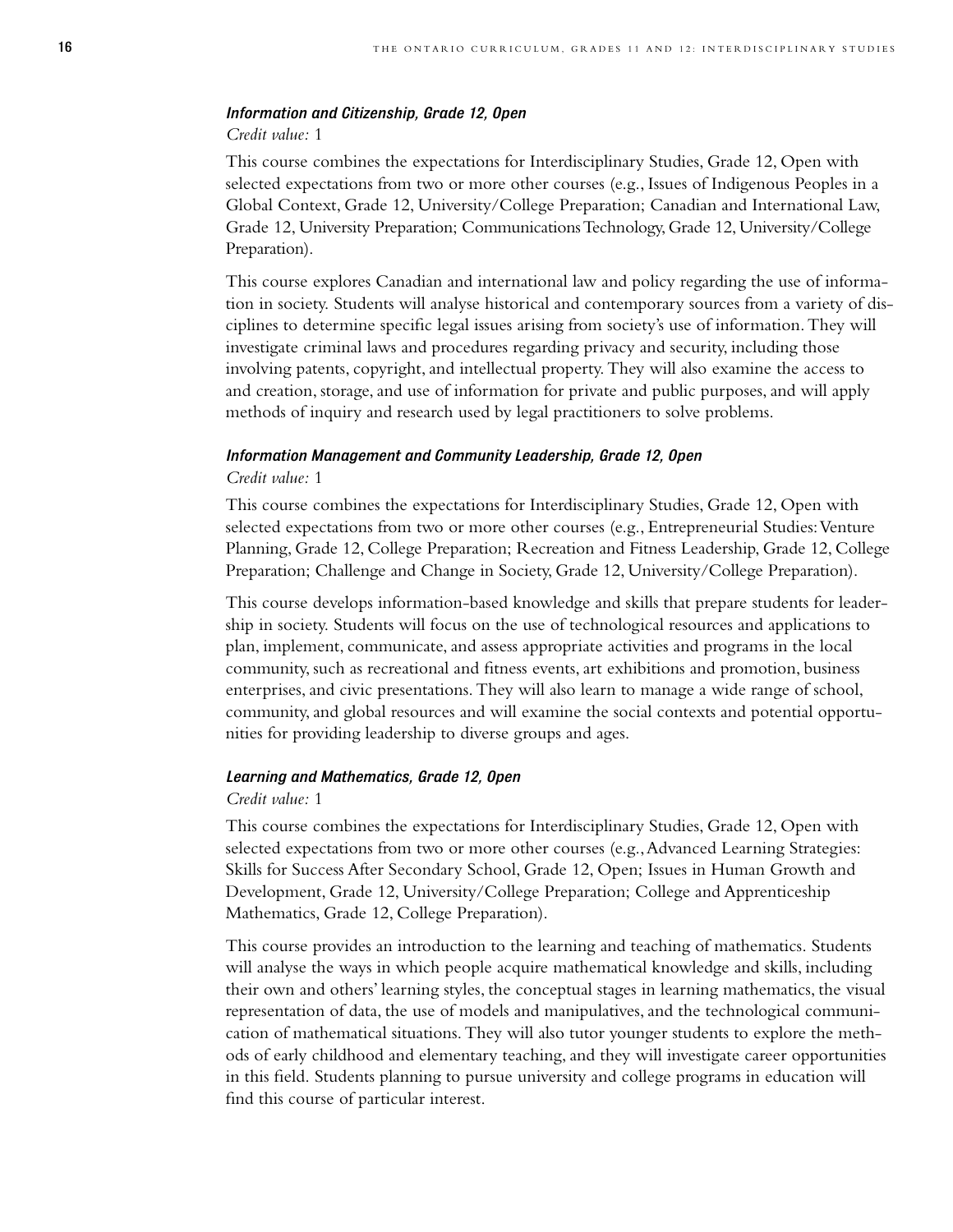#### **Model B: Samples of Interdisciplinary Studies Packages of Courses**

*Note:* For all of the following packages, students must satisfy the prerequisite for each of the courses in the package.

#### *Applied Design, Grade 11, Open*

#### *Credit value:* 2

This package of courses consists of the expectations for Interdisciplinary Studies, Grade 11, Open, as well as all the expectations from the following two component courses: Communications Technology, Part 1, Grade 10, Open (half credit); Media Arts, Part 1, Grade 10, Open (half credit). (See the policy on half-credit courses in packages of courses described on page 7 and the general policy on half-credit courses on pages 8 and 9.)

This package of courses will help students apply design concepts and current communications technologies as they create a variety of media and multimedia projects for a variety of audiences. Students will use diverse information-management strategies to research examples of uses (both successful and unsuccessful) of the elements and principles of design and will learn how to use these elements and principles to create original designs for such products as brochures, posters, exhibits, fashion projects, animated films, magazines, and web pages.

#### *Community Environmental Leadership, Grade 11, Open*

#### *Credit value:* 5

This package of courses consists of the expectations for Interdisciplinary Studies, Grade 11, Open, as well as all the expectations from the following five component courses: English, Grade 11, University, College, or Workplace Preparation; Career Studies, Grade 10, Open (half credit); Civics, Grade 10, Open (half credit); Healthy Active Living Education, Grade 11, Open (Outdoor Focus); Living and Working with Children, Grade 11, College Preparation.

This package of courses focuses on four main themes: developing community living skills, relating to the natural world, developing leadership skills, and living responsibly on this earth. Students will learn about ethical decision making and about the political process by conducting interdisciplinary research on different environmental issues. They will also explore their local bioregion and run an appropriate outdoor environmental education program for elementary students.

#### *Faith and Culture, Grade 11, Open*

#### *Credit value:* 3

This package of courses consists of the expectations for Interdisciplinary Studies, Grade 11, Open, as well as all the expectations from the following two component courses: English, Grade 11, University, College, or Workplace Preparation; World Religions: Beliefs and Daily Life, Grade 11, Open.

This package of courses examines the relationship between religious and cultural expression in daily life. Students will compare a wide variety of scriptures and interpretations of scriptures as they examine such themes as social norms, the role of religious institutions and communities, and the use of traditional and contemporary technologies to communicate message and experience. They will also research the influence of religious traditions on literary texts and will demonstrate their understanding by creating such interdisciplinary products as documentary interviews or an interactive website.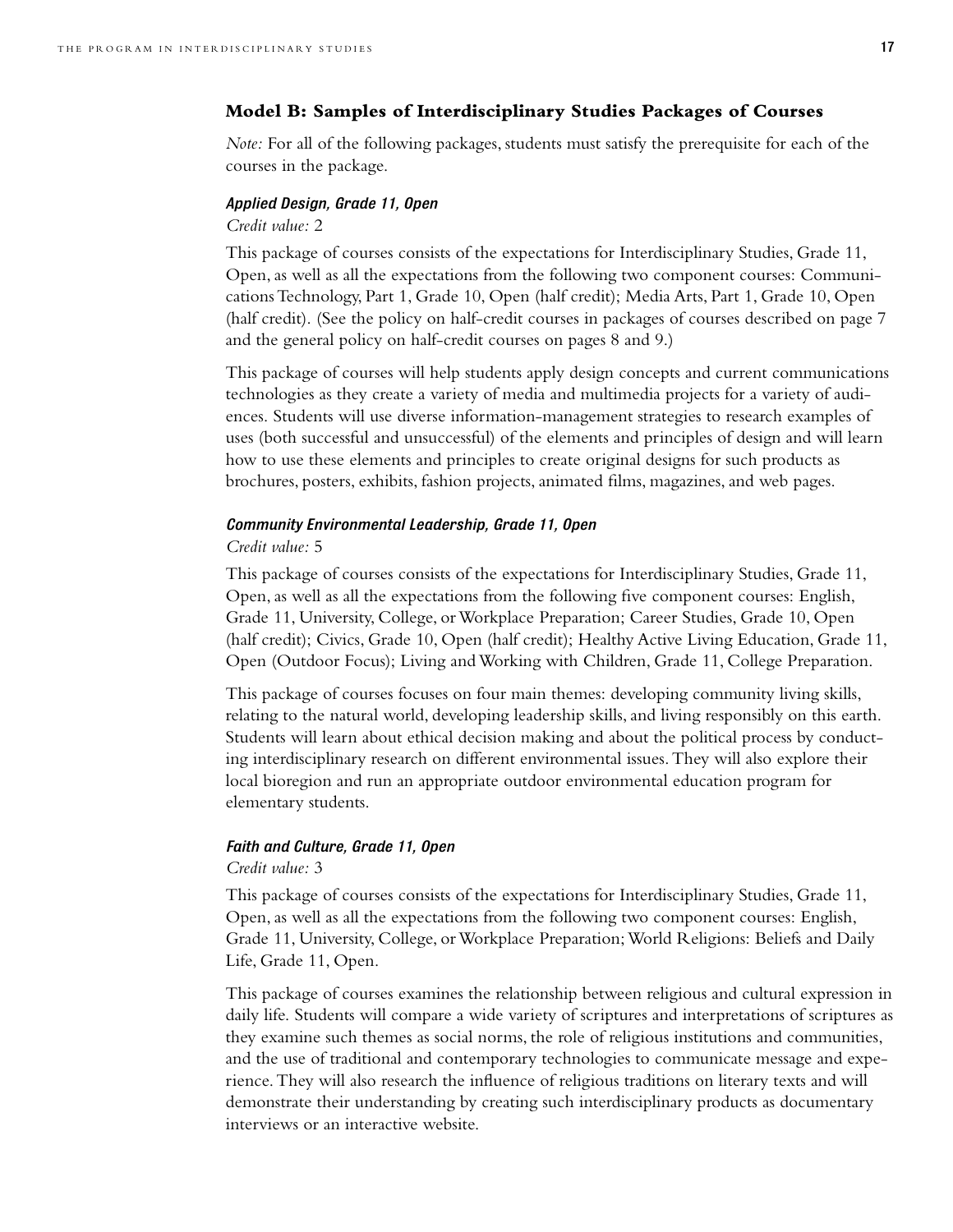#### *Hospitality Management, Grade 11, Open*

#### *Credit value:* 3

This package of courses consists of the expectations for Interdisciplinary Studies, Grade 11, Open, as well as all the expectations from the following two component courses: Introduction to Marketing, Grade 11, College Preparation; Hospitality, Grade 11, College Preparation.

This package of courses will help students gain some of the skills, knowledge, and practical experience required for success in the hospitality and tourism industry. Students will examine the relationships among marketing, the local economy, and the hospitality-tourism industry, conduct interdisciplinary research into successful and unsuccessful hospitality or tourism ventures, and analyse the effects of quality improvement and its financial impact on a tourism organization. An integral part of the course will be work experience in local hospitality and tourism venues.

#### *Local Field Studies and Community Links, Grade 11, Open*

#### *Credit value:* 4

This package of courses consists of the expectations for Interdisciplinary Studies, Grade 11, Open, as well as all the expectations from the following three component courses: Healthy Active Living Education, Grade 11, Open (Outdoor Focus); The Environment and Resource Management, Grade 12, University/College Preparation; Field Ecology, Grade 11, University/College Preparation (locally developed course for which ministry approval has already been obtained).

This package of courses will develop students' interdisciplinary knowledge and skills in the areas of ecological fieldwork, data gathering, leadership, citizenship, and outdoor living. Through hands-on field studies, research activities, extended field trips, and projects with a community partner, students will plan, organize, and implement a community-based environmental project that focuses on issues such as endangered species, biodiversity, sustainability, and environmental ethics. They will also help run a residential environmental education camp for elementary students.

#### *Small Business Operations, Grade 11, Open*

#### *Credit value:* 2

This package of courses consists of the expectations for Interdisciplinary Studies, Grade 11, Open, as well as all the expectations from the following two component courses: Technological Design, Part 1, Grade 11,Workplace Preparation (half credit); The Enterprising Person, Part 1, Grade 11, Open (half credit). (See the policy on half-credit courses in packages of courses described on page 7 and the general policy on half-credit courses on pages 8 and 9.)

This package of courses will give students the opportunity to apply entrepreneurial and design skills either to school-community projects or to potential working ventures. Students will analyse the specific needs of an identified market, research examples of successful and unsuccessful small businesses, use systems thinking approaches to design prototypes, and develop proposals for new ventures. Students will also examine their strengths and skills for current and future employment in small business operations.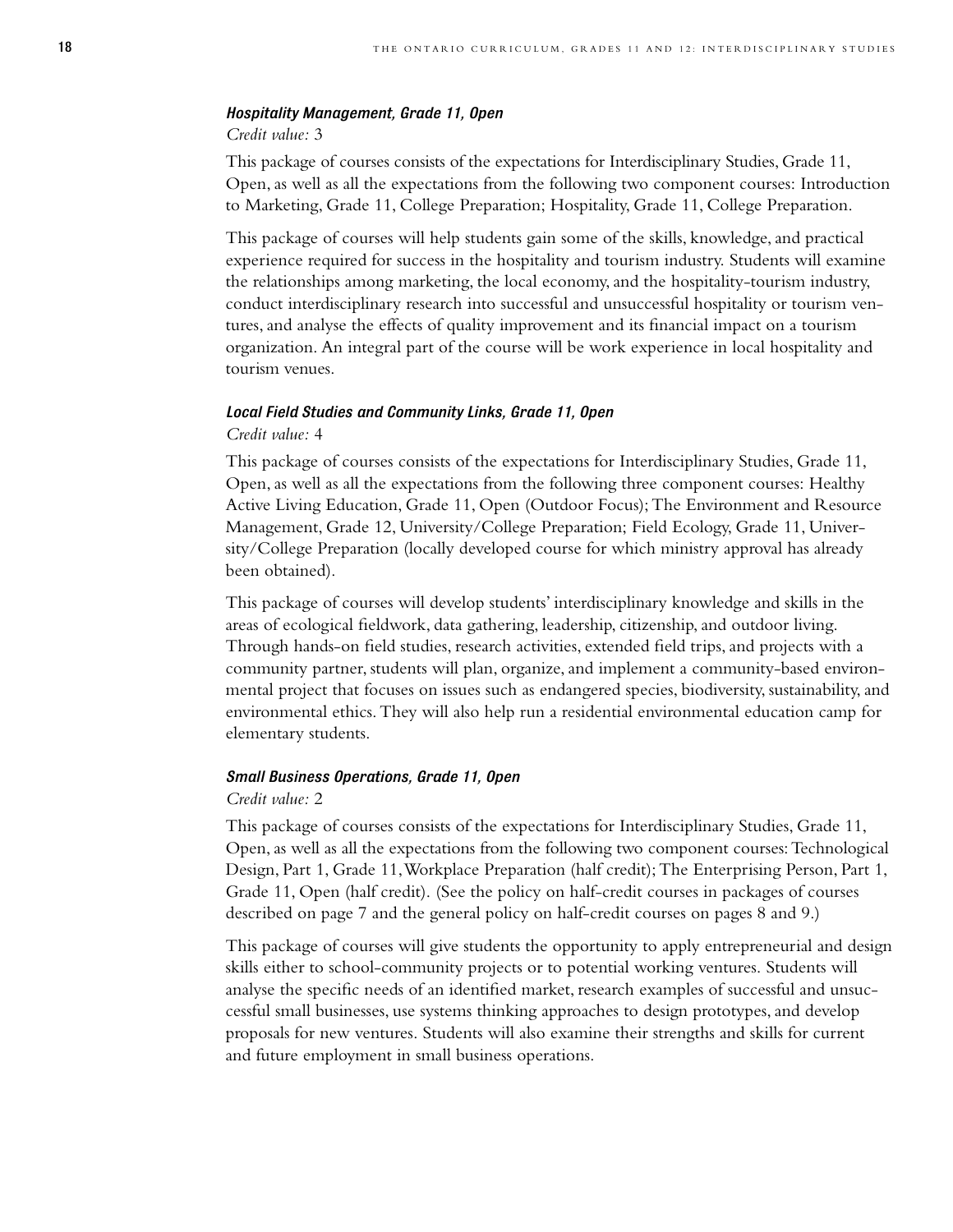#### *Biology and Human Development, Grade 12, University Preparation Credit value:* 3

This package of courses consists of the expectations for Interdisciplinary Studies, Grade 12, University Preparation, as well as all the expectations from the following two component courses: Biology, Grade 12, University Preparation; Challenge and Change in Society, Grade 12, University/College Preparation.

This package of courses investigates the theory and applications of biology, as well as emerging social trends. Students will investigate the different perspectives of biology, sociology, and psychology on personal development and social change. They will also use diverse resources and interdisciplinary approaches to research current social issues facing humans and the environment and assess career opportunities and possible innovations in related fields.

#### *Biotechnology, Grade 12, University Preparation*

*Credit value:* 3

This package of courses consists of the expectations for Interdisciplinary Studies, Grade 12, University Preparation, as well as all the expectations from the following two component courses: Biology, Grade 12, University Preparation; Chemistry, Grade 12, University Preparation.

This package of courses will help students explore the developing field of biotechnology by investigating the relationships between biology and chemistry that are relevant to biotechnology. Students will use diverse resources and interdisciplinary approaches to research biotechnology developments, trends, products, and careers in such diverse fields as health care, agriculture, forestry, and marine life. They will also evaluate the economic, political, social, cultural, environmental, and ethical issues raised by biotechnology.

#### *Children's Literature, Grade 12, University Preparation Credit value:* 3

This package of courses consists of the expectations for Interdisciplinary Studies, Grade 12, University Preparation, as well as all the expectations from the following two component courses: Studies in Literature, Grade 12, University Preparation;Visual Arts, Grade 12, University/College Preparation.

This package of courses examines the historical and contemporary development of illustrated children's books in Canada and around the world. Students will use diverse methods of interdisciplinary inquiry and research to analyse cultural, social, and literary forces in texts written for children, as well as how text is combined with a range of forms, styles, and methods of illustration and materials. Students will produce a body of work that emphasizes the relationship of, and personal approaches to, visual and literary information. They will also develop an appreciation of multicultural works that will deepen their understanding of Canada's diversity.

#### *Information and Civilization, Grade 12, University Preparation*

#### *Credit value:* 3

This package of courses consists of the expectations for Interdisciplinary Studies, Grade 12, University Preparation, as well as all the expectations from the following two component courses: Classical Civilization, Grade 12, University Preparation; World Religions: Beliefs, Issues, and Religious Traditions, Grade 11, University/College Preparation.

This package of courses examines the role that information and information systems throughout human history have played in the development of religious and cultural expression, political and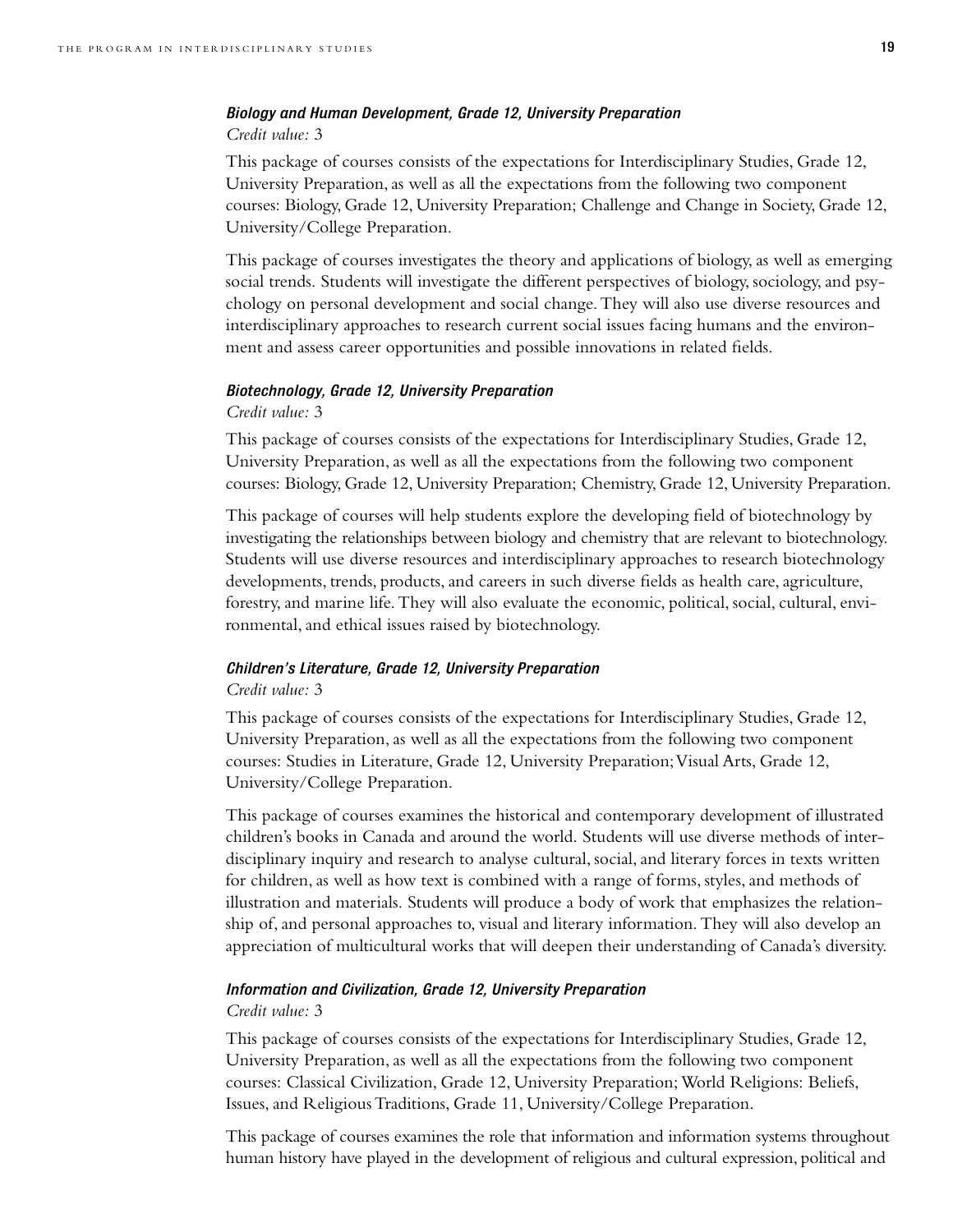economic structures, and education systems. Students will analyse primary and secondary sources of information about past civilizations and will examine how humans have created, organized, stored, and communicated information to further knowledge and beliefs. To develop their understanding of the evolution of the human response to changes in information systems and technologies, students will complete interdisciplinary research and then present their findings in a variety of forms.

#### *Knowledge Management and the Learning Organization, Grade 12, University Preparation Credit value:* 3

This package of courses consists of the expectations for Interdisciplinary Studies, Grade 12, University Preparation, as well as all the expectations from the following two component courses: Organizational Studies: Organizational Behaviour and Human Resources, Grade 12, University/College Preparation; Challenge and Change in Society, Grade 12, University/ College Preparation.

This package of courses focuses on management's role in helping staff learn effective ways of solving problems and making decisions, and emphasizes how managing information well and networking promote organizational learning, growth, and the ability to adapt to change. Students will examine and apply interdisciplinary strategies that business organizations use to process a wide range of information, store corporate data, share knowledge within an organization, and evaluate the impact of business decisions and innovations.

#### *Mathematical Modelling and Applied Programming, Grade 12, University Preparation Credit value:* 3

This package of courses consists of the expectations for Interdisciplinary Studies, Grade 12, University Preparation, as well as all the expectations from the following two component courses: Mathematics of Data Management, Grade 12, University Preparation; Computer and Information Science, Grade 12, University/College Preparation.

This package of courses will help students extend the methods of the mathematics of data management to computer programming. Students will learn to design efficient algorithms and apply them to write computer programs to solve a variety of real-life problems. They will research and apply the relationships between mathematics and computer programming to explore, in creative, interdisciplinary ways, problems in computer application design, information systems design, and transportation and scheduling problems.

#### *Arts Administration, Grade 12, Open*

#### *Credit value:* 3

This package of courses consists of the expectations for Interdisciplinary Studies, Grade 12, Open, as well as all the expectations from the following two component courses: Exploring the Arts, Grade 12, Open; Organizational Studies: Managing a Small Business, Grade 12, Workplace Preparation.

This package of courses explores the relationship between the arts and business. Using diverse resources and research methods, students will examine how the arts are promoted in contemporary society and apply that knowledge to develop an interdisciplinary project involving one or more of the arts disciplines aimed at a specific target audience. They will also link artistic endeavours and business management structures effectively, demonstrating a range of creative decision-making and problem-solving strategies.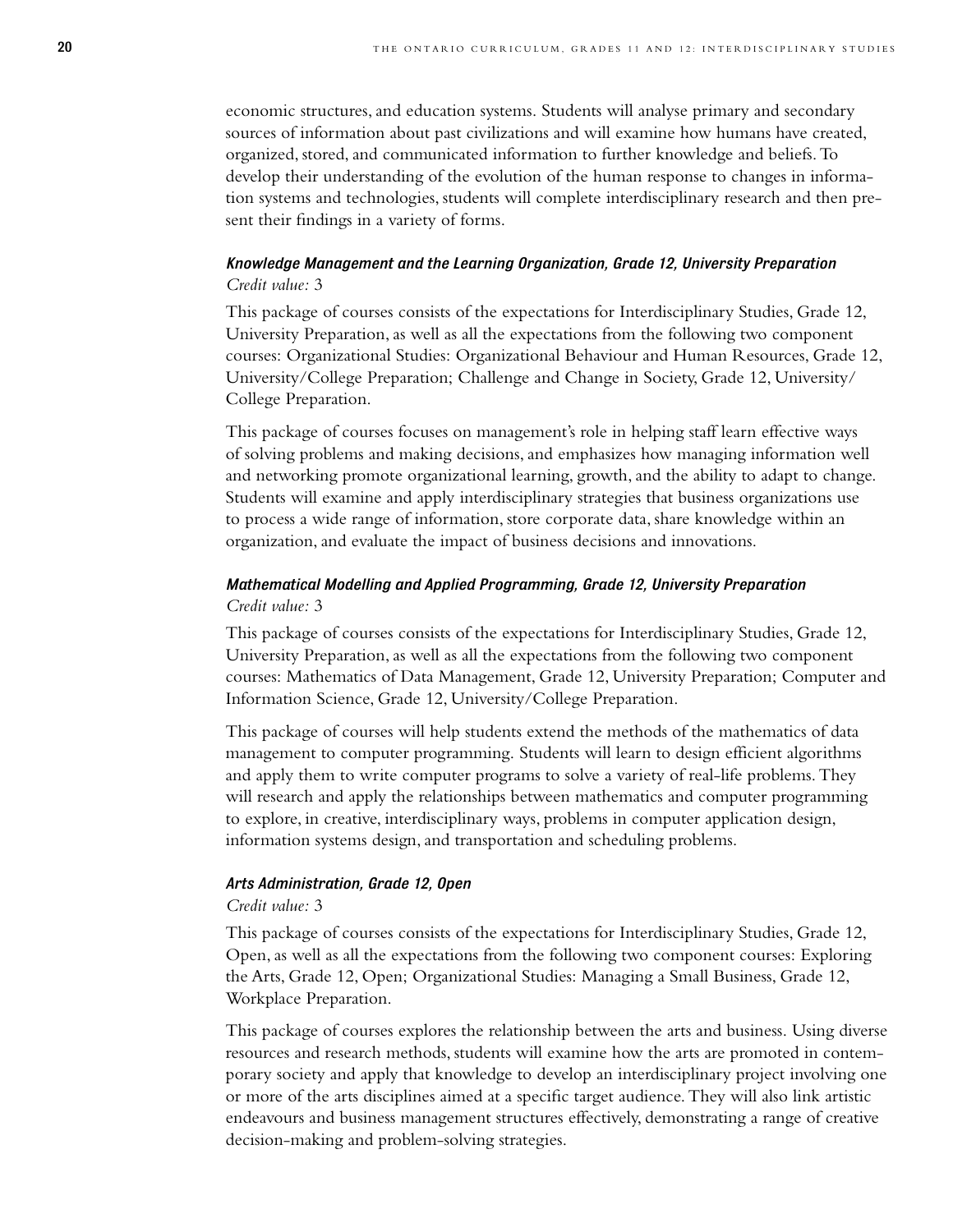#### *Biotechnology, Grade 12, Open*

#### *Credit value:* 3

This package of courses consists of the expectations for Interdisciplinary Studies, Grade 12, Open, as well as all the expectations from the following two component courses: Biology, Grade 11, College Preparation; Chemistry, Grade 12, College Preparation.

This package of courses will help students investigate biotechnological developments, products, and careers in such diverse fields as health care, agriculture, forestry, and marine life. Students will examine how biotechnology firms operate and acquire the knowledge and skills necessary both for admission into a biotechnology program at a community college and for success in their working lives. Using diverse resources and research methods, they will also evaluate the economic, political, social, cultural, environmental, and ethical issues raised in this developing field.

#### *Indigenous Peoples in the Information Age, Grade 12, Open*

#### *Credit value:* 3

This package of courses consists of the expectations for Interdisciplinary Studies, Grade 12, Open, as well as all the expectations from the following two component courses: Issues of Indigenous Peoples in a Global Context, Grade 12, University/College Preparation; Media Studies, Grade 11, Open.

This package of courses examines, within the context of information and communications media, existing and emerging issues that are important to indigenous peoples worldwide. Students will conduct interdisciplinary research into the challenges posed by information and communications media and technologies to the social, political, economic, and cultural life and aspirations of indigenous peoples. They will analyse diverse sources of information (e.g., oral, print, and electronic) relating to indigenous peoples, and will also investigate how indigenous peoples use traditional and emergent information technologies to affirm their identity in the global economy.

#### *Science and the Community, Grade 12, Open*

#### *Credit value:* 3

This package of courses will emphasize the rights and responsibilities associated with the scientific applications of such information technologies as the Internet and databases (e.g., regarding genetic patents and organ registry). This package consists of the expectations for Interdisciplinary Studies, Grade 12, Open, as well as all the expectations from the following two component courses: English, Grade 12,Workplace Preparation; Science, Grade 12, Workplace Preparation.

This package of courses prepares students for a lifelong involvement with science-related projects and activities in their local community. Students will learn to formulate and research questions about science topics of immediate and future concern, to use practical methods for accessing a range of sources of scientific information, and to analyse, organize, and communicate scientific information effectively. They will also examine the interdisciplinary processes that will help them responsibly apply scientific solutions to problems in their community and at the national and international levels.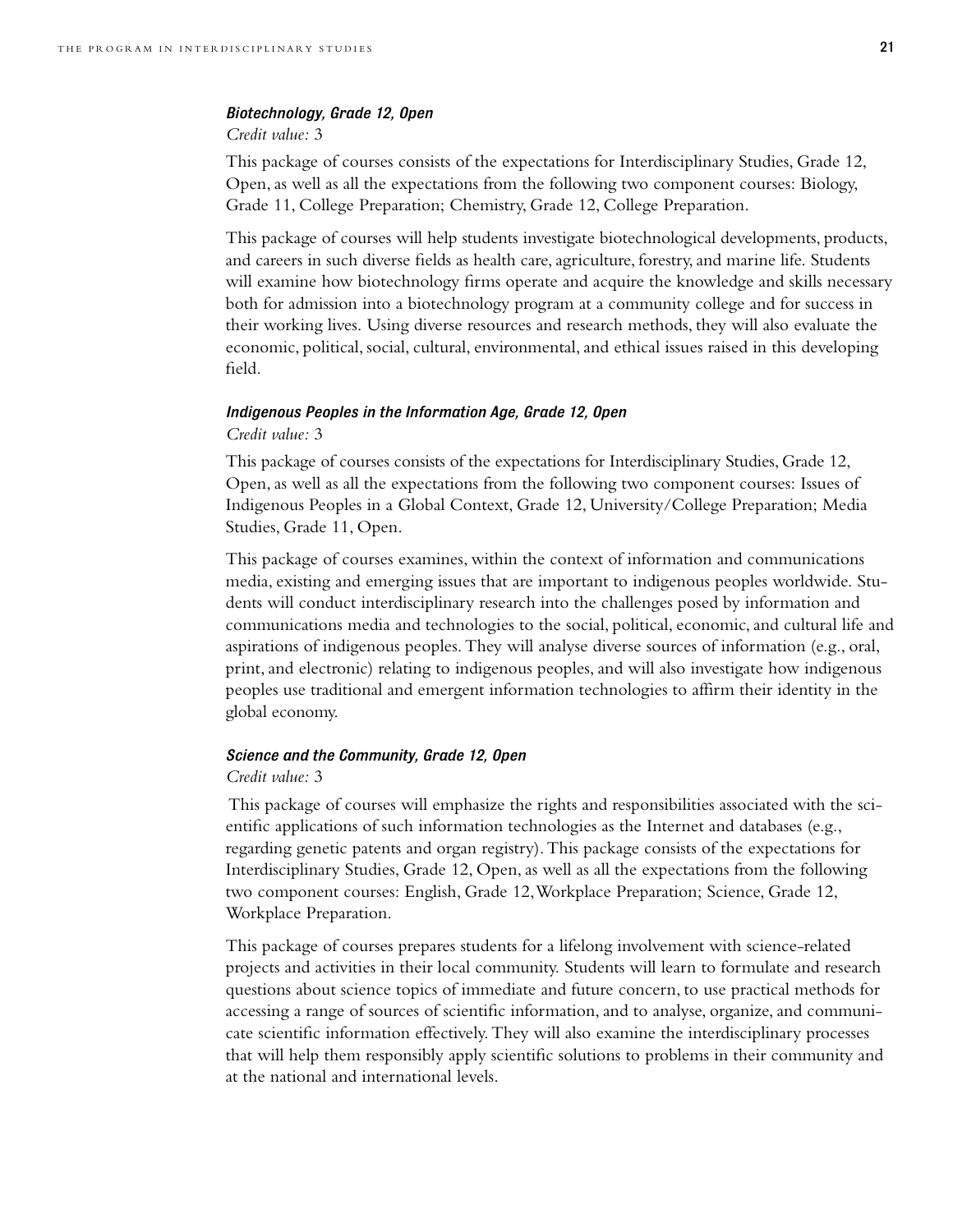### **Interdisciplinary Studies, Grade 11, Open** (IDC3O/IDP3O)

This course will help students combine the skills required for and knowledge of different subjects and disciplines to solve problems, make decisions, create personal meaning, and present findings beyond the scope of a single subject or discipline. Through individual and collaborative inquiry and research, students will analyse the connections among diverse subjects and disciplines; develop information literacy skills in analysing, selecting, evaluating, and communicating information; and become aware of a variety of resources and viewpoints on contemporary issues. They will also examine their own learning styles, relate their inquiries and research to real-life situations, and investigate career opportunities in new disciplines.

**Prerequisites:** for IDC3O, none; for IDP3O, the prerequisite for each of the courses in the package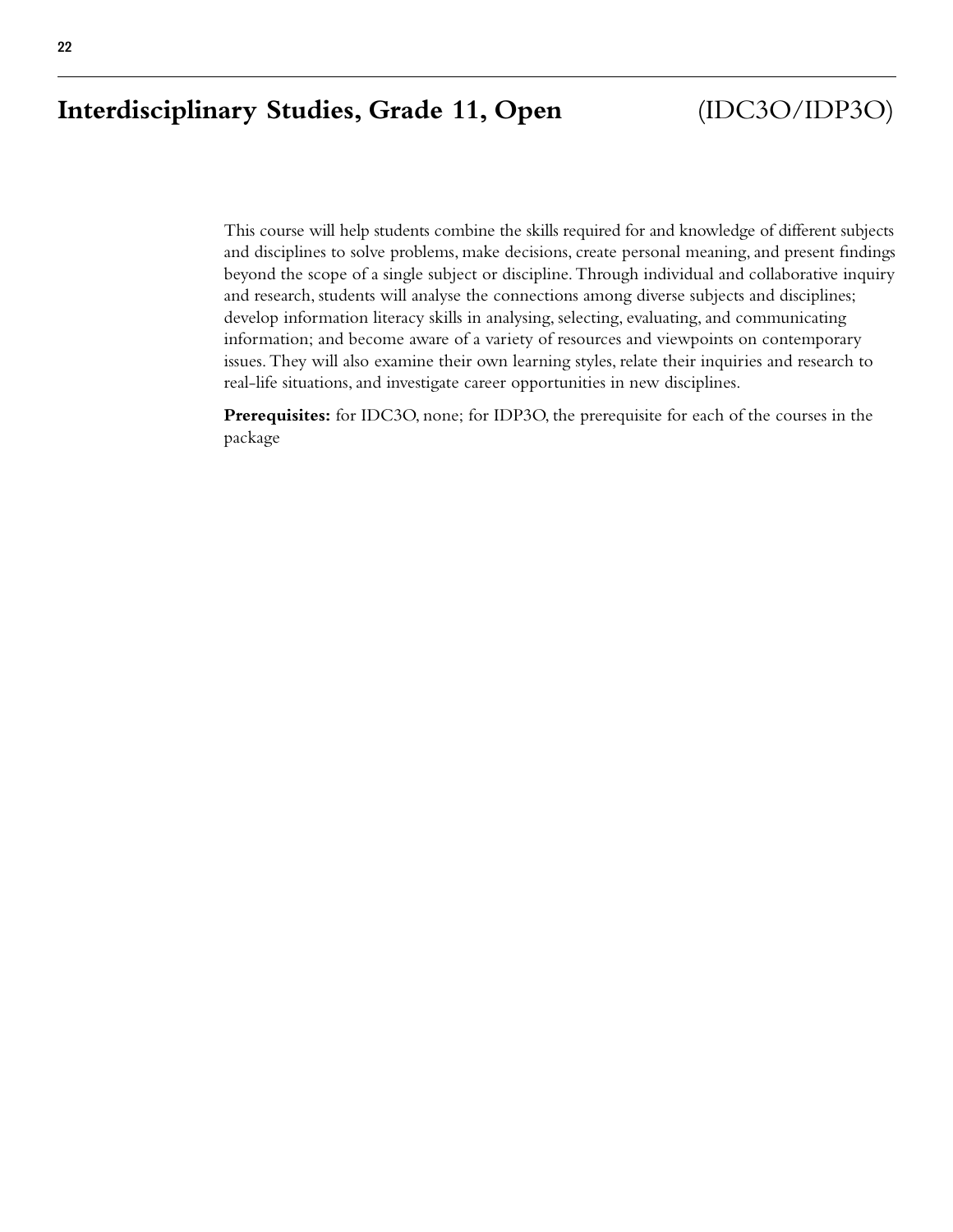### Theory and Foundation

#### **Overall Expectations**

By the end of this course, students will:

- demonstrate an understanding of the key ideas and issues related to each of the subjects or disciplines studied;
- demonstrate an understanding of the different structures and organization of each of the subjects or disciplines studied;
- demonstrate an understanding of the different perspectives and approaches used in each of the subjects or disciplines studied;
- demonstrate the skills and strategies used to develop interdisciplinary products and activities.

#### **Specific Expectations**

#### *Ideas and Issues*

By the end of this course, students will:

- identify the fundamental ideas and issues that characterize each of the subjects or disciplines studied and critically analyse how the ideas and issues interrelate (e.g., for an interdisciplinary studies course on business ethics: the ethical use of information technology, the impact of international economic associations, ethical issues in global marketing, and the impact of entrepreneurs on a community; for an interdisciplinary course on ecotourism: geography concepts related to ways in which regional factors influence human movement and interaction, and business studies concepts related to ways in which changes in demographic and geographic characteristics influence potential tourist markets);
- describe and critically analyse key issues and themes that have interdisciplinary elements and connections in the subjects or disciplines studied (e.g., the application of mathematical concepts of patterning and sequence in music and in dance; the impact of leadership styles and personal management skills on successful tourism and hospitality ventures; the influence of political, economic, and social factors in organized sport);
- identify and describe the features and roles of information literacy in each of the subjects or disciplines studied (e.g., by investigating the effect of the "digital economy" on human relationships and the world of work, by examining how global data sharing can assist the sustainable development of natural resources);
- identify and describe, with particular reference to each of the subjects or disciplines studied, the principles and practices regarding the safe, ethical, and legal use of information and information technologies (e.g., "netiquette", personal privacy and security, copyright, software user agreements).

#### *Structures and Organization*

- analyse and describe ways in which each of the subjects or disciplines studied are structured or organized (e.g.,"How do the natural sciences and human sciences differ in the ways in which they classify human behaviour?","How distinct are the different forms and genres of literary expression?","How successfully does the Dewey Decimal System classify knowledge?");
- explain the importance of organizing and storing information and resources to each of the subjects or disciplines studied (e.g., to record the development of knowledge,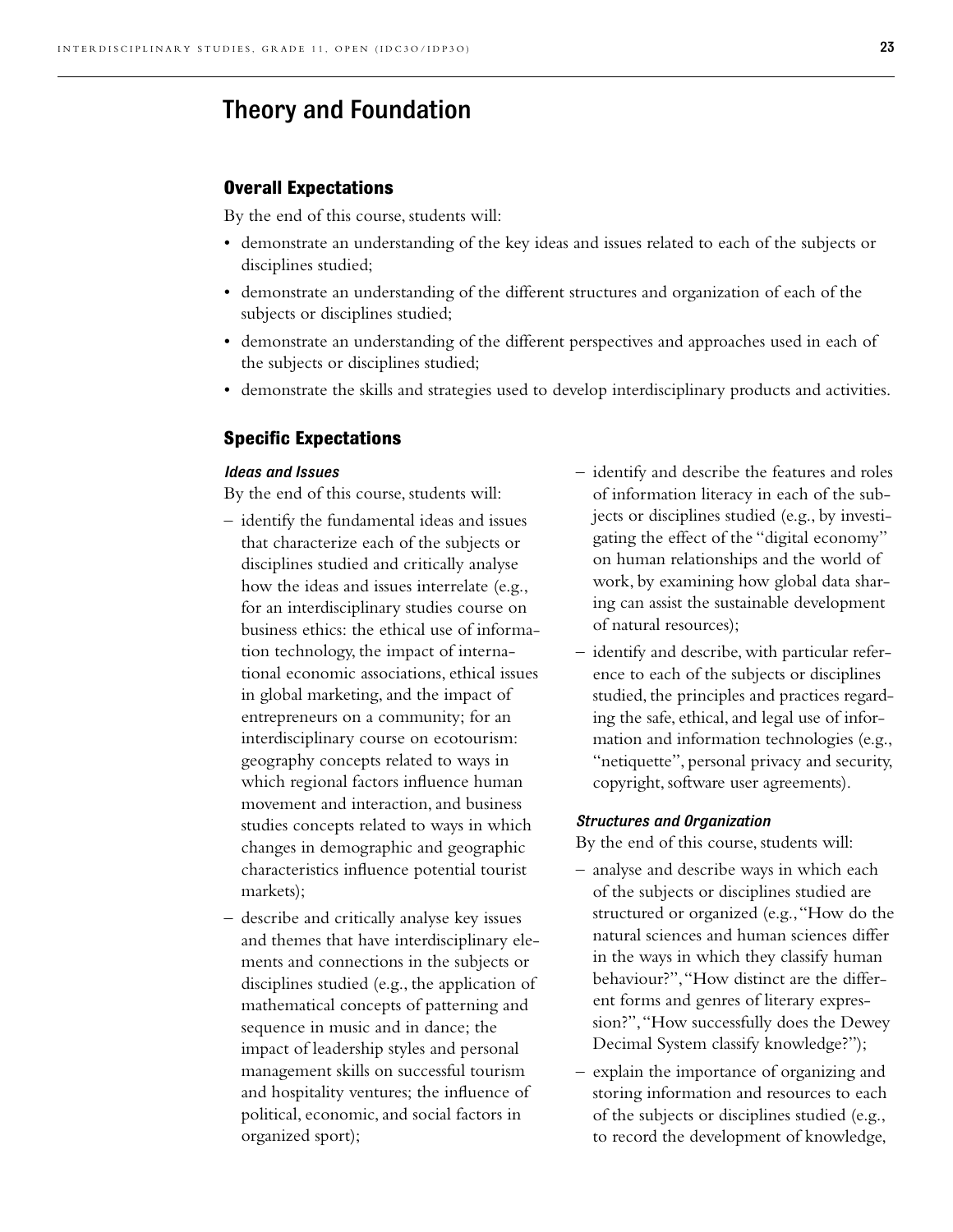to provide access to municipal bylaws and provincial legislation, to advance scientific research around the world);

- identify and describe the ways in which information is classified, organized, stored, and retrieved in selected print and electronic forms used in each of the subjects or disciplines studied (e.g., in fictional and instructional books and periodicals, audio and multimedia forms, census and statistical reports, personal and community web pages);
- identify and describe the features of a variety of information systems (e.g., local and national online public access catalogues, search engines and directories, web portals – websites or services that offer a broad array of resources and services, such as e-mail, forums, search engines, and online retail services).

#### *Perspectives and Approaches*

By the end of this course, students will:

- analyse and describe how each of the subjects or disciplines studied views the role of personal experience in gaining knowledge (e.g.,"How does our personal experience affect our perception of things?", "What personal responsibility does claiming to 'know' something carry for the 'knower'?","What roles do culture and language play in our perceptions, understandings, and beliefs?");
- analyse and describe the different perspectives of each of the disciplines involved in an enterprise (e.g., the engineer's interest in making roads safe and the sociologist's interest in who benefits from the new roads; the journalist's interest in reporting a news story and a citizen's interest in maintaining privacy);
- identify and describe the different approaches used to investigate topics in interdisciplinary work (e.g., statistical

analyses in sociology, ethnographic studies in anthropology, case studies in business studies);

– identify and describe the features and applications of the systems-thinking approach (e.g., the identification of external and internal factors, the application of structured problem-solving strategies and models).

#### *Skills and Strategies*

- demonstrate an understanding of the collaborative attitudes and skills that are valuable when researching and creating interdisciplinary products and activities (e.g., to solicit feedback on a business plan and then revise it by elaborating on its ideas; to plan a hospitality event using divergent thinking within the group to brainstorm new ideas and convergent thinking to evaluate the group's ideas systematically; to use enterprise, flexibility, and empathy to help resolve civic disputes);
- identify the conventions of language used in each of the different subjects or disciplines studied (e.g., common and lesscommon terminology, recurrent idioms and expressions);
- critically analyse and demonstrate the ability to apply a variety of critical- and creative-thinking strategies and models (e.g., brainstorming techniques, decisionmaking processes, Edward de Bono's lateral-thinking models) to help develop effective interdisciplinary products or activities;
- demonstrate an understanding of how a variety of information technologies are used to support interdisciplinary work (e.g., electronic spreadsheets to manipulate data and present information, web-based simulations to test scientific hypotheses, electronic graphic organizers to develop and link ideas).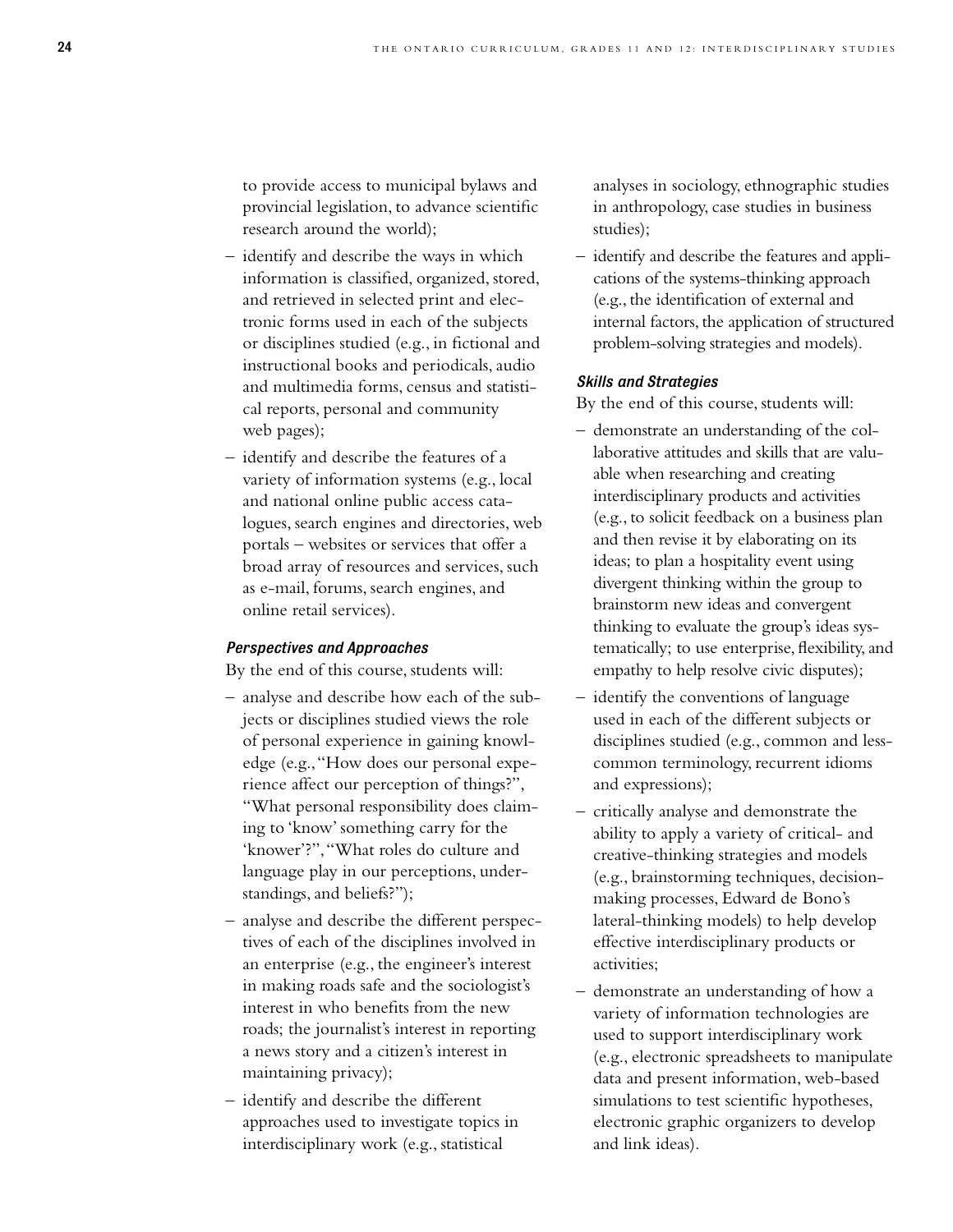### Processes and Methods of Research

#### **Overall Expectations**

By the end of this course, students will:

- be able to plan for research, using a variety of strategies and technologies;
- be able to access appropriate resources, using a variety of research strategies and technologies;
- be able to process information, using a variety of research strategies and technologies;
- be able to assess and extend their research skills to present their findings and solve problems.

#### **Specific Expectations**

#### *Preparing for Research*

By the end of this course, students will:

- demonstrate an understanding of the purposes and types of research used in each of the subjects or disciplines studied (e.g., by distinguishing between research done in the arts and that done in the sciences, by comparing methods of research in traditional and in alternative medicine) and describe examples of effective local research projects;
- demonstrate an understanding of the skills and attitudes required for research in each of the subjects or disciplines studied (e.g., by using information-management skills such as recording, note taking, and outlining; by valuing their own learning styles and research methods and those of others; by using methods and stages of inquiry and research);
- formulate questions for a variety of purposes in interdisciplinary research (e.g., to explore a topic and theme, to identify gaps in prior knowledge, to broaden individual perspectives);
- develop and manage personal plans for interdisciplinary research, products, and activities, using a variety of print and electronic resources and organizers (e.g., using tables and charts to record their research needs; using sequence diagrams and timemanagement applications to check action

taken and decisions made; using graphic organizers or webbing applications to analyse feedback from peers).

#### *Accessing Resources*

- identify and describe physical and virtual sources of information (print, electronic, and mass media) that are relevant to interdisciplinary research (e.g., school and public libraries, national libraries and government archives, resources on the Internet, experts from museums and galleries);
- identify the conventions used in databases, catalogues, and indexes to organize information (e.g., subject headings and descriptors, cross-references and see-also references, call numbers), and apply this knowledge to locate relevant resources for interdisciplinary research, using a variety of search strategies and features (e.g., Boolean operators, key-word searches, standard and advanced features of search engines);
- locate relevant resources for interdisciplinary research, using a variety of print or electronic (online) reference material, indexes, and databases (e.g., specialized encyclopaedias and dictionaries, online periodical indexes and full-text databases, almanacs and yearbooks);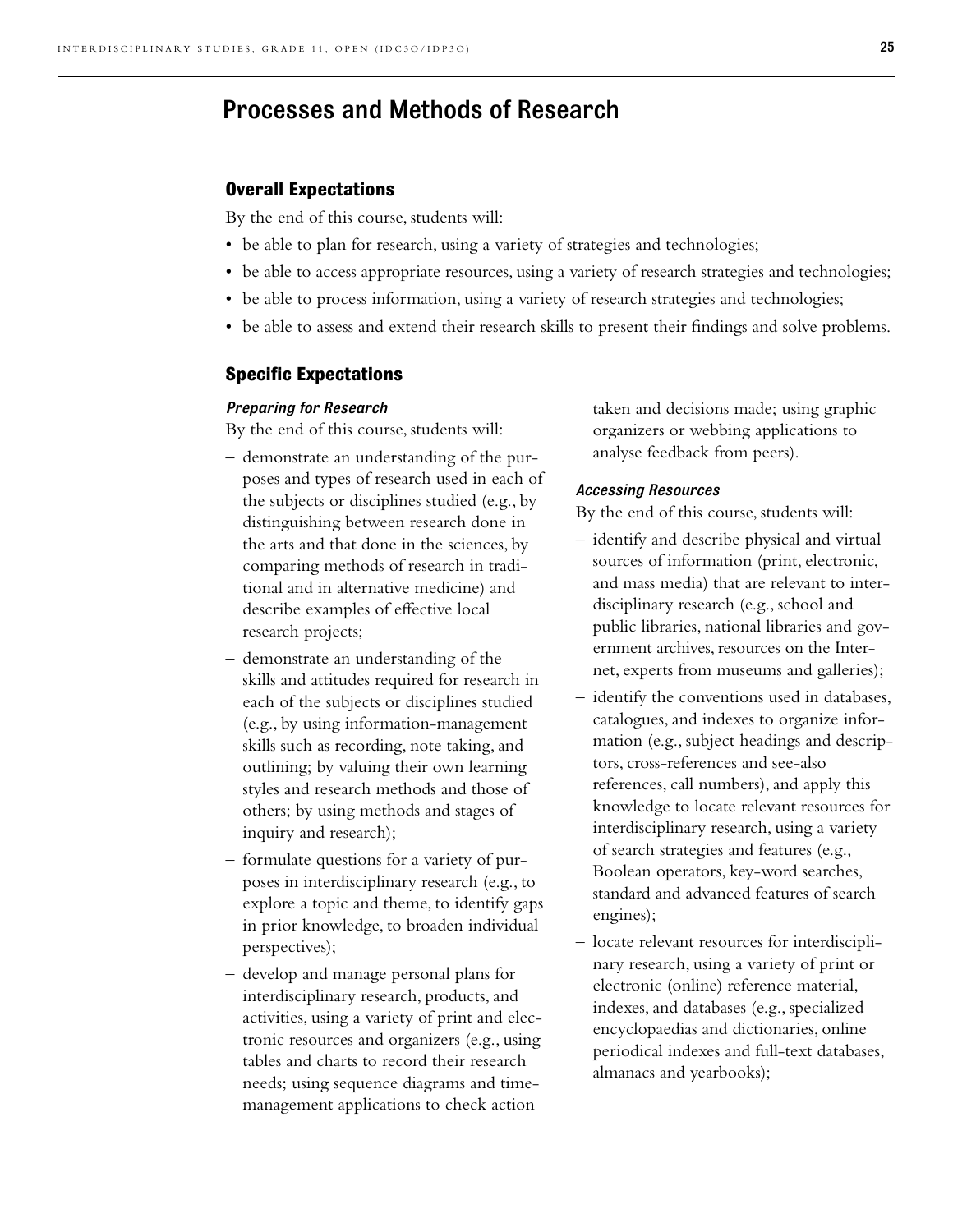– select relevant information for interdisciplinary research within resources, using a variety of reading and critical-thinking strategies (e.g., scanning tables of contents, indexes, and chapter summaries for their organization and treatment of ideas; taking notes on key ideas; recording experimental data).

#### *Processing Information*

By the end of this course, students will:

- analyse and evaluate information from a variety of print, electronic, and mass media resources according to specific criteria, including the clarity, interest, and accuracy of the information (e.g.,"How clearly is the purpose of the theological anthology stated in the preface?","Would analysis of art works on the gallery website engage a popular audience?","Are the historical facts regarding the Holocaust stated accurately in the film documentary?");
- identify and critically analyse ideas, arguments, bias, and stereotyping found in resources, using a variety of strategies (e.g., defining terms central to an argument, identifying relationships among data in a work of interdisciplinary studies, conducting an Internet search to investigate divergent arguments from a range of sources);
- record, sort, and organize information found in resources related to each of the subjects or disciplines studied, using a variety of print and electronic organizers (e.g., charts, relational databases, graphic organizers);
- identify the reasons for acknowledging sources and use an accepted form of documentation to record sources of information;

– synthesize findings from interdisciplinary research, using a variety of strategies and technologies (e.g., describing relationships among the data and information found in a variety of resources, showing relationships among data using graphic organizers, delivering a slide presentation on the social impact of amateur sport in Canada based on information from print and online encyclopaedias related to different disciplines).

#### *Assessing and Extending Research*

- assess the quality and effectiveness of their research in comparison to similar research conducted by others (e.g., by comparing conclusions reached about common examples, by recognizing the difference between professional and student work);
- assess the effectiveness of their research in meeting the original information requirements and their research plans (e.g.,"How could I adjust my method of gathering investment statistics to improve my financial results?","What new course of action is required in the local community's ecological project?");
- develop and apply effective criteria for assessing the quality of their interdisciplinary research (e.g., by identifying how well they organized data and synthesized information to come up with new ideas);
- identify and describe possible topics and real-life applications for subsequent interdisciplinary research activities.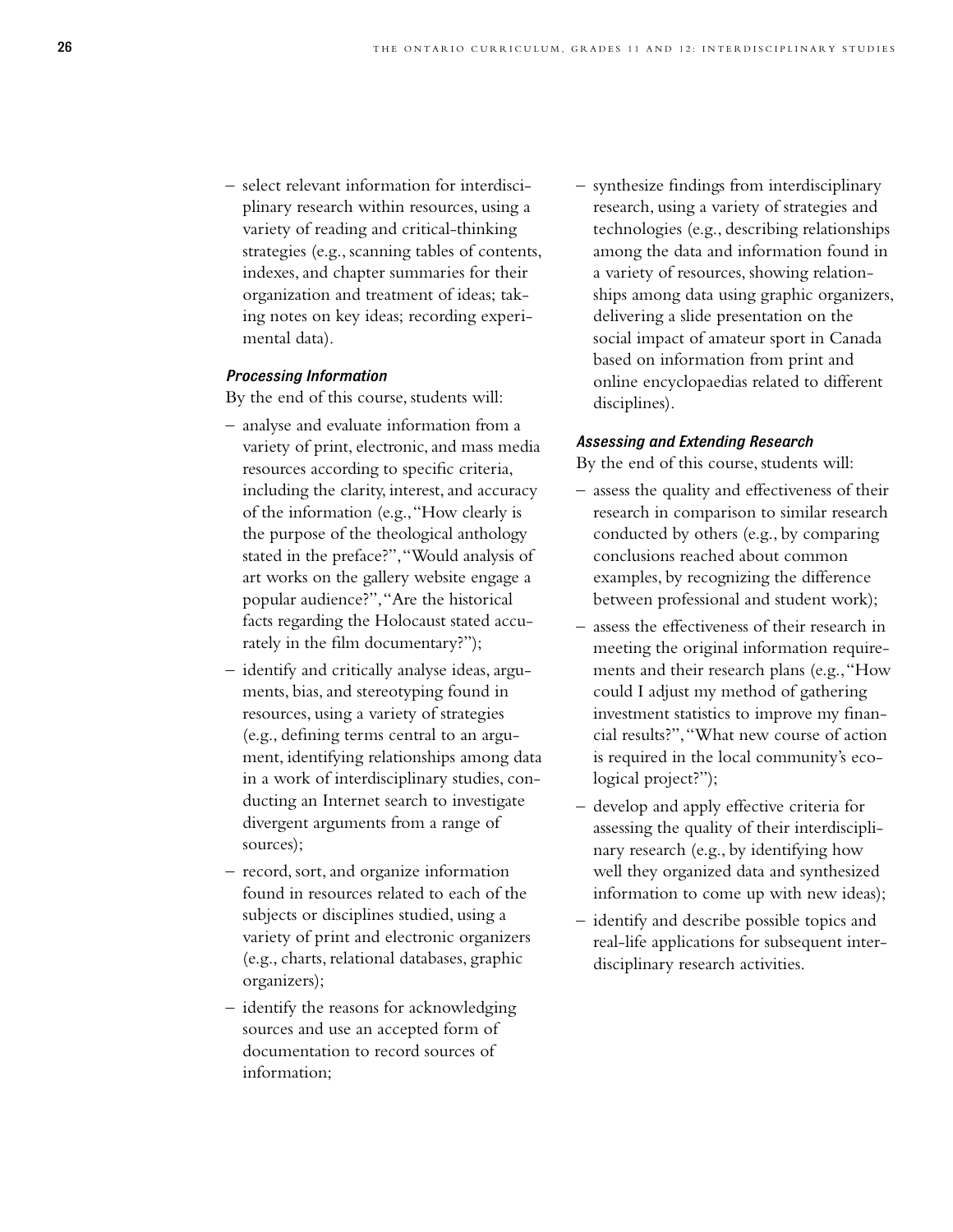### Implementation, Evaluation, Impacts, and Consequences

#### **Overall Expectations**

By the end of this course, students will:

- implement and communicate information about interdisciplinary endeavours, using a variety of methods and strategies;
- evaluate the quality of interdisciplinary endeavours, using a variety of strategies;
- analyse and describe the impact on society of interdisciplinary approaches and solutions to real-life situations;
- analyse and describe ways in which interdisciplinary skills relate to personal development and careers.

#### **Specific Expectations**

#### *Implementation and Communication*

By the end of this course, students will:

- create interdisciplinary products based on their own plans or designs, independently or as members of a team (e.g., a series of fashion designs for ten years in the future using traditional or digital illustrations, a health and safety plan in response to a customer survey);
- demonstrate the ability to communicate and present information effectively, using a variety of methods and forms (e.g., written and oral reports, dramatic presentations, annotated graphs and charts);
- demonstrate an understanding of the visual and textual ways of representing information in each of the subjects or disciplines studied (e.g., nutritional charts; graphs and diagrams; different geographic, political, historical, and cultural maps; stock market indexes and tables);
- identify and describe ways in which information in each of the subjects or disciplines studied is shaped and communicated by the media used (e.g., print as contrasted with multimedia; text as contrasted with visual representations; still versus moving images).

#### *Evaluation*

- monitor the effectiveness of the plans for their interdisciplinary products or activities using appropriate strategies (e.g., developing criteria to measure effective implementation, checking progress according to a time line, providing progress reports on action taken and decisions made during the process);
- develop and apply effective criteria for evaluating the quality of their interdisciplinary products and activities (e.g., to identify how well their products and activities demonstrate their ability to manage data and present ideas, to synthesize ideas and approaches, or to create innovative and original explorations or solutions);
- evaluate and record the effectiveness of their interdisciplinary activities and projects, including their research sources, methods, findings, and plans (e.g., by identifying how well their activities and projects reflected characteristic methods and approaches of each of the subjects and disciplines under study; by revising their plans as problems and solutions arose; by analysing how perspectives were shaped by the sources of information used);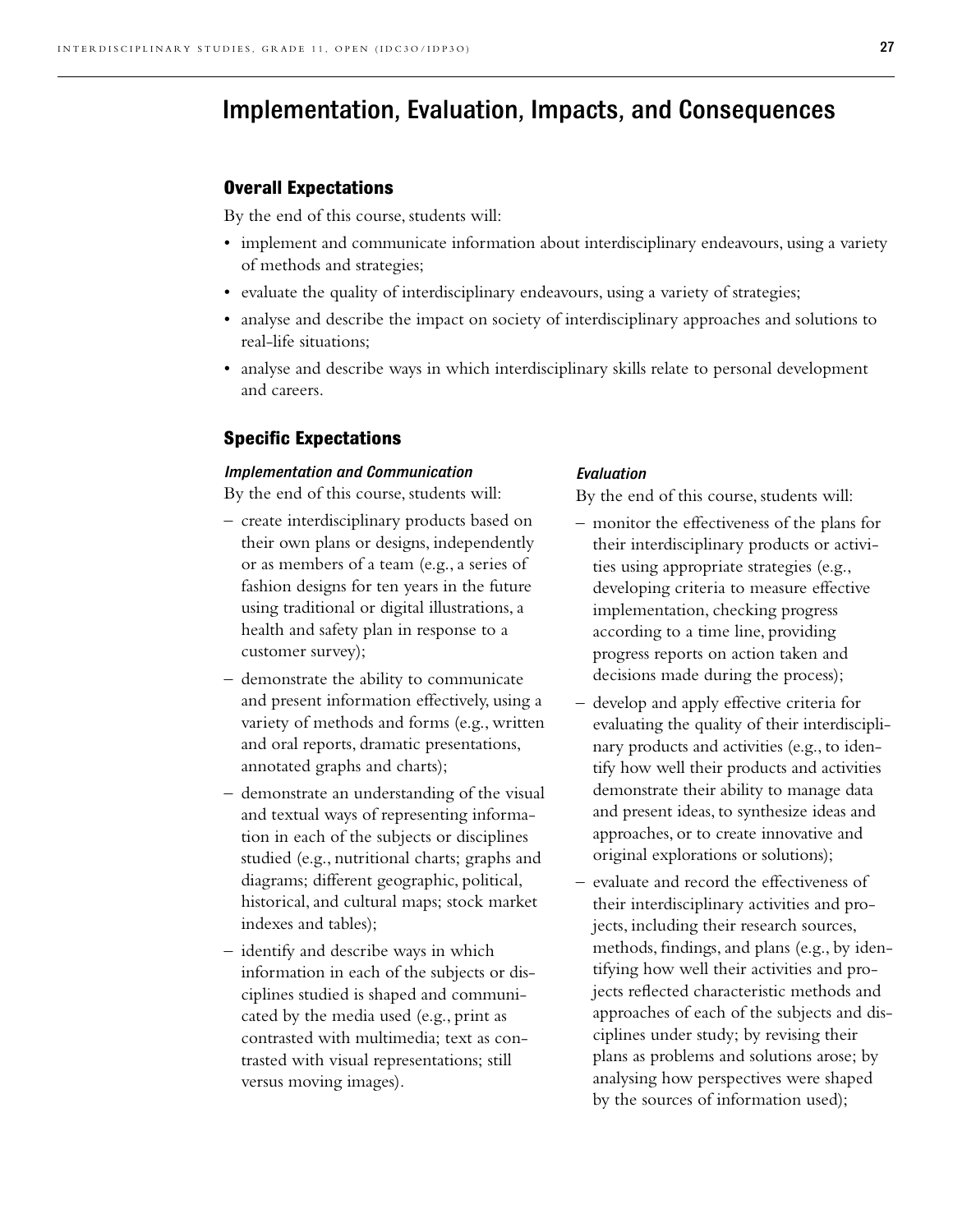– evaluate the effectiveness of the collaborative strategies they used in planning and implementing interdisciplinary products and activities (e.g., by identifying how well they valued diversity, respected individual positions on an issue, considered alternatives and new connections, and actively sought feedback and constructive criticism).

#### *Impacts and Innovations*

By the end of this course, students will:

- describe and critically analyse contemporary examples of interdisciplinary products and activities that provide innovative approaches and solutions to a variety of real-life situations in the local community (e.g., the coordination of local transportation systems, the delivery of services through e-commerce and e-government, the development of community health and recreation facilities);
- identify and describe new and emerging interdisciplinary branches of learning and fields of study (e.g., biotechnology, computer animation, forensic pathology, environmental law, knowledge management);
- research, analyse, and describe the personal and social impacts of significant information-related achievements (e.g., the development of world alphabets, the evolution of paper and books, the evolution of the moving image, the creation of digital text);
- plan, conduct, and present independent interdisciplinary research, with particular reference to each of the subjects or disciplines studied, on the potential social, political, and economic impacts of emerging information technologies (e.g., the inequitable access to and ability to use technology – the "digital divide"; the impact of information systems on personal freedom; the development of technology for the disabled).

#### *Personal and Career Development*

- demonstrate an understanding of selected interdisciplinary texts related to each of the subjects or disciplines studied and identify significant titles for future study;
- identify their personal information skills and those skills that require development if they are to achieve success in interdisciplinary studies (e.g., their ability to identify information needs, to locate appropriate resources, to resolve conflict within a research team, and to plan new research);
- research the importance of effective collaborative and communication skills in interdisciplinary careers related to the subjects and disciplines under study (e.g., in oceanography: building consensus among national governments or coordinating research methods);
- identify and describe employment opportunities within the local community in interdisciplinary fields related to the subjects or disciplines under study (e.g., by conducting interviews with practitioners to record changes in their fields, analysing online job descriptions for interdisciplinary connections, comparing archival and contemporary classified advertisements to determine employment opportunities that are increasing and those that are decreasing).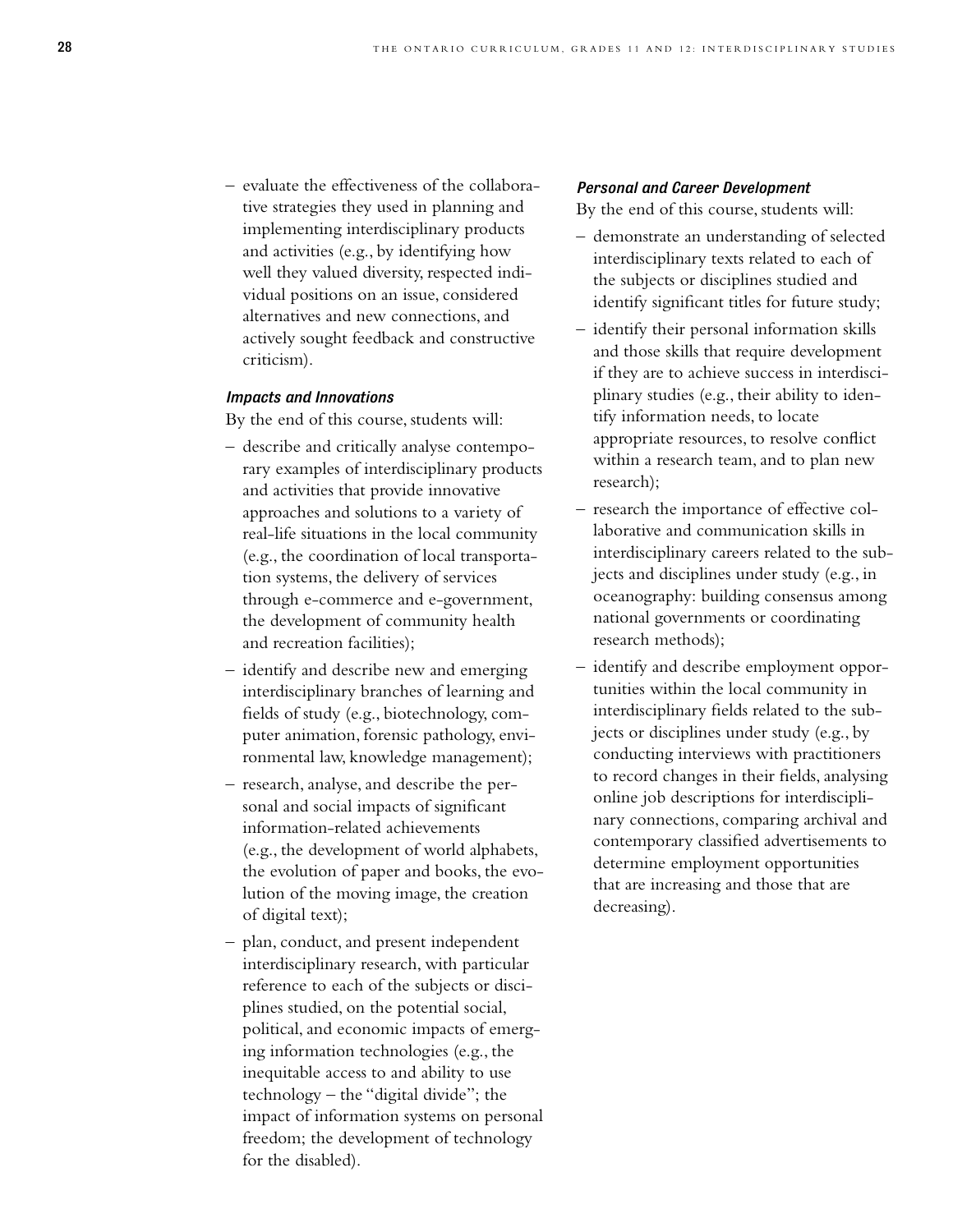### **Interdisciplinary Studies,** (IDC4U/IDP4U) **Grade 12, University Preparation**

This course will help students develop and consolidate the skills required for and knowledge of different subjects and disciplines to solve problems, make decisions, create personal meaning, and present findings beyond the scope of a single subject or discipline. Students will apply the principles and processes of inquiry and research to effectively use a range of print, electronic, and mass media resources; to analyse historical innovations and exemplary research; and to investigate real-life situations and career opportunities in interdisciplinary endeavours. They will also assess their own cognitive and affective strategies, apply general skills in both familiar and new contexts, create innovative products, and communicate new knowledge.

**Prerequisites:** for IDC4U, any university or university/college preparation course; for IDP4U, the prerequisite for each of the courses in the package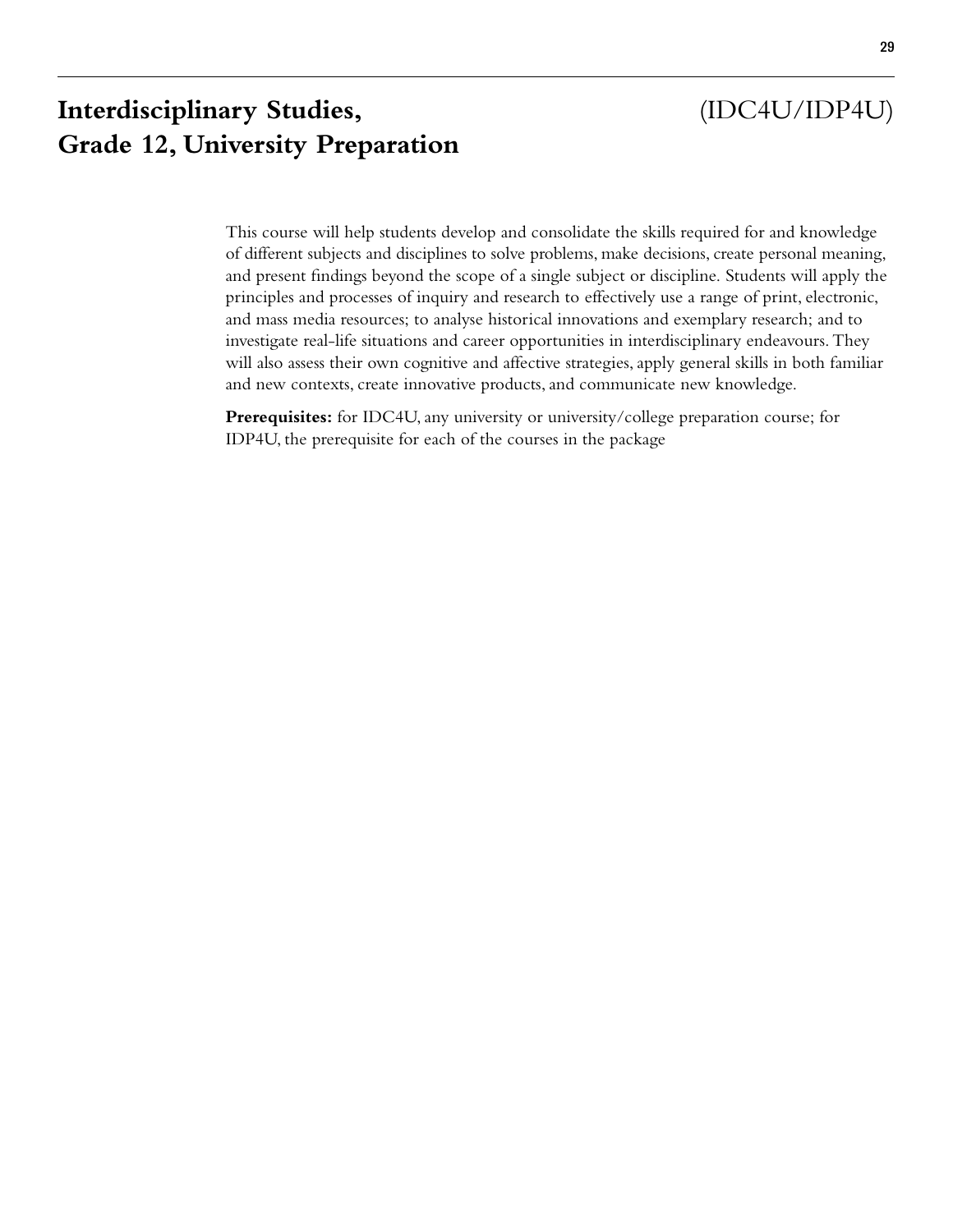### Theory and Foundation

#### **Overall Expectations**

By the end of this course, students will:

- demonstrate an understanding of the key ideas and issues related to each of the subjects or disciplines studied;
- demonstrate an understanding of the different structures and organization of each of the subjects or disciplines studied;
- demonstrate an understanding of the different perspectives and approaches used in each of the subjects or disciplines studied;
- demonstrate the skills and strategies used to develop interdisciplinary products and activities.

#### **Specific Expectations**

#### *Ideas and Issues*

By the end of this course, students will:

- critically analyse the major concepts and ideas held by pre-eminent theorists and researchers in each of the subjects or disciplines studied and describe their historical evolution (e.g., for an interdisciplinary studies course on mathematics and the arts: Pythagoras's notion about numbers and intervals, Leonardo da Vinci's use of perspective and ratio, and Arnold Schoenberg's use of permutations in serial music);
- describe and critically analyse the ways in which each of the related subjects or disciplines studied contributes to the understanding of key historical and contemporary issues in the interdisciplinary course (e.g., a course on the nature of work might include the history of social trends from sociology, the evolution of labour legislation from history, utopian idealism in English fiction from English, the pre-industrial focus in the Arts and Crafts movement from the arts; a course in archaeological studies might include investigation of specialized techniques from related fields, such as linguistics, palaeobotany, and palaeopathology);
- analyse and explain the importance of information and communication in past and contemporary societies (e.g., to preserve and advance knowledge, to

develop trade and commerce, to organize and foster art and culture), and describe their impact on the development of each of the subjects or disciplines under study;

– identify and describe practices in Canada and around the world that effectively safeguard privacy and intellectual ownership of information in areas related to interdisciplinary studies (e.g., academic conventions, copyright legislation), and describe possible future changes to these practices.

#### *Structures and Organization*

By the end of this course, students will:

– analyse and describe ways in which an interdisciplinary studies approach questions assumptions about the structure and scope of the subjects or disciplines studied (e.g.,"Do all the arts share common features and purposes?","In what ways do all areas of knowledge benefit from historical analysis?","How does the search for values and ethical responsibility characterize all areas of knowledge?","Does information technology simply organize existing information or is it an interdisciplinary way of knowing?") and analyse the new structures that have emerged to broaden and advance the scope of the knowledge of individual subjects or disciplines;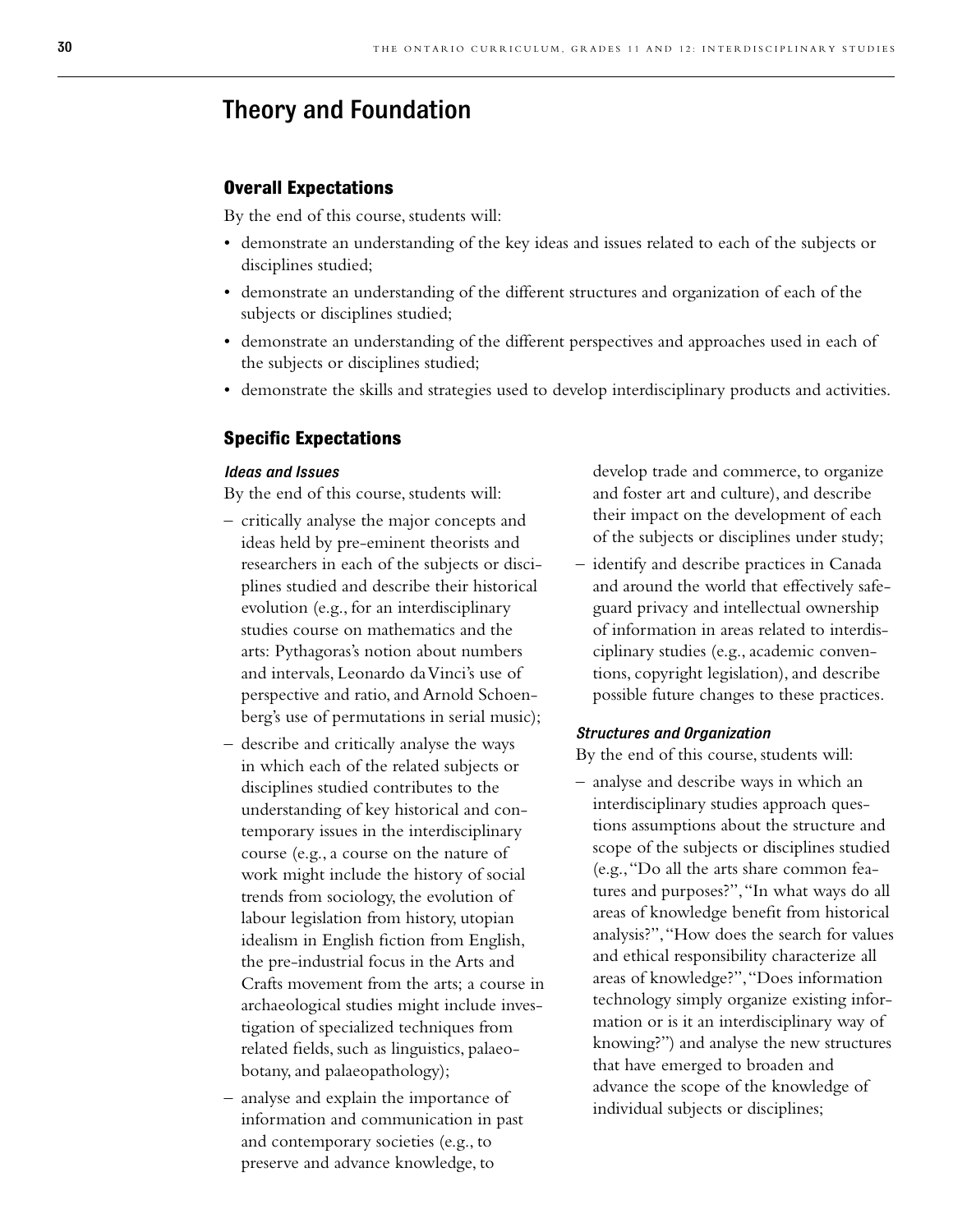- analyse and describe the past and current importance of organizing and storing information and resources to each of the subjects or disciplines studied (e.g., to regulate copyright and patents, to preserve Aboriginal oral traditions, to share original scholarship);
- assess the effectiveness of a wide variety of print and electronic forms used in each of the subjects or disciplines studied to identify, classify, organize, store, and retrieve information (e.g., reference materials, government documents and archives, scientific and academic journals, web directories);
- describe the history and role of institutions and occupations that gather, organize, and store information (e.g., libraries and librarians, postsecondary institutions and researchers, museums and curators), and explain how they meet needs and challenges in each of the subjects or disciplines studied.

#### *Perspectives and Approaches*

By the end of this course, students will:

- analyse and describe different approaches to perceiving "reality" in the subjects or disciplines studied (e.g., the role of sensory perception in the arts and in the sciences, ways in which different languages shape the cultural experiences of the people who speak them, the role of logical reasoning in matters of faith, the effect of emotion in historical inquiry, the use of intuition as a way of knowing about personal health);
- analyse and describe the different perspectives of various disciplines on the same topic as exemplified in key interdisciplinary texts (e.g., the different viewpoints of evolutionary biology, geography, and demography in *Guns, Germs, and Steel:The Fates of Human Societies* by Jared Diamond; the varying perspectives of media study,

linguistics, and sociology [social trends] in *The Gutenberg Galaxy* by Marshall McLuhan) and explain how these diverse perspectives further the investigation of issues and the solving of problems;

- analyse and describe the interdisciplinary approaches used for inquiry and research in a number of specific endeavours (e.g., experimentation and computer simulation in biotechnology; statistical analysis and case study in educational psychology) and critically analyse some of the common errors that characterize poor research (e.g., selective observation, overgeneralization, falsification of data, illogical reasoning, premature closure of inquiry);
- identify the historical development of the systems approach to solving problems and describe examples of how it has been successfully applied to solve problems in interdisciplinary endeavours (e.g., the application of systems models – physical, graphical, verbal, or mathematical representations of a system; systems paradigms – conceptual frameworks, filters, or theories used to interpret information; systems archetypes – diagrams that illustrate ways of identifying and solving problems found in different locations).

#### *Skills and Strategies*

By the end of this course, students will:

– demonstrate an understanding of the collaborative attitudes and skills that contribute to the researching and creating of interdisciplinary products and activities (e.g., the ability to encourage multiple perspectives on human development issues, to motivate others to share ideas about personal financial management strategies, to refine positions and reach consensus in designing community-based information systems, to manage conflict and delegate tasks in joint research activities);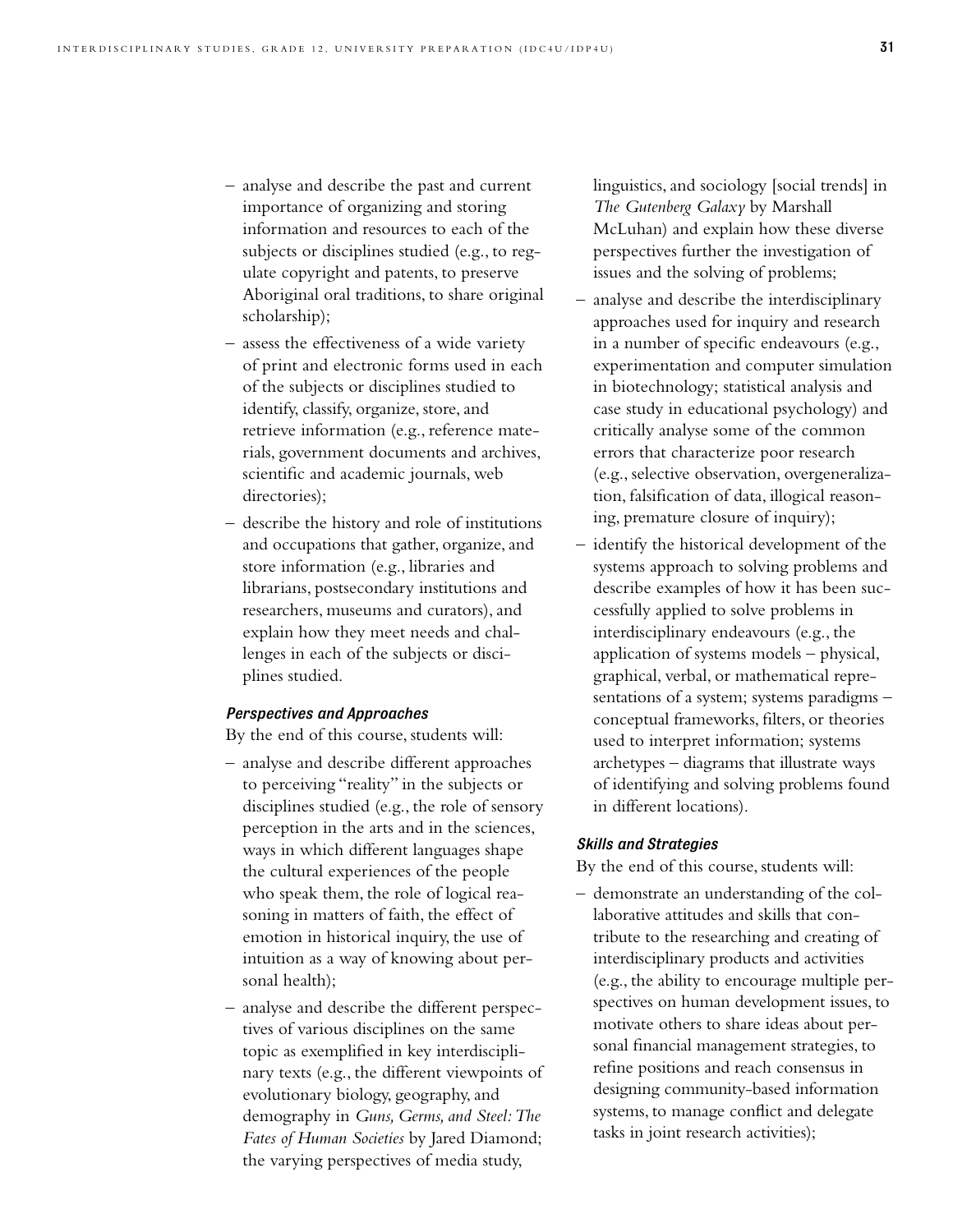- demonstrate the ability to use linguistic devices (e.g., analogies and metaphors) and mathematical representations (e.g., symbolic language and graphs) to make connections among the subjects or disciplines studied;
- critically analyse and demonstrate the ability to apply a variety of critical- and creative-thinking strategies and models (e.g., conceptual frameworks; sequential thinking models; simulations; models proposed by leading interdisciplinary educators, such as Heidi Hayes Jacobs) to help develop innovative interdisciplinary products or activities;
- demonstrate an understanding of how to use a variety of information technologies to support interdisciplinary endeavours (e.g., online conferences and newsgroups to gather current information, advanced search engines to extend research, web-based exhibits to present multiple perspectives);
- identify and describe strategies that national and international groups and organizations use to address interdisciplinary issues and decisions (e.g., a multinational company and a union using mediation to resolve a labour dispute; the United Nations Educational, Scientific, and Cultural Organization (UNESCO) preparing and adopting an international agreement to promote collaboration among nations through education, science, culture, and communication).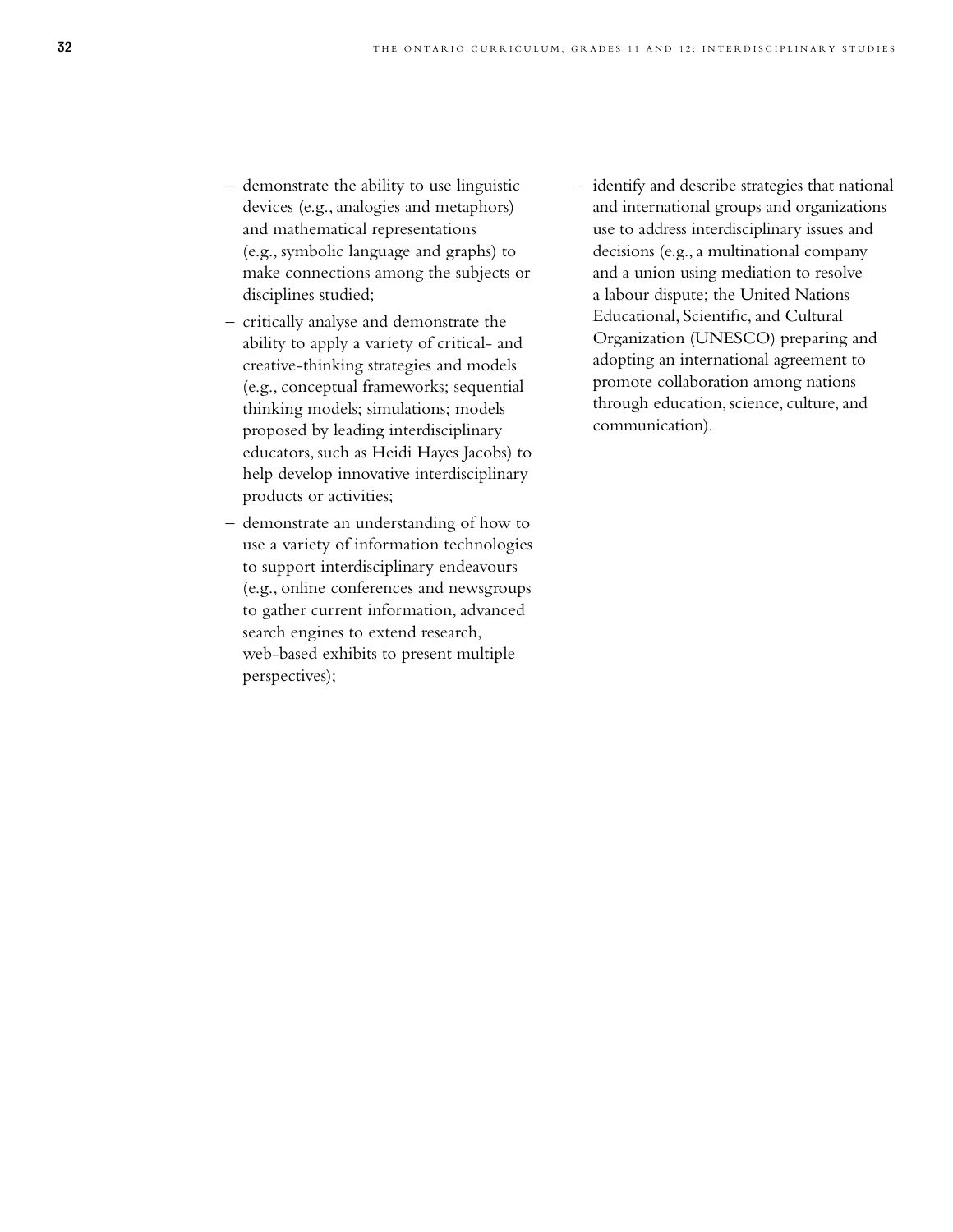### Processes and Methods of Research

#### **Overall Expectations**

By the end of this course, students will:

- be able to plan for research, using a variety of strategies and technologies;
- be able to access appropriate resources, using a variety of research strategies and technologies;
- be able to process information, using a variety of research strategies and technologies;
- be able to assess and extend their research skills to present their findings and solve problems.

#### **Specific Expectations**

#### *Preparing for Research*

By the end of this course, students will:

- demonstrate an understanding of the purposes and types of research used in each of the subjects or disciplines studied (e.g., by describing autobiographical writings of leading researchers in a variety of fields, by analysing the limitations of research in specific areas) and describe historical examples of effective research;
- demonstrate an understanding of the skills and attitudes required for research in each of the subjects or disciplines studied (e.g., by analysing the purpose and scope of research tasks; by adjusting questions, focus, and thesis throughout the research process to account for changing situations; by valuing collaborative inquiry models) and analyse the skills and attitudes evident in specific examples of effective research;
- identify and describe the critical- and creative-thinking strategies that are effective at each stage of research in each of the subjects or disciplines studied (e.g., by identifying the ways in which similar information and assumptions from different sources are analysed, checking results under variable conditions, investigating innovative sources of information, expanding the focus of investigation at strategic stages) and analyse the strategies evident in specific examples of effective research;

– formulate questions for a variety of purposes in interdisciplinary research (e.g., to develop a thesis and an argument, to challenge assumptions and biases, to find new relationships, to examine multiple perspectives) and compare the significance and effectiveness of the questions posed with those from specific examples of effective research.

#### *Accessing Resources*

- identify and describe the difference between real and virtual libraries (e.g., in terms of access to materials under copyright, the quality control of available information, format differences that affect readability and understanding of texts) and describe the impact of these differences for interdisciplinary research;
- identify and describe the principles used by the creators of databases, catalogues, and indexes to organize information for retrieval (e.g., uniform entry; specific entry; and the use of broader, related, and narrower terms) and apply this knowledge to locate relevant resources for interdisciplinary research, using a variety of search strategies and features (e.g., search strings and proximate searches, controlled vocabulary searches, citation searches, bibliographies);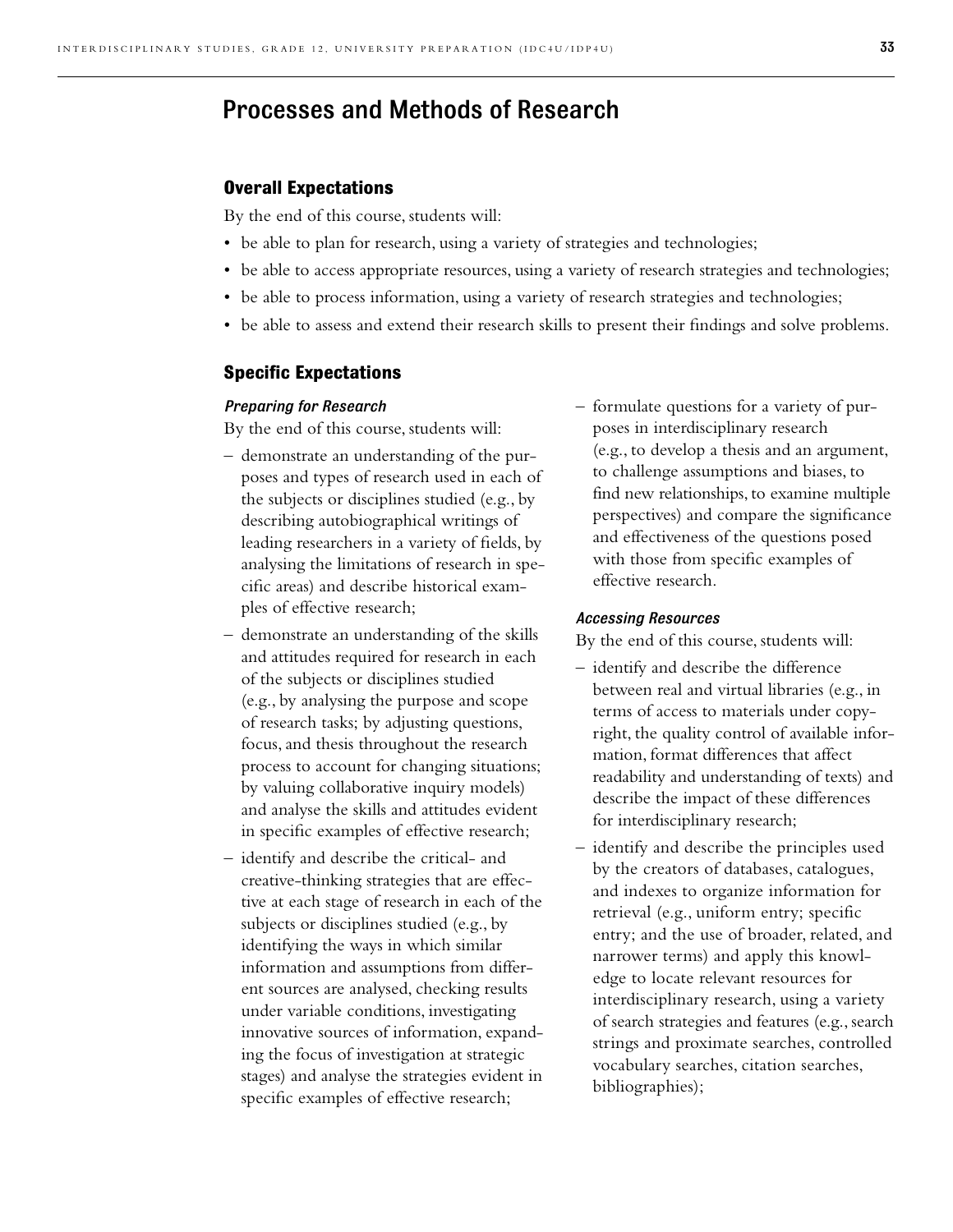- locate relevant primary and secondary resources for interdisciplinary research, using a variety of print or electronic (online) reference materials, indexes, and databases (e.g., scientific papers and reports of conference proceedings, disciplinespecific indexes, indexed abstracts);
- select relevant information within resources for interdisciplinary research, using a variety of reading and criticalthinking strategies (e.g., relating information from a previously known or simpler context to information in a new or more complex context; producing sectional summaries, précis, and abstracts of complex works; using knowledge of characteristic features of genres and types of books, such as history texts or scientific reports, to clarify an author's purpose and scope).

#### *Processing Information*

By the end of this course, students will:

- analyse and evaluate information from a variety of print, electronic, and mass media resources according to specific criteria, including the currency, comprehensiveness, and depth of the information (e.g.,"Are the examples of genetic engineering research up to date?","Are the perspectives of both developed and developing nations represented in the socioeconomic study on global trade?","How thorough or superficial is the newspaper article examining the impact of technology on archaeology?");
- identify and critically analyse ideas, arguments, bias, and stereotyping found in resources, using a variety of strategies (e.g., analysing fallacies in an author's argument, using a review of a text in a periodical to discover its omissions in data and information, conducting an Internet

search to determine how representative samples in scientific studies are);

- record, sort, and organize information found in resources related to each of the subjects or disciplines studied, using a variety of forms and technologies (e.g., tables, concept mapping applications, bibliographic applications) and identify gaps in information requiring further research;
- record, sort, and organize sources of information in relevant footnotes, citations, endnotes, or bibliographies, using an accepted form of documentation (e.g., from a recognized stylebook such as that produced by the Modern Language Association or the American Psychological Association);
- synthesize findings from their interdisciplinary research, using a variety of strategies and technologies (e.g., combining the insights and solutions found in a variety of resources; using précis and abstracts to summarize information; finding relationships among census data on geographic, social, economic, and historical information).

#### *Assessing and Extending Research*

- re-examine the comprehensiveness of their interdisciplinary research to update and modify their interdisciplinary products (e.g., formal essays, dramatic presentations, web pages with directories) in light of new findings and feedback;
- assess their effectiveness in generating new ideas in each of the subjects or disciplines studied as a result of their research (e.g.,"What new direction has my research on faith communities suggested?","How can my research encourage younger students to become interested in archaeology?");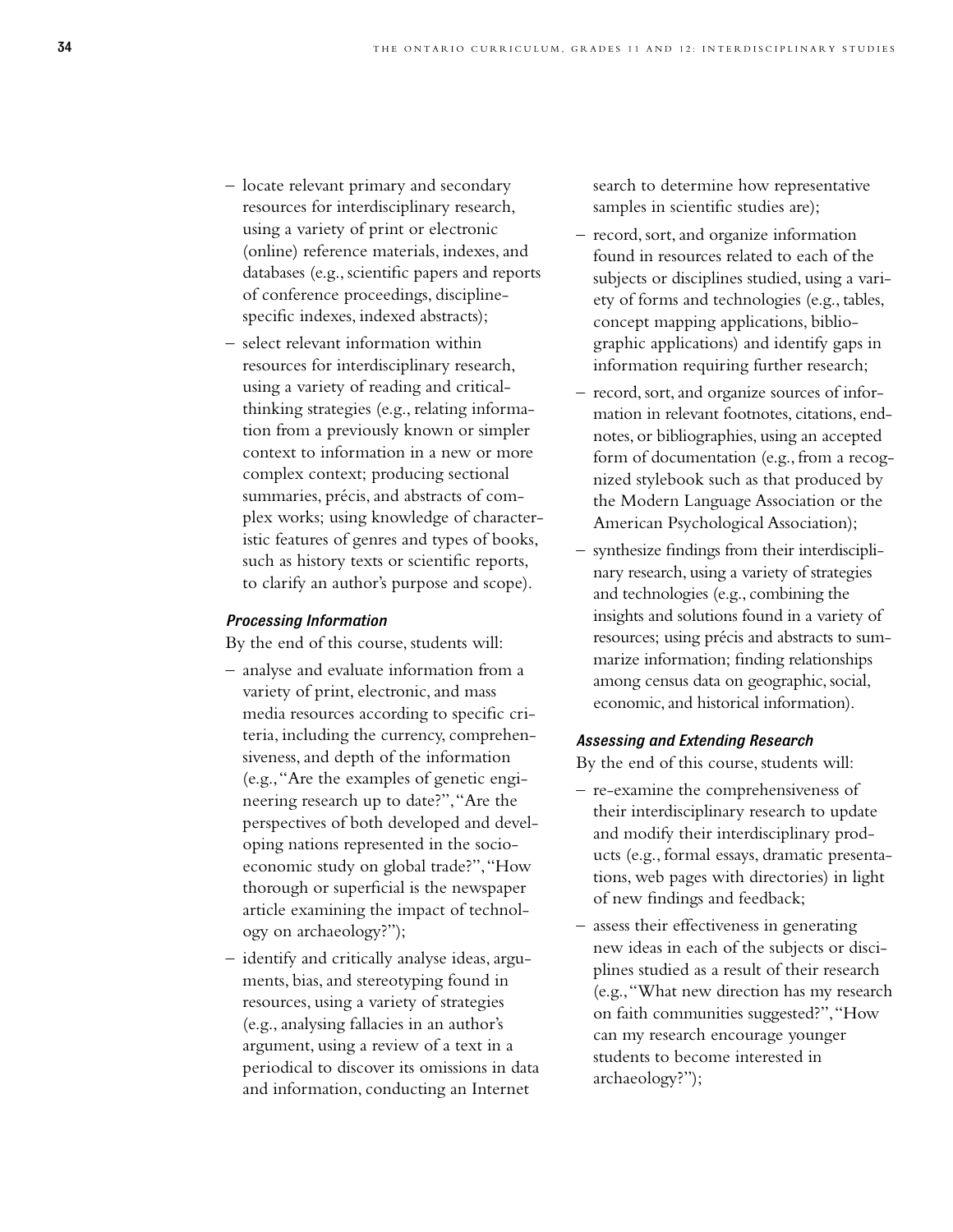- develop and apply effective criteria for assessing the quality of their interdisciplinary research (e.g., identify how well their research supported multiple perspectives and inclusive solutions; test the accuracy of their data by identifying how well they replicated scientific results);
- identify possible topics and real-life applications for subsequent interdisciplinary research activities, and describe how the use of both traditional and innovative methods and approaches may lead to new findings or make contributions to society.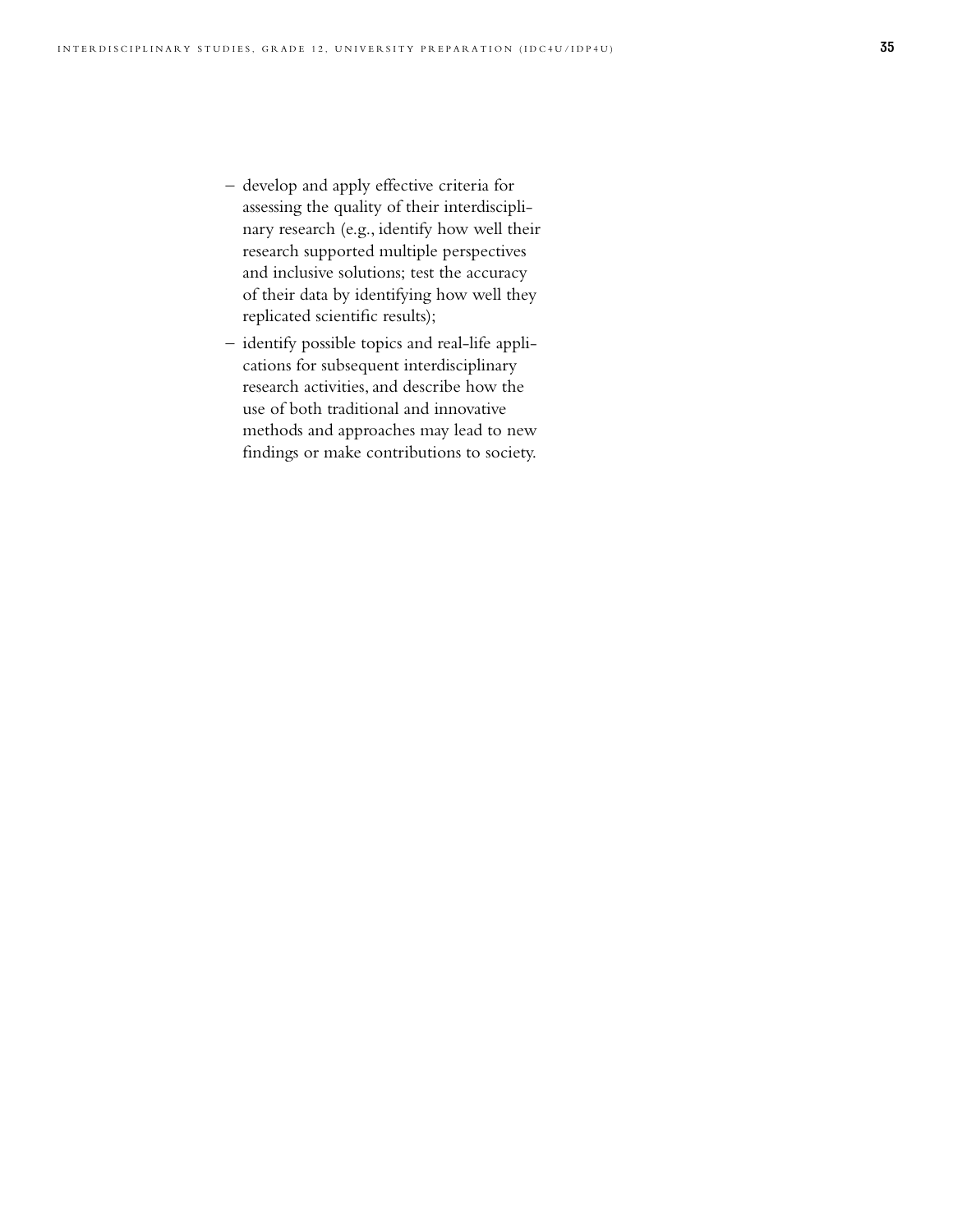### Implementation, Evaluation, Impacts, and Consequences

#### **Overall Expectations**

By the end of this course, students will:

- implement and communicate information about interdisciplinary endeavours, using a variety of methods and strategies;
- evaluate the quality of interdisciplinary endeavours, using a variety of strategies;
- analyse and describe the impact on society of interdisciplinary approaches and solutions to real-life situations;
- analyse and describe how interdisciplinary skills relate to personal development and careers.

#### **Specific Expectations**

#### *Implementation and Communication*

By the end of this course, students will:

- create interdisciplinary products based on their own plans or designs, independently or as members of a team (e.g., a series of charts that relate demographic factors to the progress of medical care and technological advancement; a multimedia presentation that analyses changing artistic styles and social mores as portrayed in illustrations in children's books);
- demonstrate the ability to communicate and present information effectively, using a variety of methods and forms (e.g., multimedia presentations, parliamentary-style debates, formal essays);
- demonstrate an understanding of the ways in which the graphic display of quantitative information can be used to foster critical analysis and problem solving related to interdisciplinary presentations (e.g., by documenting the sources and characteristics of the data, by sequencing data to show cause and effect, by patterning data to suggest trends);
- use a variety of technological strategies and applications effectively to create interdisciplinary products or activities (e.g., gather multiple perspectives about human rights issues from diverse online databases and synthesize findings in a web-based presentation) and compare the advantages and disadvantages of using modern rather than traditional technologies;

– explain how the manipulation of information (e.g., through the use of propaganda, bias, and stereotyping) affects society, by analysing historical and contemporary examples from each of the subjects or disciplines studied.

#### *Evaluation*

- monitor the effectiveness of the plans for their interdisciplinary research, products, or activities, employing the strategies used by practitioners in different subjects and disciplines (e.g., the use of advice from experts, consultative meetings with team members, electronic time-management applications, and reviews by peers);
- evaluate the effectiveness of the collaborative strategies they used in planning and implementing interdisciplinary products and activities (e.g., by identifying how well they reached consensus, fostered the leadership potential of each member, sought advice from experts in the field, and shared responsibility and recognition);
- demonstrate the ability to apply selfassessment strategies to improve their interdisciplinary products and activities (e.g., by recording evidence of how their activities and projects developed, by diagnosing their learning strengths and styles, by developing metacognitive skills such as the ability to evaluate the efficiency of their learning).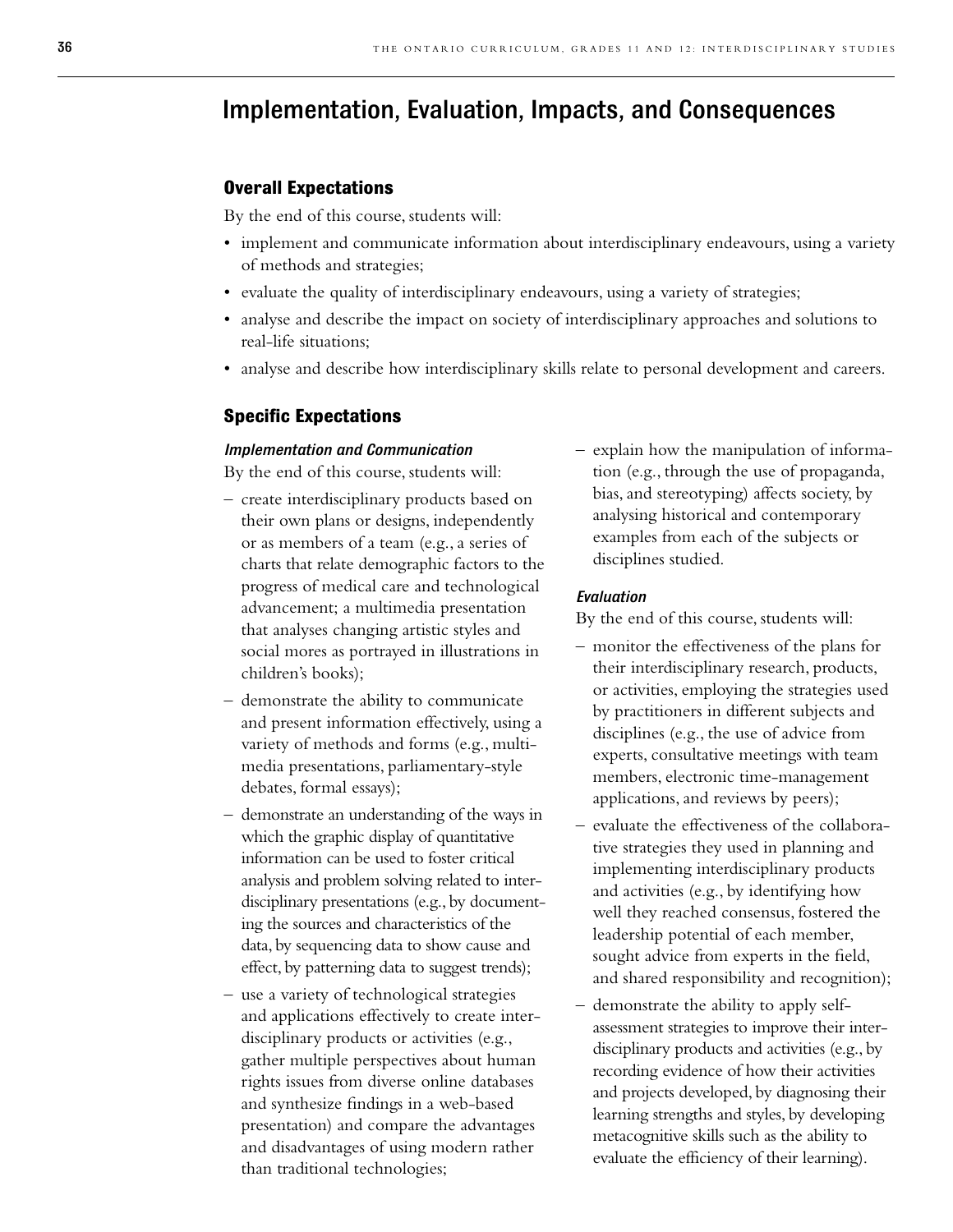#### *Impacts*

By the end of this course, students will:

- describe and critically analyse historical and contemporary examples of interdisciplinary products and activities that apply innovative approaches and solutions to a variety of real-life situations around the world (e.g., the artistic, social, and literary contributions of the Arts and Crafts movement; the development and regulation of gene mapping and therapy; the international coordination of crime prevention and criminal justice networks);
- describe and critically analyse the contributions to society of leading practitioners who have engaged in interdisciplinary endeavours related to the subjects or disciplines studied and describe the potential impact of their work on future society (e.g., David Suzuki, biologist; Buckminster Fuller, futurist; Margaret Mead, anthropologist; Douglas Cardinal, architect);
- research, analyse, and describe the personal and social impacts of the informationrelated work of famous individuals (e.g., Charles Babbage, designer of the first computer; Ada Lovelace, writer of the first computer program; Alexander Graham Bell, inventor of the telephone and photophone; Melvil Dewey, creator of the Dewey Decimal Classification System; Conrad Zuse, inventor of the first programmable digital computer; Tim Berner-Lees, inventor of the World Wide Web) and assess their contributions to the subjects or disciplines studied;
- plan, conduct, and present independent, interdisciplinary research, with particular reference to each of the subjects or disciplines studied, on the potential social, political, and economic impact of emerging information technologies (e.g., the

impact of technology on academic freedom, the effectiveness of literacy programs around the world, the impact of gene mapping).

#### *Personal and Career Development*

- demonstrate an understanding of significant interdisciplinary texts related to each of the subjects or disciplines studied and present personal reading plans that identify, classify, and describe texts appropriate for further study;
- compare their personal information skills with those of leading practitioners in the subjects or disciplines studied (e.g., their ability to organize data from a variety of sources, to analyse an author's suppositions and premises, or to choose appropriate technology for particular purposes) and identify those skills that require development if they are to achieve success in interdisciplinary studies;
- research the importance of effective collaborative and communication skills in interdisciplinary careers related to the subjects or disciplines under study (e.g., in the validation and publication of scholarship in sociobiology, in the electronic sharing of data in paleopathology);
- identify postsecondary training requirements for and potential employment opportunities in interdisciplinary fields related to the subjects or disciplines under study (e.g., by searching trade and professional publications, consulting university calendars, or inviting guest speakers to class) and describe possible future trends and opportunities (e.g., by researching economic forecasts and futurist speculations).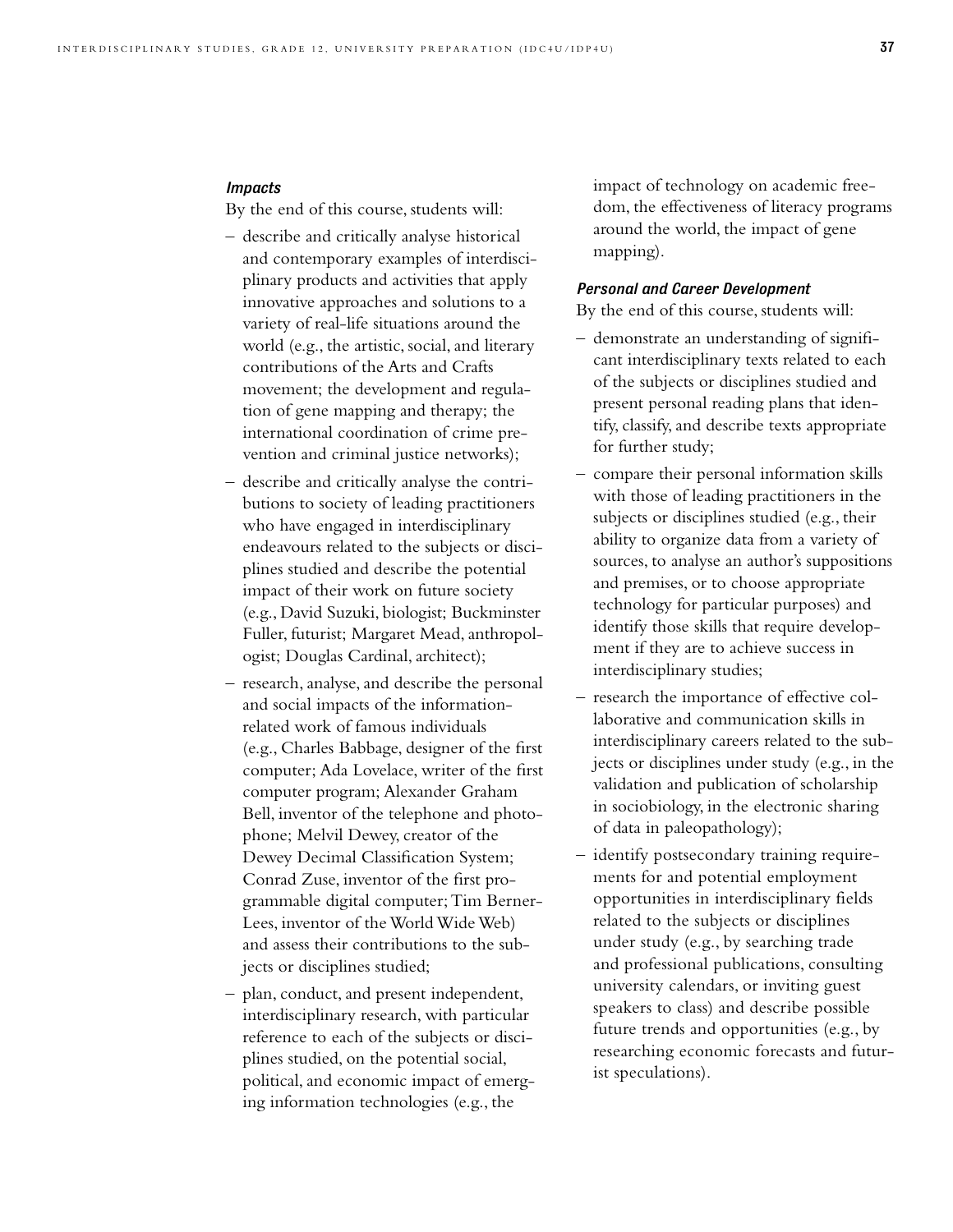### **Interdisciplinary Studies, Grade 12, Open** (IDC4O/IDP4O)

This course emphasizes the development of practical skills and knowledge to solve problems, make decisions, create personal meaning, and present findings beyond the scope of a single subject or discipline. Through individual and collaborative inquiry and research into contemporary issues, real-life situations, and careers, students will apply the principles and skills derived from the complementary subjects and disciplines studied, evaluate the reliability of information, and examine how information technology can be used safely, effectively, and legally. They will also learn how to select strategies to define problems, research alternative solutions, assess their thinking in reaching decisions, and adapt to change as they acquire new knowledge.

**Prerequisites:** for IDC4O, none; for IDP4O, the prerequisite for each of the courses in the package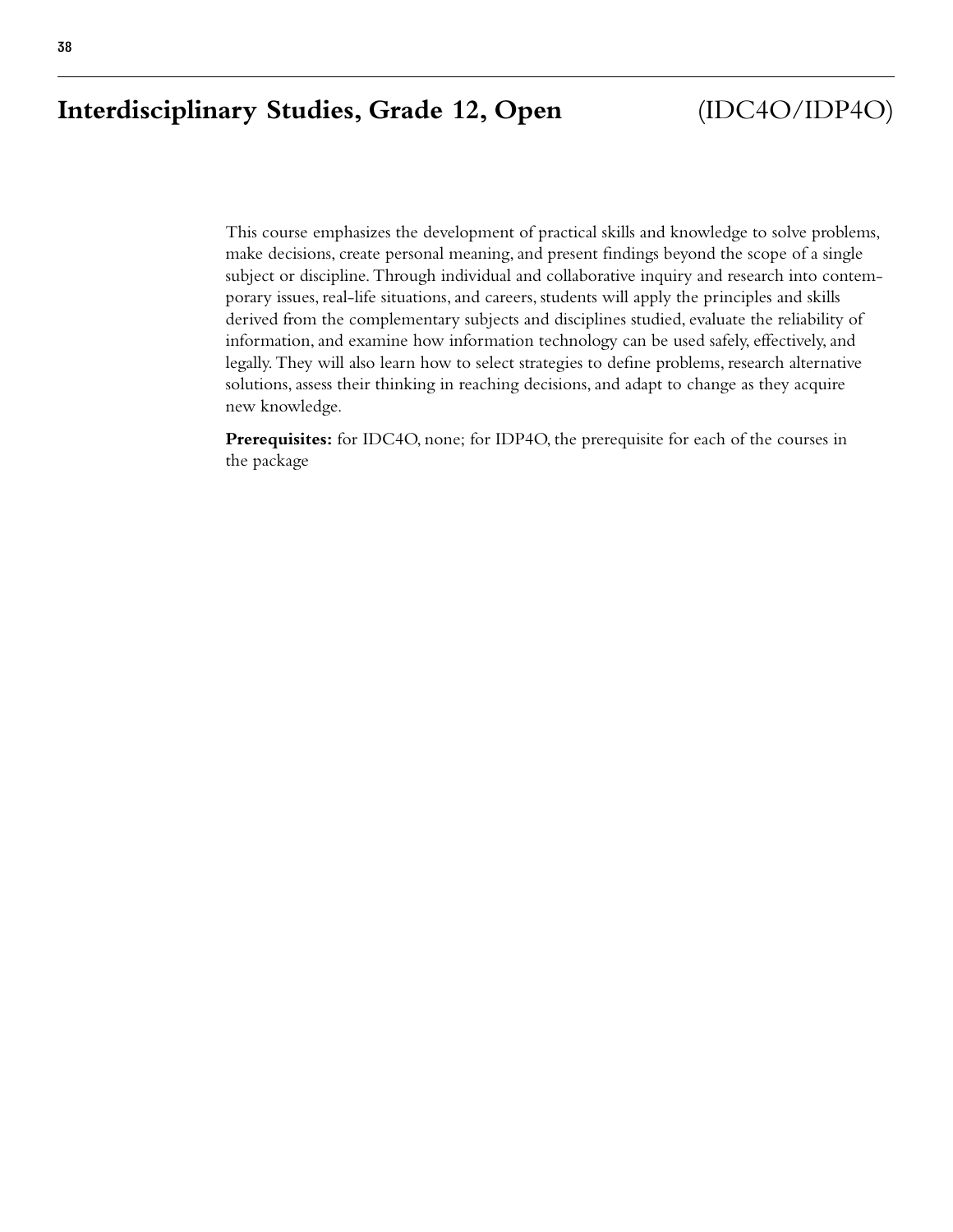### Theory and Foundation

#### **Overall Expectations**

By the end of this course, students will:

- demonstrate an understanding of the key ideas and issues related to each of the subjects or disciplines studied;
- demonstrate an understanding of the different structures and organization of each of the subjects or disciplines studied;
- demonstrate an understanding of the different perspectives and approaches used in each of the subjects or disciplines studied;
- demonstrate the skills and strategies used to develop interdisciplinary products and activities.

#### **Specific Expectations**

#### *Ideas and Issues*

By the end of this course, students will:

- critically analyse the major concepts and ideas held by pre-eminent theorists and researchers in each of the subjects or disciplines studied and describe their contemporary application (e.g., for an interdisciplinary studies course on education and society: Plato's use of the Socratic method, Jean-Jacques Rousseau's notion of progressive education, John Dewey's concept of learning by doing, and the educational role of elders within Aboriginal communities);
- describe and critically analyse the ways in which each of the related subjects or disciplines studied contributes to the finding of practical solutions to key contemporary issues and themes in the interdisciplinary course (e.g., a course on arts administration might include a cost analysis of a dramatic production, the implementation of inventory control of drama company assets, and the presentation of suggested marketing strategies for a new production; a course in studies in education might investigate the emphasis on particular learning styles in a variety of education systems in different cultures);
- analyse significant changes from the past in the role of information and communication in contemporary society and describe

ways in which practitioners in each of the subjects or disciplines studied meet information challenges (e.g., creating new disciplines or fields of study, developing new networks for learning and sharing information, harnessing new technologies to solve problems);

– identify the principles, practices, and systems regarding the safe, ethical, and legal use of information technologies (e.g., in terms of ergonomics, personal privacy, and computer security) and describe the consequences of their appropriate and inappropriate use for each of the subjects or disciplines studied.

#### *Structures and Organization*

By the end of this course, students will:

– analyse and describe the strengths and limitations of the ways in which knowledge is classified within each of the subjects or disciplines studied (e.g.,"In what ways does the classification of knowledge vary in different cultures and at different time periods?","How do classification systems affect the knowledge we obtain, expect, or accept?", "How does interdisciplinary endeavour clarify or question classifications of knowledge?");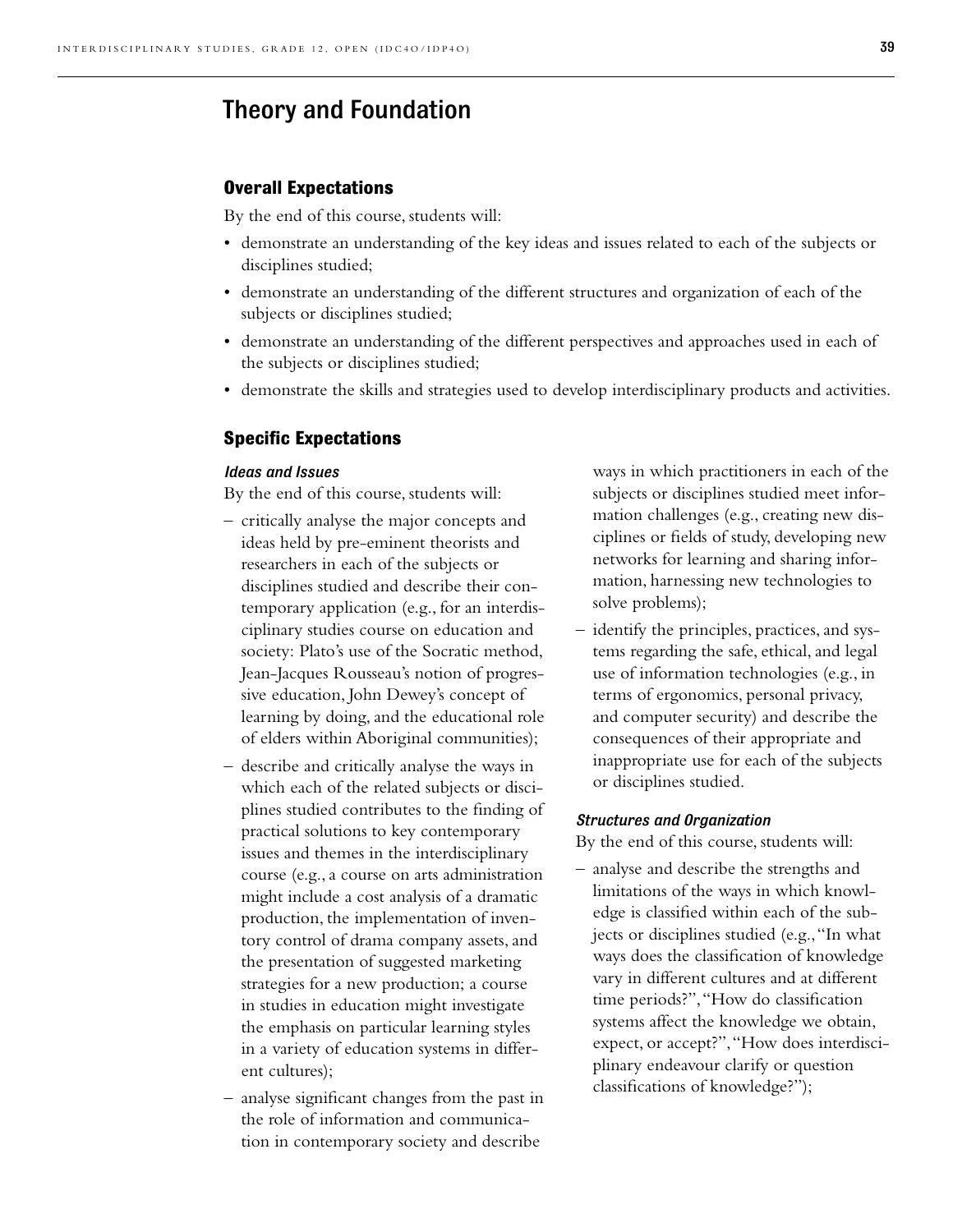- identify and describe key theories from diverse psychological, religious, and philosophical traditions – about how people structure experience and organize information to learn, think, and remember;
- identify and describe the ways in which information is classified, organized, stored, and retrieved in a wide variety of print and electronic forms used in each of the subjects or disciplines studied (e.g., periodical indexes, documentary and feature films, business reports and trade publications, commercial web pages) and describe possible future developments;
- identify and describe the features of a variety of information systems (e.g., document delivery systems, distributed learning networks, web-based commercial networks) and analyse their potential for providing practical solutions to problems in each of the subjects or disciplines studied.

#### *Perspectives and Approaches*

By the end of this course, students will:

- analyse and describe how the nature of evidence is considered in each of the subjects or disciplines studied (e.g.,"What constitutes good or acceptable evidence?", "How do the following differ and how valuable is each: data, information, interpretation, belief, knowledge, and wisdom?","What are the limits of perception in providing evidence or certainty?");
- analyse and describe the different perspectives of various disciplines on the same topic as exemplified in key interdisciplinary texts, and explain how these texts have influenced human endeavour (e.g., the influence on urban development of *The Life and Death of Great American Cities* by Jane Jacobs, the influence on health care of *On Death and Dying* by Elizabeth Kübler-Ross);
- compare the approaches used to investigate key issues, problems, and themes in interdisciplinary work (e.g., in sociology, the use of ethnomethodology to study everyday life; in literary studies, the use of biographical criticism to examine an author's life and the historical context) and critically analyse examples of effective and ineffective interdisciplinary research;
- identify the features of the systems approach to solving problems and describe examples of how it has been successfully applied to model situations and to solve problems in interdisciplinary endeavours (e.g., the classification of the skills and perspectives of participants in an endeavour, the use of simulations to identify potential problems).

#### *Skills and Strategies*

- demonstrate an understanding of the collaborative attitudes and skills that contribute to the research and creation of interdisciplinary products and activities (e.g., the ability to manage conflict and delegate tasks in planning a public exhibition of school art, to test and extend ideas by role-playing diverse perspectives on environmental issues in biotechnology developments, or to identify decision points in designing a municipal facility);
- explain the role that linguistic devices (e.g., paradoxes and conundrums) and mathematical representations or techniques (e.g.,Venn diagrams and Boolean operators) can play in revealing relationships among the subjects or disciplines studied;
- critically analyse and demonstrate the ability to apply a variety of critical- and creative-thinking strategies and models (e.g., concept maps, the design process,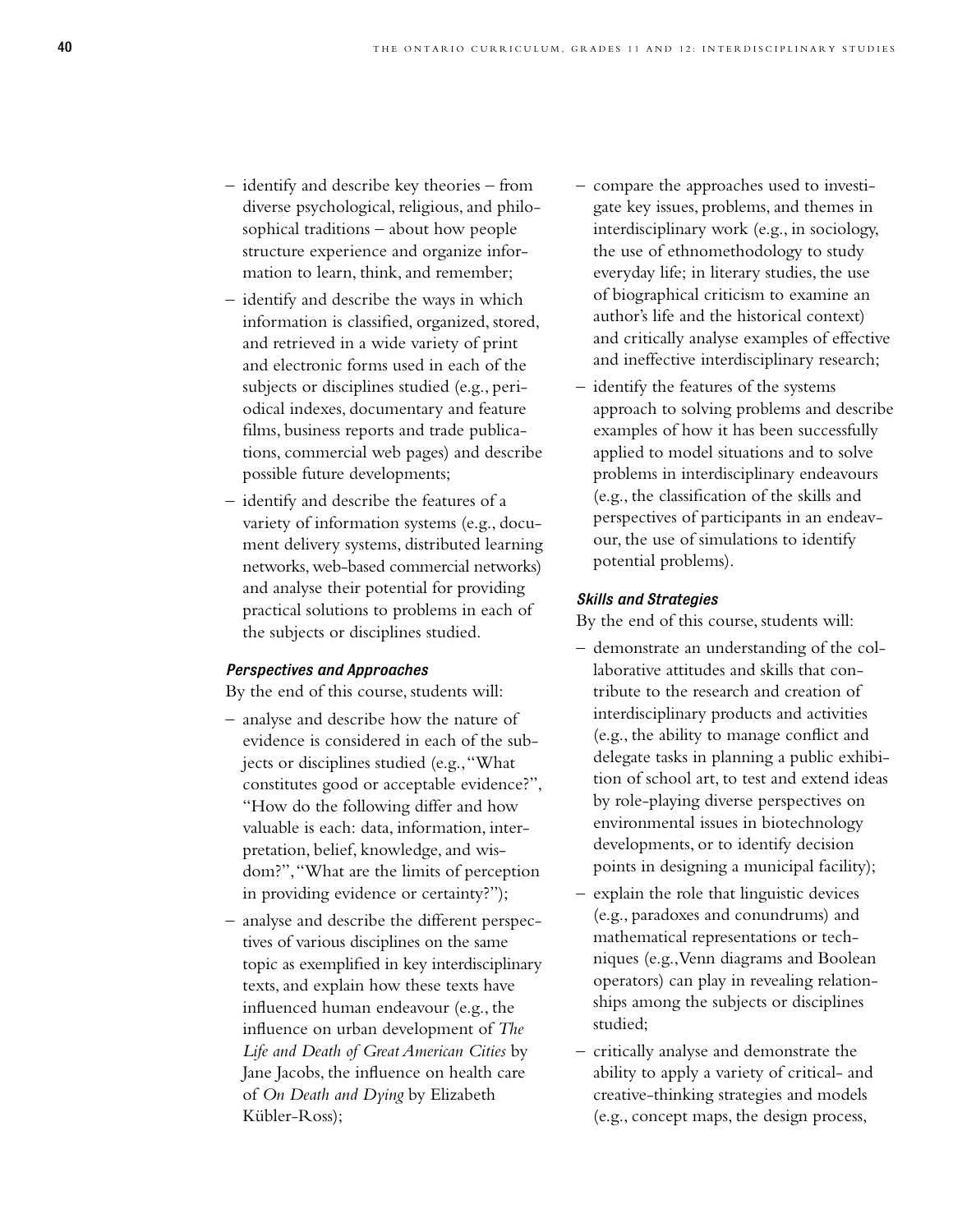the 4MAT system model) to help develop original interdisciplinary products or activities;

- demonstrate an understanding of how to use a variety of information technologies to support interdisciplinary work (e.g., online websites to store and share data, contact software applications to manage work and human resources, e-mail to consult experts);
- identify and describe the strategies that community organizations use to address interdisciplinary issues, problems, and decisions (e.g., a municipality responding to changing environmental concerns, an arts organization funding diverse cultural activities).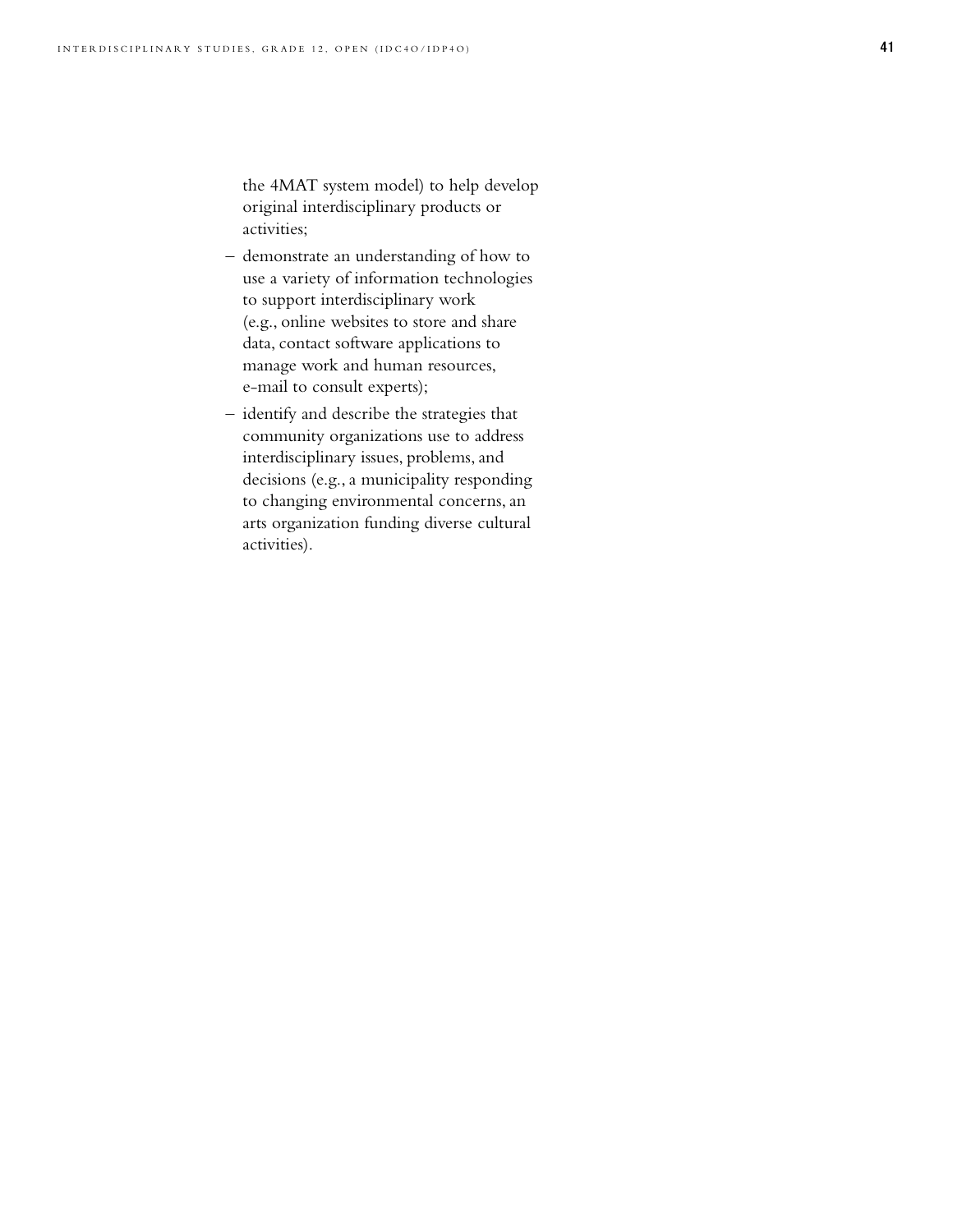### Processes and Methods of Research

#### **Overall Expectations**

By the end of this course, students will:

- be able to plan for research, using a variety of strategies and technologies;
- be able to access appropriate resources, using a variety of research strategies and technologies;
- be able to process information, using a variety of research strategies and technologies;
- be able to assess and extend their research skills to present their findings and solve problems.

#### **Specific Expectations**

#### *Preparing for Research*

By the end of this course, students will:

- demonstrate an understanding of the purposes and types of research used in each of the subjects or disciplines studied (e.g., by explaining the practical consequences of specific research projects, by analysing reasons why specific research has not produced expected results, by comparing the stages of the technical design process with those of the scientific method) and describe traditional and new methods of research;
- demonstrate an understanding of the skills and attitudes required for research in each of the subjects or disciplines studied (e.g., by identifying the types of questions that guide research, such as factual, comparative, causal, and speculative questions; by valuing diverse perspectives and personal insight) and describe specific research projects that demonstrate these skills and attitudes;
- identify and describe the critical- and creative-thinking strategies that are effective at each stage of research in each of the subjects or disciplines studied (e.g., relating prior knowledge to the information task, collecting a portfolio of exemplary projects, using divergent thinking about common assumptions, viewing information from one discipline from the perspective of another) and describe specific research projects that demonstrate these strategies;

– formulate questions for a variety of purposes in interdisciplinary research (e.g., to clarify attitudes and biases regarding specific research activity, to determine focus or perspective on a topic, to explore potential products and activities, to foster multiple perspectives) and evaluate the relevance, significance, and effectiveness of the questions posed.

#### *Accessing Resources*

- identify and compare significant differences in purpose, conventions, and organization between the Dewey Decimal and Library of Congress classification systems and apply their findings to locate relevant resources using both systems;
- demonstrate the ability to use a combination of strategies to locate relevant resources for interdisciplinary research (e.g., using catalogues for subject access supplemented by shelf browsing or scanning, moving from citations in periodical and bibliographic indexes to full-text resources, using web-based directories to assess and prioritize results of key-word searches in a variety of search engines);
- locate relevant resources for interdisciplinary research, using a variety of print or electronic (online) reference materials, indexes, and databases (e.g., specialized handbooks, bibliographic indexes, trade publications, business reports);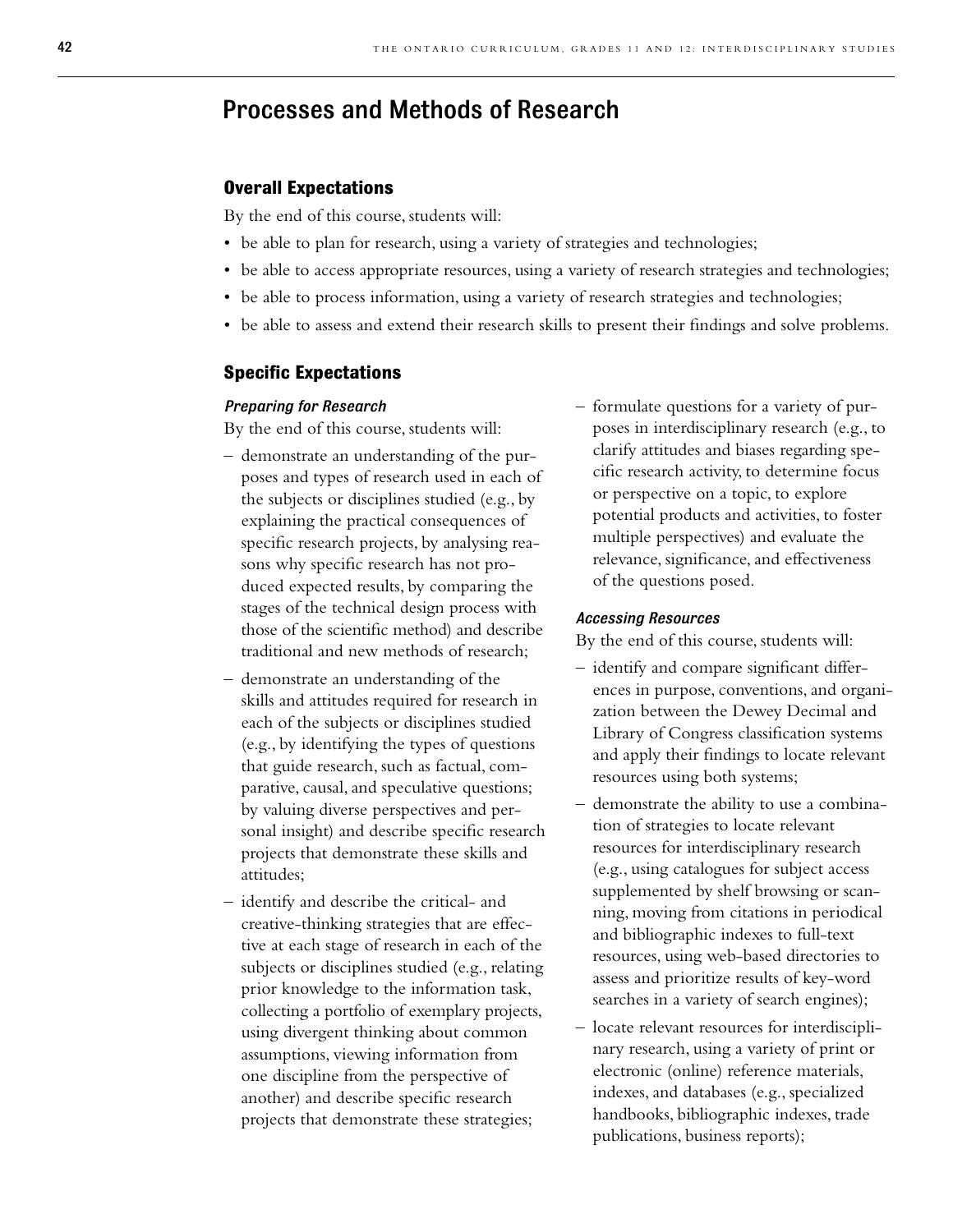– select relevant resources and information within resources for interdisciplinary research, using a variety of reading and critical-thinking strategies (e.g., identifying illustrations, tables, and charts that summarize ideas or findings; skimming chapters, sections, or paragraphs; interpreting and analysing diagrams and graphs).

#### *Processing Information*

By the end of this course, students will:

- analyse and evaluate information from a variety of print, electronic, and mass media resources according to specific criteria, including the validity of, authority for, and significance of the information (e.g., "In the film documentary, how valid is the argument against students' right to read?", "Who are the authors of the website that discusses the impact of technology on indigenous peoples, and what are their credentials?","How significant are the conclusions of the study on the protection of provincial wetlands for the local community?");
- identify and critically analyse ideas, arguments, bias, and stereotyping found in resources, using a variety of strategies (e.g., investigating the relevance of examples and case studies in a work, producing an outline of the structure of an author's argument, conducting an Internet search to determine the consequences of alternative conclusions or solutions);
- record, sort, and organize information found in resources related to each of the subjects or disciplines studied, using a variety of forms and technologies (e.g., diagrams, spreadsheets, outlining applications) and focusing on providing accurate data on the source of all information;
- record, sort, and organize sources of information in relevant footnotes, citations, endnotes, or bibliographies, using an accepted

form of documentation (e.g., from a recognized stylebook such as that produced by the Modern Language Association or the American Psychological Association);

– synthesize findings from their interdisciplinary research, using a variety of strategies and technologies (e.g., collaborating with members of their research team to compare the conclusions reached about a common issue treated in different resources, creating a web page linking relevant research sites around the world, adapting the findings from an interdisciplinary text on urban design for a multimedia submission to a town council).

#### *Assessing and Extending Research*

- re-examine the comprehensiveness of their interdisciplinary research to date and modify their interdisciplinary products (e.g., statistical graphs and diagrams, working models, annotated bibliographies) in light of new findings and feedback;
- assess their effectiveness in finding practical approaches or solutions through their research to problems in the subjects or disciplines studied (e.g.,"What lessons for community leadership can be learned from the project?","How can my school respond to the needs of our Native students?");
- develop and apply effective criteria for assessing the quality of their interdisciplinary research (e.g., by identifying how well they made innovative and original explorations or arrived at innovative and original solutions);
- identify possible topics and real-life applications for subsequent personal interdisciplinary research activities and describe methods and approaches required for success.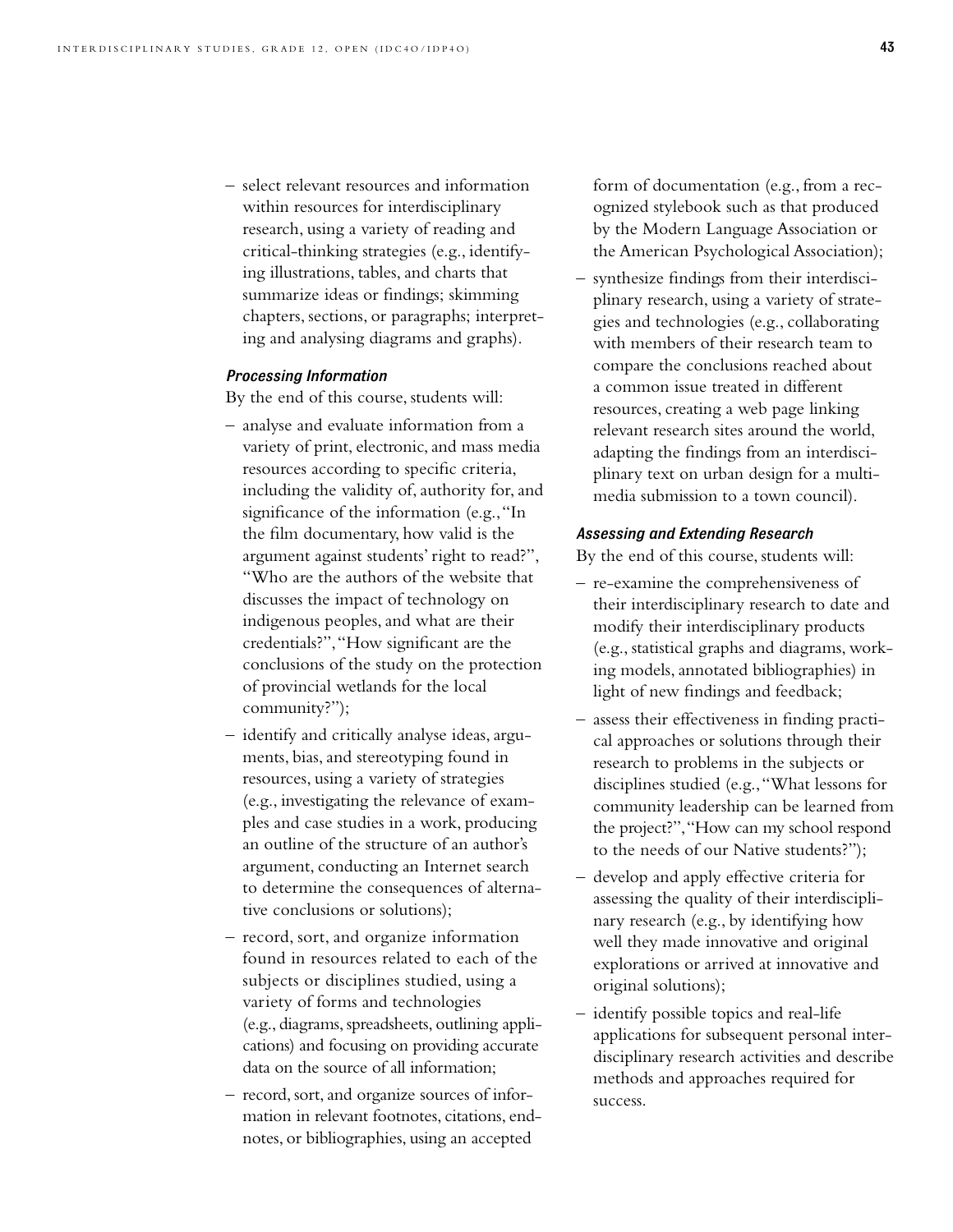### Implementation, Evaluation, Impacts, and Consequences

#### **Overall Expectations**

By the end of this course, students will:

- implement and communicate information about interdisciplinary endeavours, using a variety of methods and strategies;
- evaluate the quality of interdisciplinary endeavours, using a variety of strategies;
- analyse and describe the impact on society of interdisciplinary approaches and solutions to real-life situations;
- analyse and describe how interdisciplinary skills relate to personal development and careers.

#### **Specific Expectations**

#### *Implementation and Communication*

By the end of this course, students will:

- create practical interdisciplinary products based on their own plans or designs, independently or as members of a team (e.g., sketches, technical drawings, and prototypes of a robotic device used in manufacturing a consumer product; a set of dramatic scenes that illustrate techniques used by leaders to motivate individuals and teams in a variety of work contexts);
- demonstrate the ability to communicate and present information effectively, using a variety of methods and forms (e.g., video documentaries, musical compositions, mathematical models and prototypes, scientific demonstrations);
- demonstrate an understanding of the ways in which the graphic display of quantitative information can be used to communicate ideas with clarity, precision, and efficiency in interdisciplinary presentations (e.g., by having a well-chosen and attractive format and design, by presenting data at several levels of detail, by integrating statistical and verbal descriptions of a data set);
- use a variety of technological strategies and applications effectively to create interdisciplinary products or activities (e.g., use online experts, discussion groups, and interactive websites to test ideas and plans);

– analyse case studies in which specific methods and technologies were used in each of the subjects or disciplines studied to communicate and receive information safely, legally, and ethically (e.g., respecting the security of computer systems and their files, identifying information sources and their copyright owner, applying health and safety procedures) and assess the effectiveness of the methods and technologies used.

#### *Evaluation*

- monitor the effectiveness of the plans for their interdisciplinary research, products, or activities, employing the strategies and technologies used in real-life situations (e.g., by recording evidence of the challenges faced and insights found, monitoring progress according to a time-management application, and holding regular conferences to check the delivery of project targets);
- evaluate the effectiveness of their presentations according to specific criteria (e.g.,"Is technology used appropriately and innovatively?","Do graphic displays of information present information clearly and precisely?","Does the presentation deepen the audience's understanding of issues?");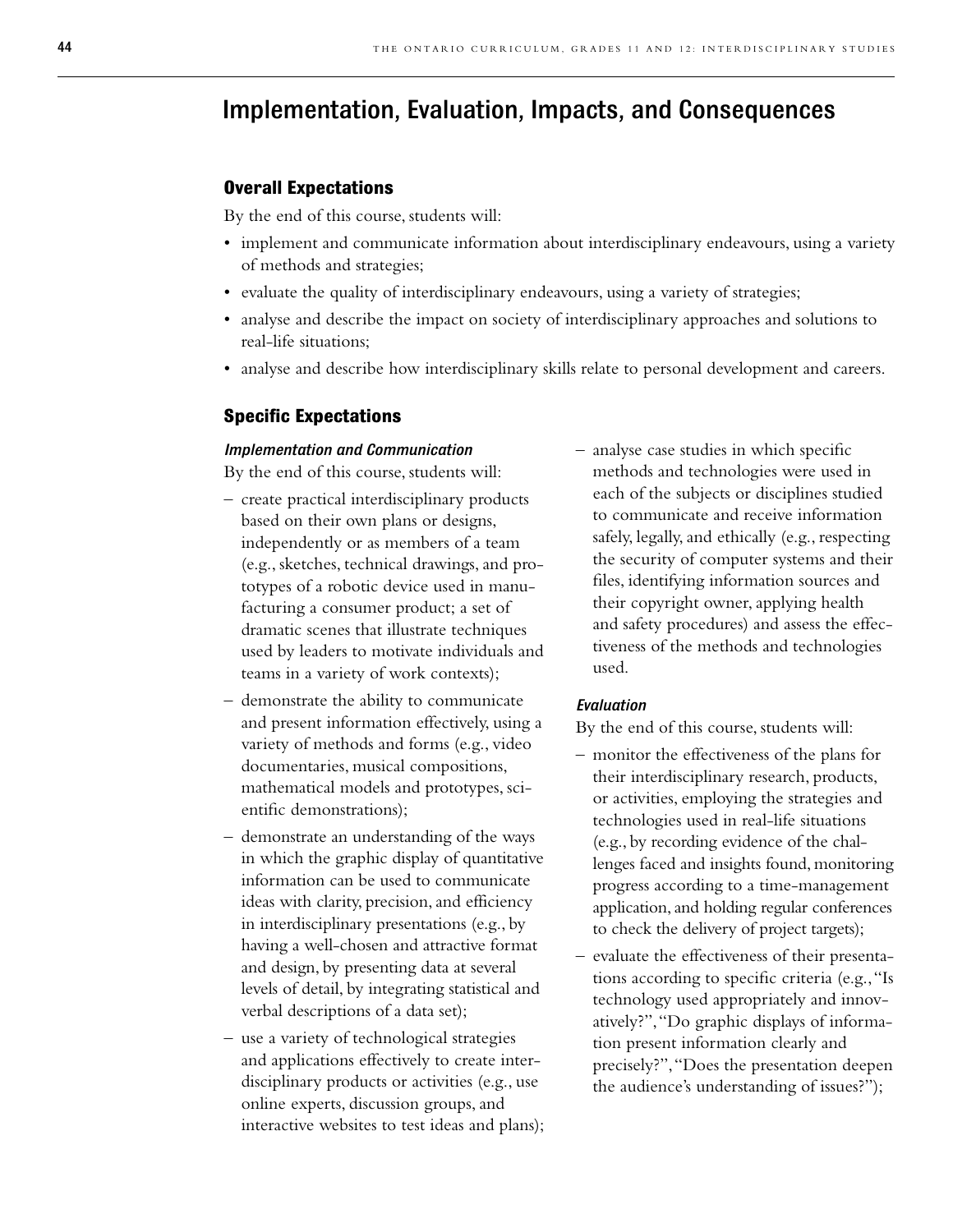– evaluate the effectiveness of the collaborative strategies they used in planning and implementing interdisciplinary products and activities (e.g., by identifying how well they sought inclusive solutions, shared goals and conflicts, structured discussions and decision-making, and tested and extended individual ideas).

#### *Impacts*

By the end of this course, students will:

- describe and critically analyse contemporary examples of interdisciplinary products and activities that apply innovative approaches and solutions to a variety of real-life situations around the world (e.g., the use of robotics in industry and commerce, the development of e-learning opportunities for remote locations);
- describe and critically analyse the potential cultural, economic, political, environmental, and technological impacts on present and future societies of interdisciplinary endeavours related to the subjects or disciplines studied (e.g., the impact of the Bauhaus movement on modern architecture, design, and the arts; of cybernetics on effective organizations; of alternative medicine on health-care systems);
- research, analyse, and describe, with particular reference to each of the subjects or disciplines studied, the personal and social impacts of significant information-related inventions and developments (e.g., moveable type, radio, television, communications satellites, the Internet);
- plan, conduct, and present independent interdisciplinary research, with particular reference to each of the subjects or disciplines studied, on the potential social, political, and economic impacts of emerging information technologies (e.g., the effect of technology on student learning

and schooling, the impact of automation in the workplace, the limits of innovation in information technologies).

#### *Personal and Career Development*

- demonstrate an understanding of selected interdisciplinary texts related to each of the subjects or disciplines studied and present an analysis of their reading preferences and needs, using a variety of strategies (e.g., collaborative inquiry, classification of types of texts, identification of significant authors and titles in specific genres);
- analyse their personal information skills (e.g., their ability to cope with information overload, to follow appropriate safety and privacy procedures, to synthesize findings from a variety of sources) and identify those skills that require development if they are to achieve success in interdisciplinary studies;
- research the importance of effective collaborative and communication skills (e.g., team building in new entrepreneurial ventures; joint presentations to government for new arts facilities by architects, urban planners, and social agencies) in interdisciplinary careers related to the subjects and disciplines under study;
- identify postsecondary training requirements for and potential employment opportunities in interdisciplinary fields related to the subjects or disciplines under study, using various methods (e.g., using job-search strategies on the Internet, analysing descriptions of projects in periodical sources, identifying the background and qualifications of leading practitioners) and create a personal inventory of required interdisciplinary skills for each.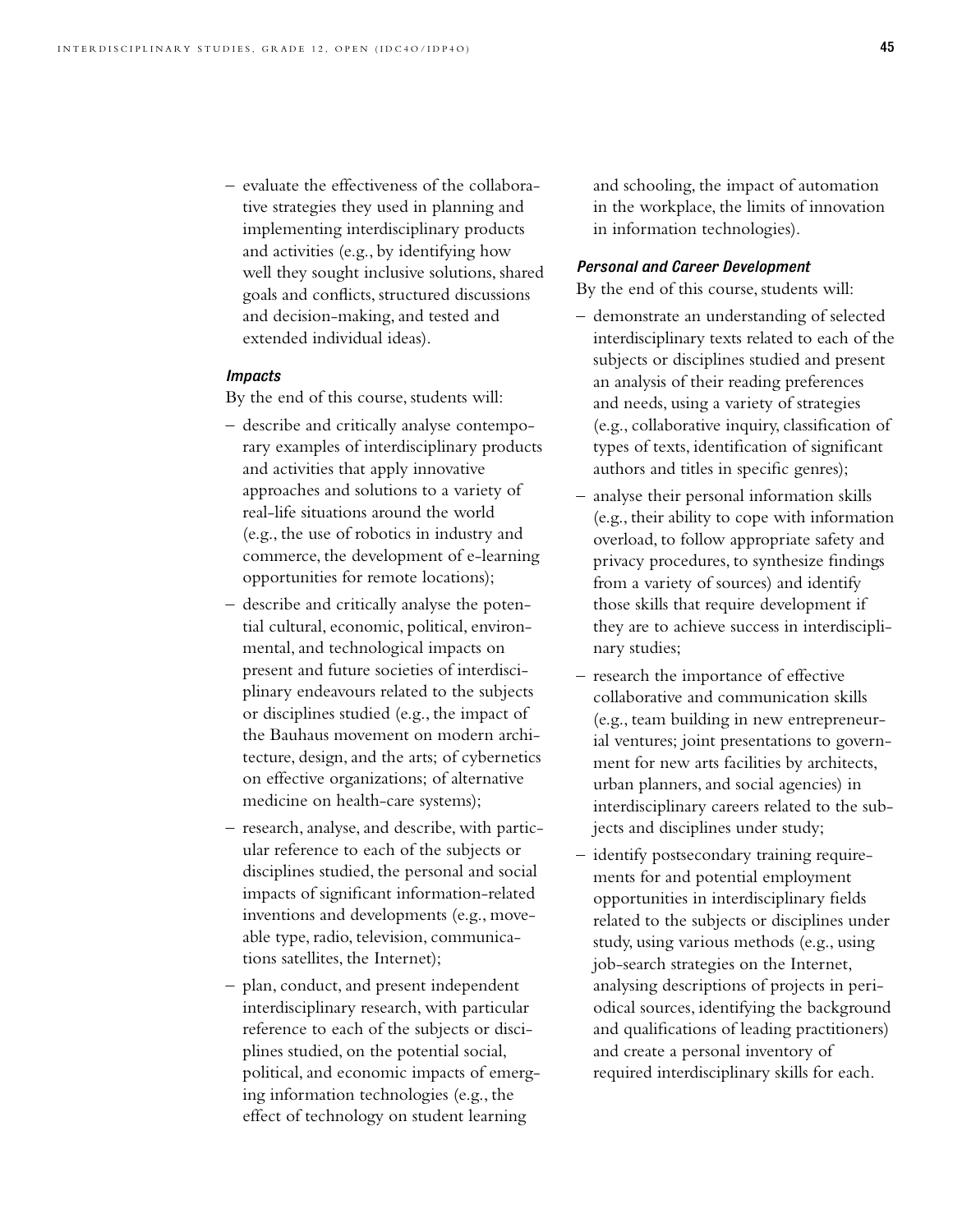## **Some Considerations for Program Planning in Interdisciplinary Studies**

Teachers who are planning a program in interdisciplinary studies must take into account a number of important considerations. Essential information that pertains to all disciplines is provided in *The Ontario Curriculum, Grades 9 to 12: Program Planning and Assessment, 2000*. The areas of concern to all teachers that are outlined there include the following:

- types of secondary school courses
- education for exceptional students
- the role of technology in the curriculum
- English as a second language (ESL) and English literacy development (ELD)
- career education
- cooperative education and other workplace experiences
- health and safety

Considerations relating to the areas listed above that have particular relevance for program planning in interdisciplinary studies are noted here.

*Education for Exceptional Students.*The Education Act and regulations made under the act require school boards to provide exceptional students with special education programs and services that are appropriate for their needs.

An Individual Education Plan (IEP) must be developed and maintained for each student who is identified as exceptional by an Identification, Placement, and Review Committee (IPRC). The IEP must outline, as appropriate, any modified or alternative curriculum expectations and any accommodations (i.e., the specialized support and services) that are required to meet the student's needs. The IEP must also identify the methods by which the student's progress will be reviewed. For exceptional students who are fourteen years of age or older and who are not identified solely as gifted, the IEP must contain a plan to help them make the transition to postsecondary education, apprenticeship programs, or the workplace, and to help them live as independently as possible in the community.

An IEP may be prepared for a student with special needs who is receiving special education programs and/or services but who has not been identified as exceptional by an IPRC. In planning courses in interdisciplinary studies, teachers should take into account the needs of exceptional students as set out in their IEPs.

The interdisciplinary studies curriculum reflects a wide range of areas of human knowledge and work and provides numerous opportunities for meeting the needs of exceptional students as set out in their IEPs. The diverse approaches to learning encouraged by interdisciplinary studies courses give students many opportunities to recognize and develop their personal learning styles, to practise applying concepts and skills, and to engage in learning that promotes personal growth. Exceptional students can learn how to create innovative products and enterprises that accommodate and may enhance their own circumstances. Students who use alternative technologies for collaboration and communication may find a venue for their technological talents in a variety of new interdisciplinary fields, such as online research and services.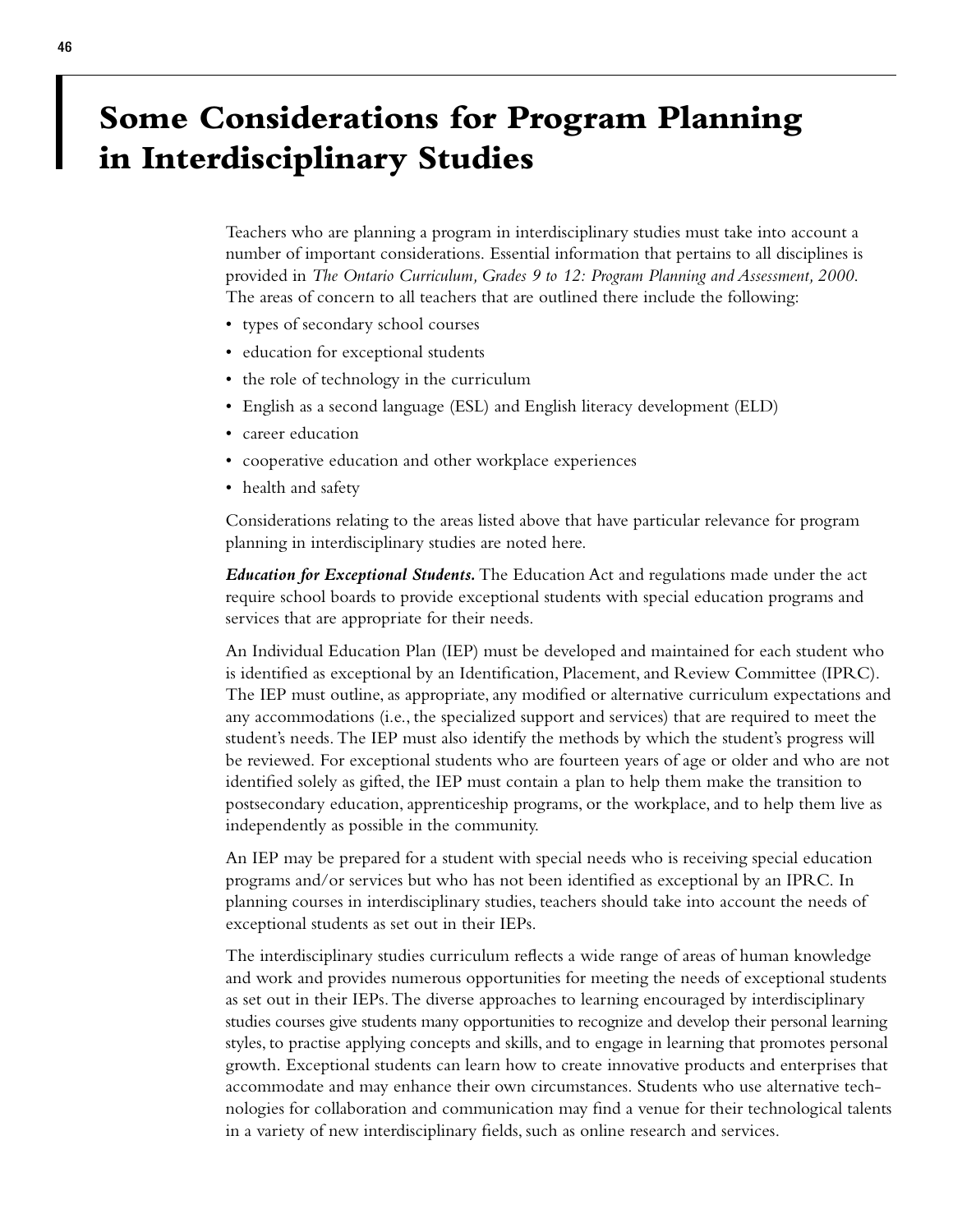Teachers should make appropriate accommodations and modifications for the assessment of exceptional students.

*The Role of Technology in the Curriculum.* Students will be expected to use a variety of computer programs that have been developed to assist students, practitioners, and researchers both in specific disciplines and in interdisciplinary work. These include simulations, multimedia resources, databases, and computer-assisted learning modules.

Information technology is especially important to interdisciplinary studies. Students must be able to readily locate and access information, and to use a variety of traditional and emerging technologies to help them develop innovative approaches to inquiry and research, project-based planning, and assessment. Students will benefit from using graphic-organizer applications as part of their systems-thinking approaches, as well as from accessing learning organizations (e.g., academic, professional, corporate) that develop and share information and models.

Students can also use electronic communication to compare their results and analyses with those of other students, as well as to consult experts throughout the world. Through online public-access catalogues, Internet websites, and CD-ROM technology, students can access primary, secondary, archival, and virtual resources. Students' technological knowledge and skills, which are highly sought-after in many careers, will be enhanced through their application across many disciplines.

Teachers should work collaboratively within and across disciplines to plan for the effective integration of computer and information technologies into interdisciplinary studies. School library programs can also promote the development of information literacy skills among all students by coordinating and supporting the collaborative planning and implementation of interdisciplinary research and technological applications.

*English As a Second Language and English Literacy Development (ESL/ELD).* Interdisciplinary studies courses can provide a wide range of opportunities to address the needs of ESL/ELD students. Teachers who are planning and implementing interdisciplinary studies courses collaboratively must value students' diversity, interdependence, and independence. They must recognize the interdisciplinary experience, skills, and knowledge that all students bring to the classroom and build on these strengths. Teachers should approach with sensitivity the increased emphasis on communication and real-life applications in interdisciplinary studies, especially in cooperative learning settings, so that difficulties with language do not inhibit the participation of ESL/ELD students and hinder their success. Students should be encouraged to communicate and compare their understandings in both oral and written form, using the language conventions of both interdisciplinary studies and the constituent disciplines. Where possible, teachers should use visual and interactive methods, including arts-based activities and innovative technologies, to help students make connections among specific disciplines and to help them apply interdisciplinary insights confidently in everyday life.

The courses offered in interdisciplinary studies call for extensive reading and research. In interdisciplinary studies, teachers should promote a variety of resources and technologies appropriate to the reading level of individual students. Teachers should also make appropriate accommodations and modifications for the assessment of ESL/ELD students.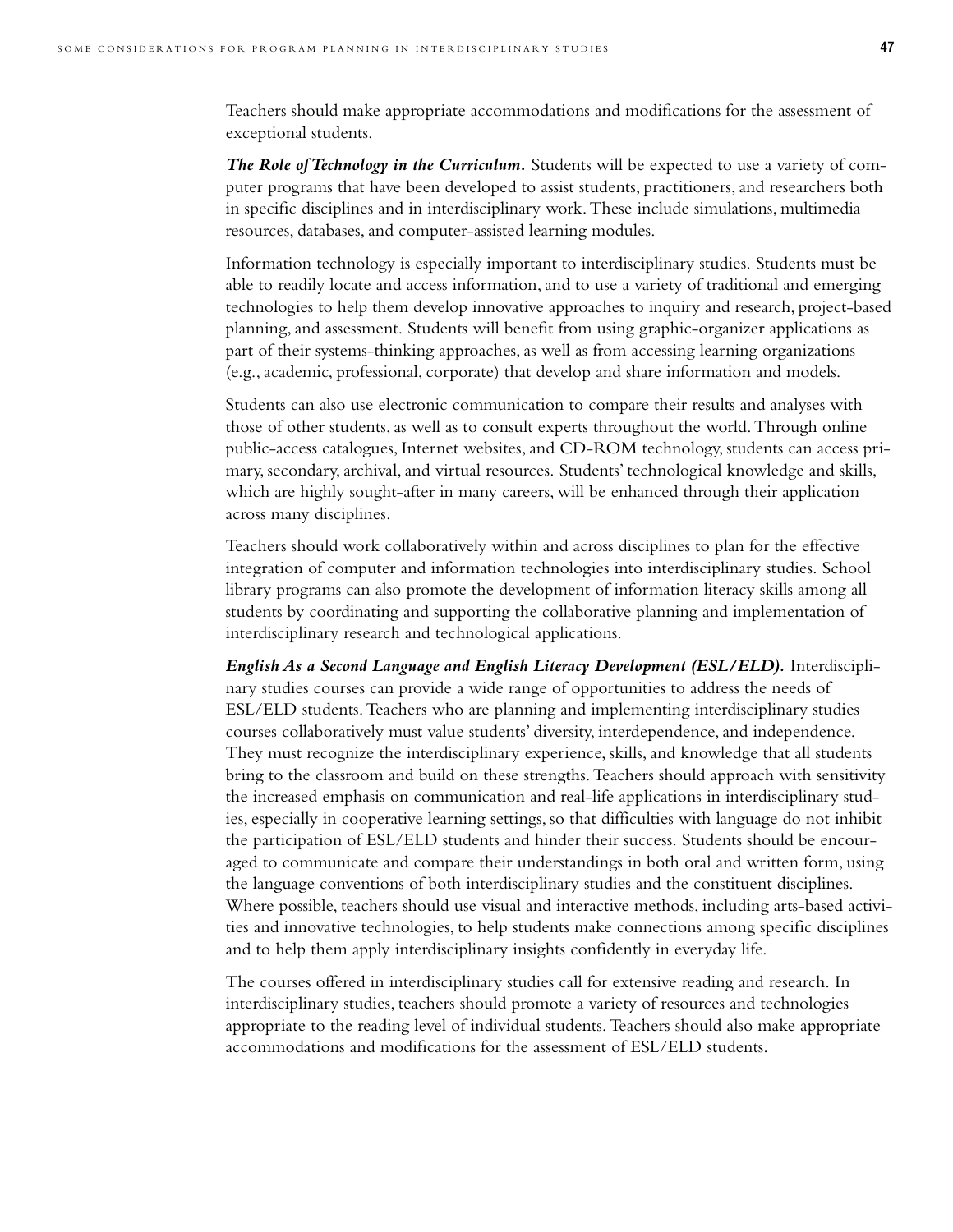*Career Education.* Courses in the interdisciplinary studies program help prepare students for a wide range of occupations and postsecondary programs. New interdisciplinary fields, coupled with rapidly evolving technologies, have resulted in an exciting environment in which innovation thrives and new career opportunities abound. Today's employers seek independent, lifelong learners who can demonstrate skills and knowledge across many disciplines. To meet present and future career challenges, all interdisciplinary studies courses emphasize the acquisition of such general knowledge and skills as information literacy, research and inquiry skills, the ability to apply technology, creative- and critical-thinking skills, problem-solving skills, the ability to apply systems approaches to familiar and new situations, and the ability to work cooperatively in a team. Teachers can help students explore current and emerging careers and identify ways in which their involvement in interdisciplinary studies will enhance their suitability for a wide range of occupations.

*Cooperative Education and Other Workplace Experiences.* A cooperative education program and/or a work experience opportunity in the community will allow students to apply and develop the skills and knowledge they acquire in their interdisciplinary studies course or program. Whether a student plans to enter the workforce directly after secondary school or go on to postsecondary education or training, an experiential learning opportunity can help students make career decisions and develop the knowledge, skills, and attitudes essential in today's society.

Experiential learning may take a number of different forms to match the needs of an individual student. For example, a student enrolled in an interdisciplinary studies Applied Journalism course could participate in a one-to-four-week work experience placement with an editor or copywriter at the local newspaper. Alternatively, the student's work experience could be structured as a "virtual" work experience in which all tasks and communication among the student, teacher, and placement supervisor take place electronically. This "work experience" would be a component of the student's 110-hour credit course in Applied Journalism. A student wanting a more extensive experience could enrol in a cooperative education program and earn an additional one or two credits.

Students can combine a single-credit interdisciplinary studies course with a work experience component or a cooperative education course in either the private or public sector. For example, students taking Studies in Education could be placed in a child-care centre or school for a four-week work experience; those in Information Management for Successful Living could participate in a virtual work experience that links them with a manager of an event-planning or marketing firm; and those in Architectural Studies could be given a cooperative education placement in an architectural firm or municipal urban planning office.

Students taking an interdisciplinary studies package of courses worth from two to five credits could enhance their learning with a placement that reflects the integration of the expectations for each of the individual subjects. For example, students taking Community Environmental Leadership could be placed in an ecotourism firm; those taking Biotechnology could work in a hospital or industry laboratory; those in Arts Administration could be placed with a museum or arts council; and those in Hospitality Management could be placed in a hotel or tourist bureau.

Interdisciplinary programs worth more than one credit could also form the basis of a school–work transition program for a student entering the workforce directly after high school. School–work transition programs consist of a package of courses and experiential learning opportunities that prepare students to meet the requirements of a specific occupation or apprenticeship.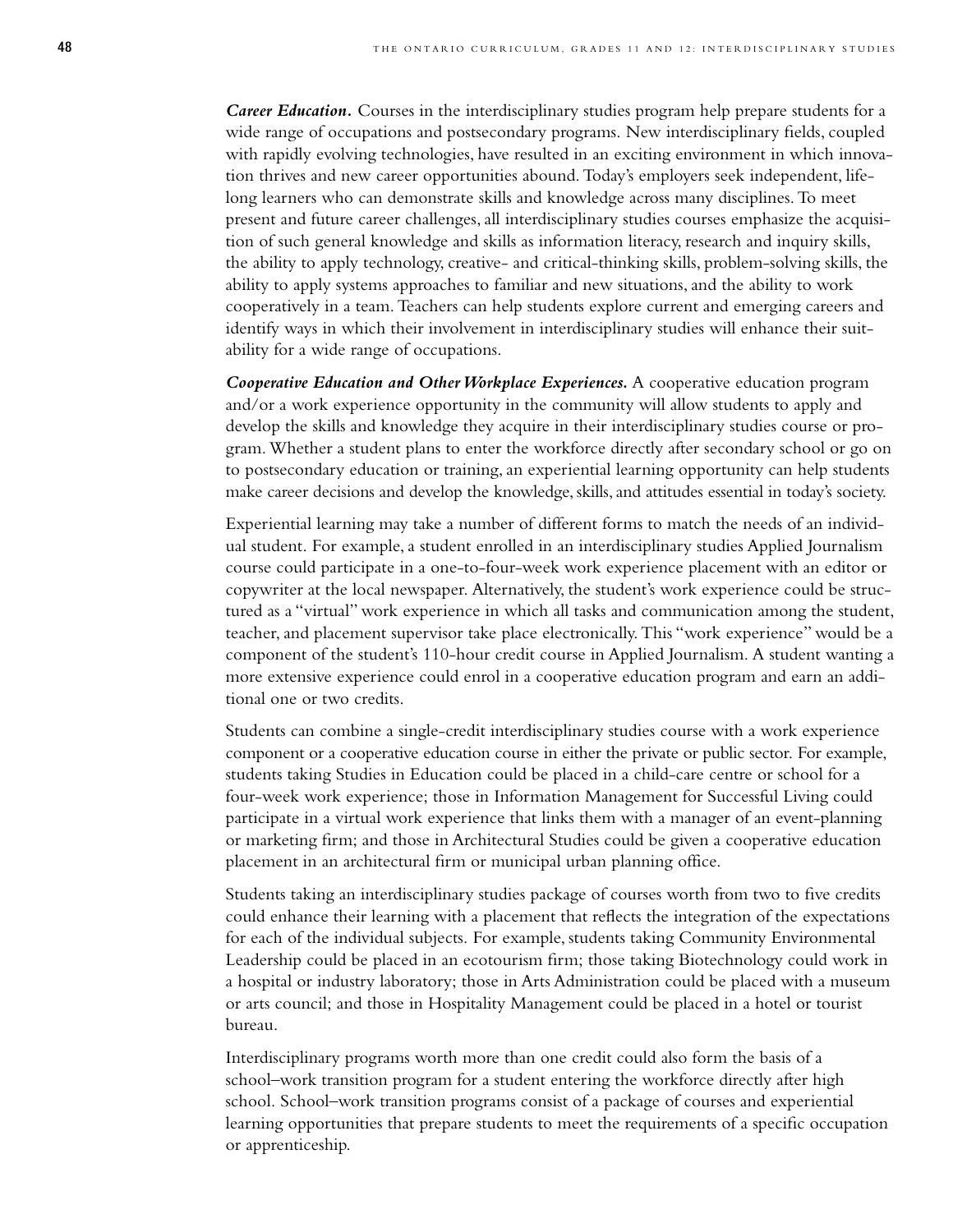Cooperative education, work experience, and school–work transition programs must be designed to follow the guidelines outlined in *Cooperative Education and Other Forms of Experiential Learning: Policies and Procedures for Ontario Secondary Schools, 2000*. Further details on school–work transition programs can be found in *Ontario Secondary Schools, Grades 9 to 12: Program and Diploma Requirements, 1999*, section 7.4.3.

*Health and Safety.* In planning learning activities to help them achieve curriculum expectations, teachers must ensure that students have opportunities to consider health, safety, and security issues and personal responsibility relevant both to specific disciplines and to interdisciplinary areas of work. They must follow safe practices and communicate safety expectations to students in accordance with school board and ministry policies. In diverse interdisciplinary activities, students must be able to demonstrate knowledge of the equipment used and the procedures necessary for its safe use. Interdisciplinary activities often take the teacher and students out of the predictable classroom environment and into new settings. Teachers must preview and plan expeditions carefully to protect students' health and safety. Health and safety issues must also be addressed when learning involves cooperative education and other workplace experiences, in accordance with the guidelines outlined in *Cooperative Education and Other Forms of Experiential Learning: Policies and Procedures for Ontario Secondary Schools, 2000*. Teachers who provide support for students in workplace learning placements need to assess placements for safety and ensure that students understand the importance of health and safety issues in the workplace, as well as acquire the knowledge and skills needed for safe participation. Both teachers and placement supervisors must ensure that all students with special needs are thoroughly familiar with and able to put into practice all the safety precautions that may be required at the placement. They must also ensure that any workplace accommodations needed to ensure students' safety are in place.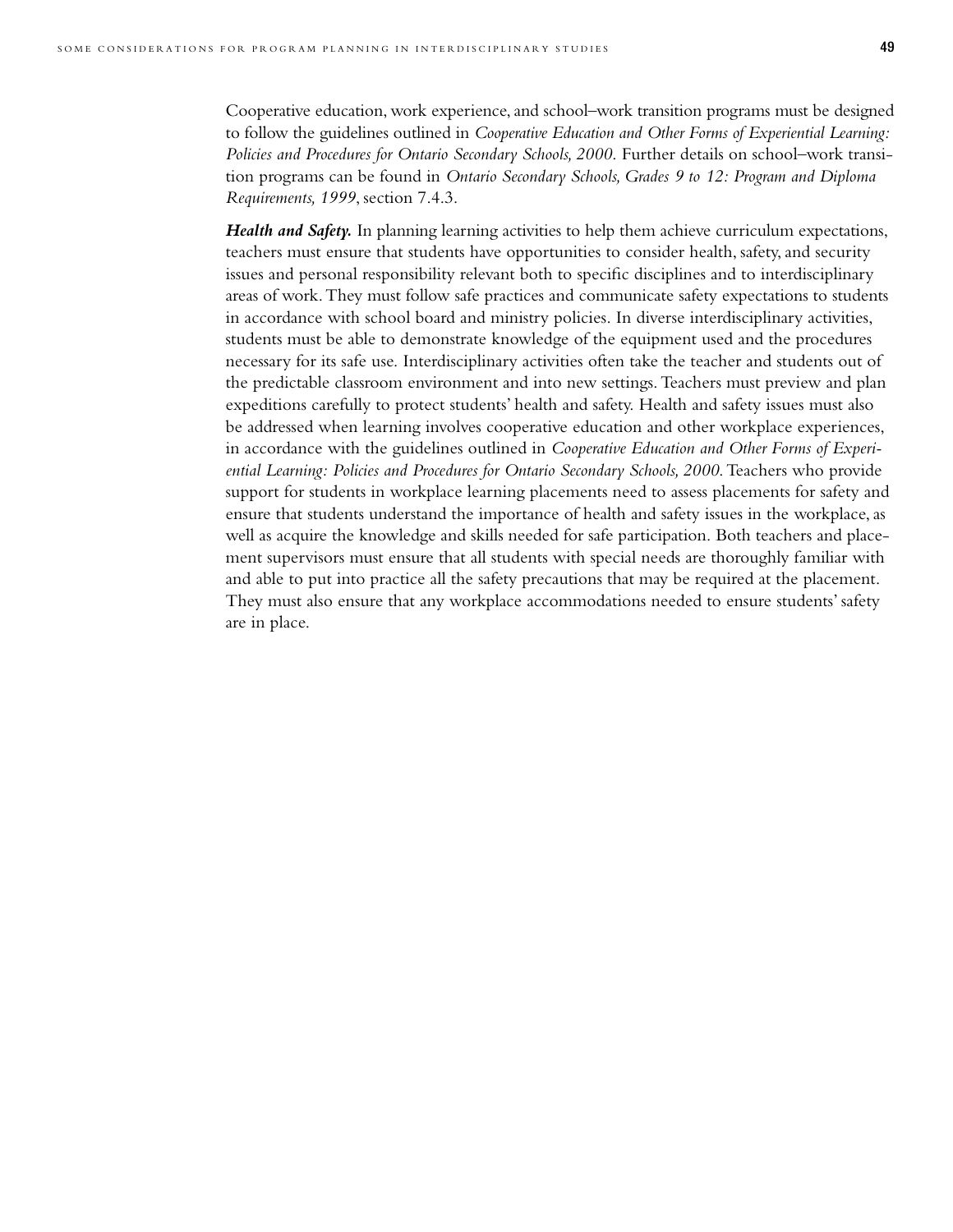# **The Achievement Chart for Interdisciplinary Studies**

The achievement chart that follows identifies four categories of knowledge and skills in interdisciplinary studies – Knowledge/Understanding,Thinking/Inquiry, Communication, and Application. These categories encompass all the curriculum expectations in interdisciplinary studies courses. For each of the category statements in the left-hand column, the levels of student achievement are described. (Detailed information on the achievement levels and on assessment, evaluation, and reporting policy and its implementation is provided in *The Ontario Curriculum, Grades 9 to 12: Program Planning and Assessment, 2000*.)

The achievement chart is meant to guide teachers in:

- planning instruction and learning activities that will lead to the achievement of the curriculum expectations in a course;
- planning assessment strategies that will accurately assess students' achievement of the curriculum expectations;
- selecting samples of student work that provide evidence of achievement at particular levels;
- providing descriptive feedback to students on their current achievement and suggesting strategies for improvement;
- determining, towards the end of a course, a student's most consistent level of achievement of the curriculum expectations as reflected in his or her course work;
- devising a method of final evaluation;
- assigning a final grade.

The achievement chart can guide students in:

- assessing their own learning;
- planning strategies for improvement, with the help of their teachers.

The achievement chart provides a standard province-wide method for teachers to use in assessing and evaluating their students' achievement. A variety of materials is being made available to assist teachers in improving their assessment methods and strategies and, hence, their assessment of student achievement.

The ministry provides the following materials to school boards for distribution to teachers:

- a standard provincial report card, with an accompanying guide
- instructional planning materials
- assessment videos
- training materials
- an electronic curriculum planner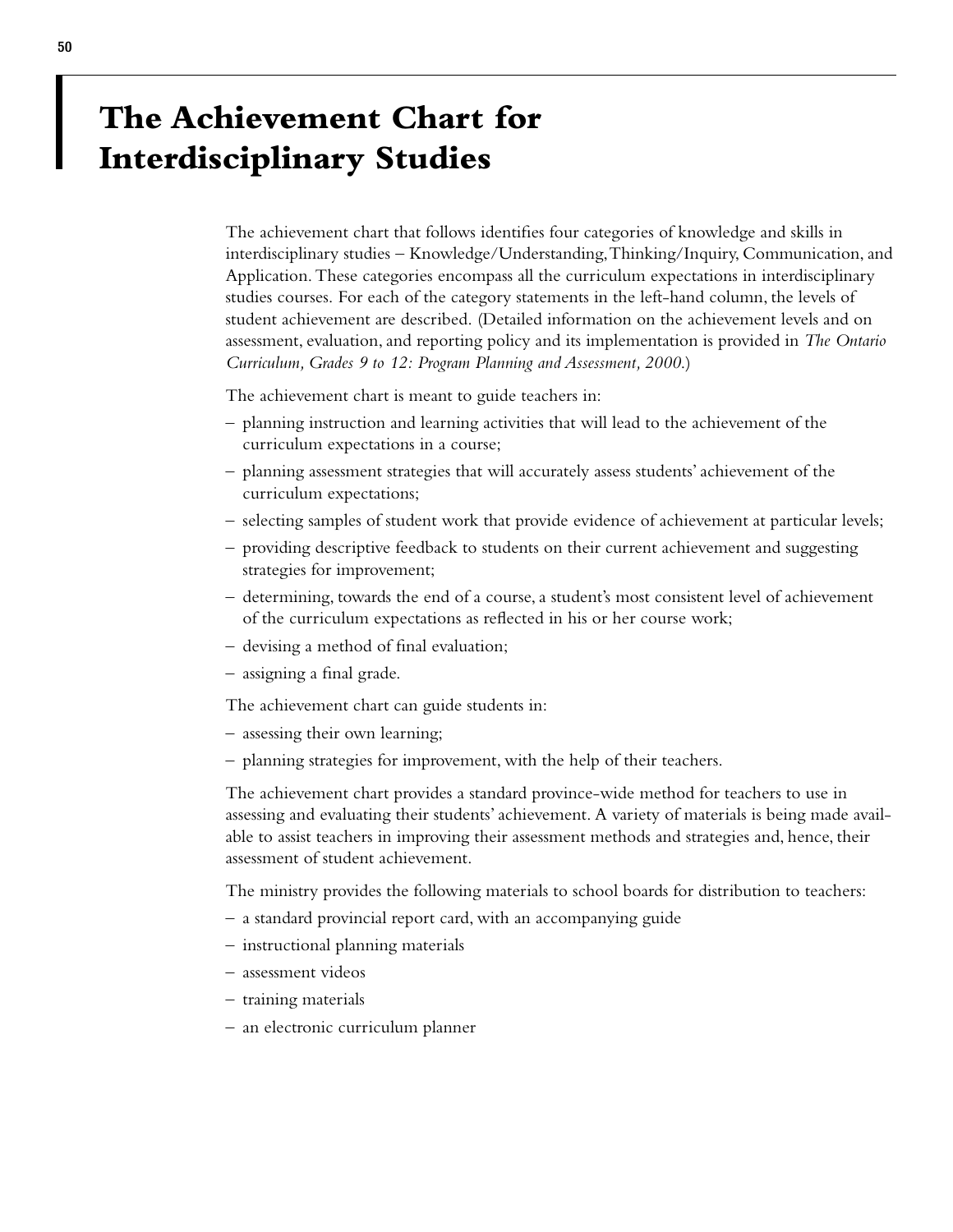When planning courses and assessment, teachers should review the required curriculum expectations and link them to the categories to which they relate. They should ensure that all the expectations are accounted for in instruction, and that achievement of the expectations is assessed within the appropriate categories. The descriptions of the levels of achievement given in the chart should be used to identify the levels at which the student has achieved the expectations. Students should be given numerous and varied opportunities to demonstrate their achievement of the expectations across the four categories. Teachers may find it useful to provide students with examples of work at the different levels of achievement.

The descriptions of achievement at level 3 reflect the provincial standard for student achievement. A complete picture of overall achievement at level 3 in a course in interdisciplinary studies can be constructed by reading from top to bottom in the column of the achievement chart headed "70–79% (Level 3)".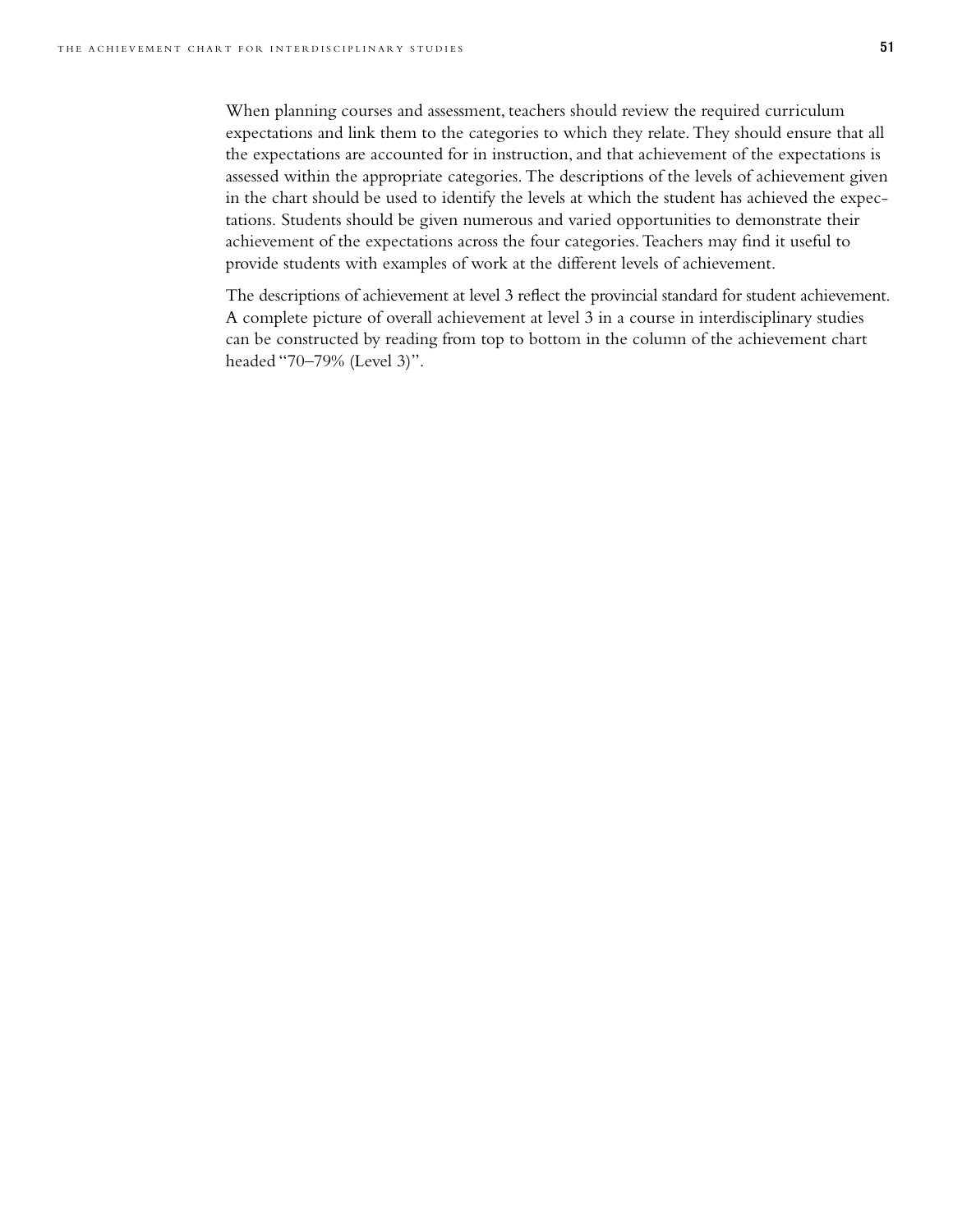| <b>Categories</b>                                                                                                                                                                                                                                 | 50-59%<br>(Level 1)                                                                                     | 60-69%<br>(Level 2)                                                                                  | 70-79%<br>(Level 3)                                                                                         | 80-100%<br>(Level 4)                                                                                         |  |  |  |
|---------------------------------------------------------------------------------------------------------------------------------------------------------------------------------------------------------------------------------------------------|---------------------------------------------------------------------------------------------------------|------------------------------------------------------------------------------------------------------|-------------------------------------------------------------------------------------------------------------|--------------------------------------------------------------------------------------------------------------|--|--|--|
| Knowledge/<br><b>Understanding</b>                                                                                                                                                                                                                | The student:                                                                                            |                                                                                                      |                                                                                                             |                                                                                                              |  |  |  |
| -knowledge of facts<br>and ideas                                                                                                                                                                                                                  | - demonstrates limited<br>knowledge of relevant<br>facts and ideas                                      | – demonstrates some<br>knowledge of relevant<br>facts and ideas                                      | -demonstrates consid-<br>erable knowledge of<br>relevant facts and<br>ideas                                 | - demonstrates thorough<br>knowledge of relevant<br>facts and ideas                                          |  |  |  |
| -understanding of<br>concepts (e.g., con-<br>nectedness, interde-<br>pendence, multiple<br>perspectives)                                                                                                                                          | - demonstrates limited<br>understanding of<br>required concepts                                         | – demonstrates some<br>understanding of<br>required concepts                                         | – demonstrates consid-<br>erable understanding<br>of required concepts                                      | - demonstrates thorough<br>and insightful under-<br>standing of required<br>concepts                         |  |  |  |
| – understanding of rela-<br>tionships between<br>concepts and/or<br>disciplines                                                                                                                                                                   | - demonstrates limited<br>understanding of rela-<br>tionships between<br>concepts and/or<br>disciplines | - demonstrates some<br>understanding of rela-<br>tionships between<br>concepts and/or<br>disciplines | -demonstrates consid-<br>erable understanding<br>of relationships<br>between concepts<br>and/or disciplines | - demonstrates thorough<br>understanding of<br>relationships between<br>concepts and/or<br>disciplines       |  |  |  |
| <b>Thinking/Inquiry</b>                                                                                                                                                                                                                           | The student:                                                                                            |                                                                                                      |                                                                                                             |                                                                                                              |  |  |  |
| -use of thinking skills<br>that go beyond the<br>scope of a single disci-<br>pline (e.g., prioritiz-<br>ing, solving problems,<br>making analogies,<br>predicting, inferring,<br>reasoning)                                                       | -uses a limited range of<br>thinking skills                                                             | - uses a moderate range<br>of thinking skills                                                        | -uses a considerable<br>range of thinking<br>skills                                                         | -uses a wide range of<br>thinking skills confi-<br>dently and effectively                                    |  |  |  |
| - use of critical-thinking<br>skills (e.g., problem<br>solving from multiple<br>perspectives, decision<br>making that uses a<br>systems approach)                                                                                                 | - uses critical-thinking<br>skills with limited<br>insight and<br>effectiveness                         | - uses critical-thinking<br>skills with some<br>insight and<br>effectiveness                         | $-$ uses critical-thinking<br>skills with consider-<br>able insight and<br>effectiveness                    | - uses critical-thinking<br>skills with a high<br>degree of insight and<br>effectiveness                     |  |  |  |
| -application of an<br>inquiry/research<br>process (e.g., formu-<br>lating questions,<br>planning, selecting<br>resources and tech-<br>nologies, analysing<br>and evaluating infor-<br>mation) to understand<br>interdisciplinary<br>relationships | -applies a few of the<br>required skills and<br>strategies of an<br>inquiry/research<br>process         | -applies some of the<br>required skills and<br>strategies of an<br>inquiry/research<br>process       | -applies most of the<br>required skills and<br>strategies of an<br>inquiry/research<br>process              | - applies all or almost all<br>of the required skills<br>and strategies of an<br>inquiry/research<br>process |  |  |  |
| -application of creative-<br>thinking skills (e.g.,<br>generating models of<br>thinking and synthesis)                                                                                                                                            | - applies creative skills<br>with limited effective-<br>ness and innovation                             | - applies creative skills<br>with some effective-<br>ness and innovation                             | - applies creative skills<br>with considerable<br>effectiveness and<br>innovation                           | - applies creative skills<br>with a high degree<br>of effectiveness and<br>innovation                        |  |  |  |

### **Achievement Chart – Grades 11 and 12, Interdisciplinary Studies**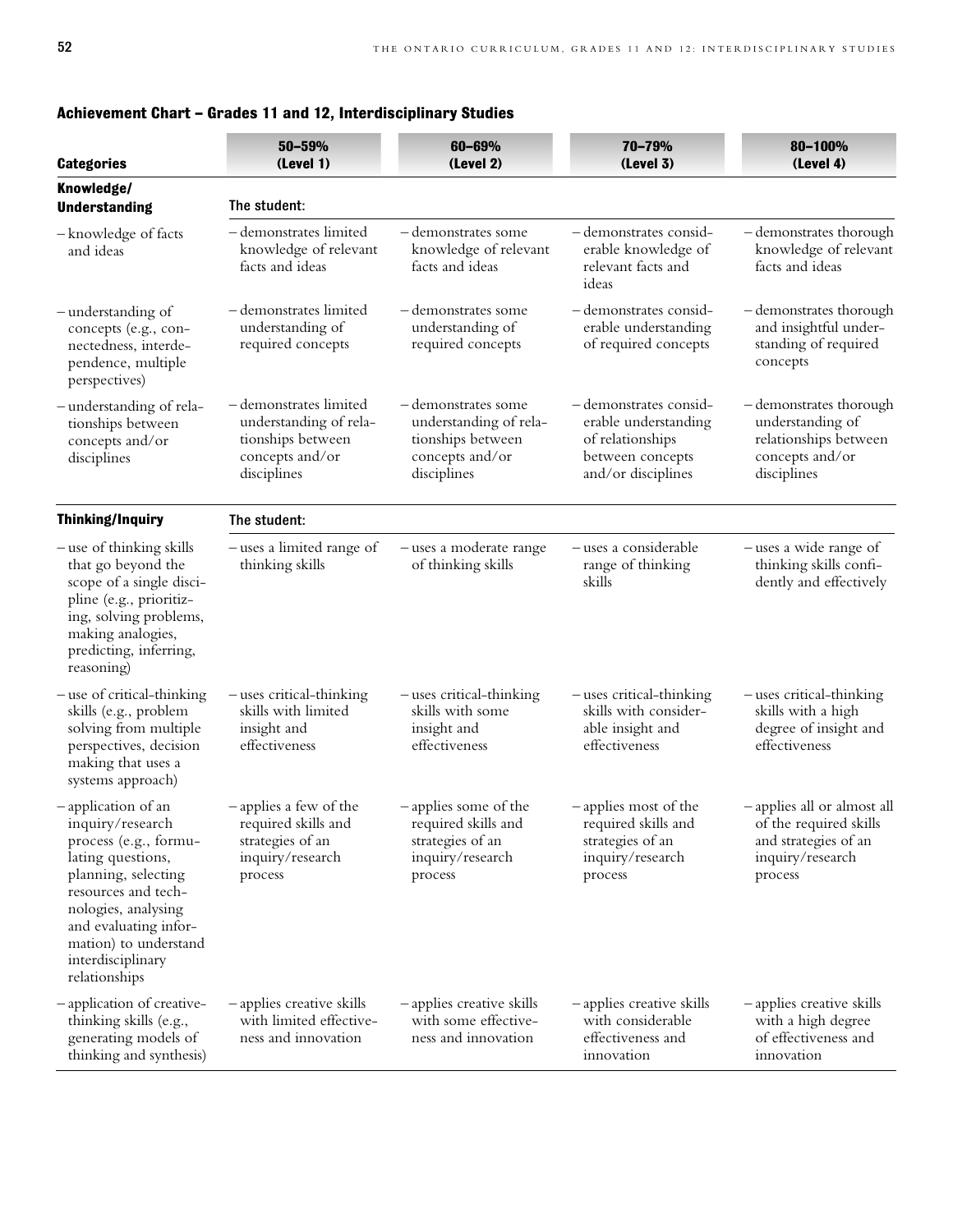| <b>Categories</b>                                                                                                                       | 50-59%<br>(Level 1)                                                                                     | 60-69%<br>(Level 2)                                                                                 | 70-79%<br>(Level 3)                                                                                         | 80-100%<br>(Level 4)                                                                                               |  |  |  |
|-----------------------------------------------------------------------------------------------------------------------------------------|---------------------------------------------------------------------------------------------------------|-----------------------------------------------------------------------------------------------------|-------------------------------------------------------------------------------------------------------------|--------------------------------------------------------------------------------------------------------------------|--|--|--|
| <b>Communication</b>                                                                                                                    | The student:                                                                                            |                                                                                                     |                                                                                                             |                                                                                                                    |  |  |  |
| - communication of<br>information and ideas                                                                                             | $-$ communicates infor-<br>mation and ideas with<br>limited clarity                                     | $-$ communicates infor-<br>mation and ideas with<br>some clarity                                    | - communicates infor-<br>mation and ideas with<br>considerable clarity                                      | $-$ communicates infor-<br>mation and ideas with<br>a high degree of clarity                                       |  |  |  |
| - collaboration (e.g.,<br>interactive listening,<br>team building, coop-<br>erative planning,<br>leadership)                            | - collaborates with<br>others with limited<br>effectiveness                                             | - collaborates with<br>others with some<br>effectiveness                                            | - collaborates with<br>others with consider-<br>able effectiveness                                          | – collaborates with<br>others with a high<br>degree of effectiveness                                               |  |  |  |
| - use of language,<br>symbols, media, and<br>technologies                                                                               | - uses language, sym-<br>bols, media, and<br>technologies with<br>limited accuracy and<br>effectiveness | -uses language, sym-<br>bols, media, and<br>technologies with<br>some accuracy and<br>effectiveness | -uses language, sym-<br>bols, media, and<br>technologies with<br>considerable accuracy<br>and effectiveness | - uses language, sym-<br>bols, media, and<br>technologies with a<br>high degree of accu-<br>racy and effectiveness |  |  |  |
| - communication for<br>different audiences<br>and purposes in real-<br>life situations across<br>the disciplines                        | - communicates with a<br>limited awareness of<br>audience and purpose                                   | - communicates with<br>some awareness of<br>audience and purpose                                    | - communicates with<br>considerable aware-<br>ness of audience and<br>purpose                               | - communicates with a<br>high degree of aware-<br>ness of audience and<br>purpose                                  |  |  |  |
| - use of various com-<br>munication forms and<br>technologies                                                                           | - demonstrates limited<br>command of various<br>forms and technologies                                  | - demonstrates some<br>command of various<br>forms and technologies                                 | -demonstrates consid-<br>erable command of<br>various forms and<br>technologies                             | – demonstrates exten-<br>sive command of<br>various forms and<br>technologies                                      |  |  |  |
| <b>Application</b>                                                                                                                      | The student:                                                                                            |                                                                                                     |                                                                                                             |                                                                                                                    |  |  |  |
| -application of ideas<br>and skills in familiar<br>contexts                                                                             | - applies ideas and skills<br>in familiar contexts<br>with limited<br>effectiveness                     | - applies ideas and skills<br>in familiar contexts<br>with some<br>effectiveness                    | - applies ideas and skills<br>in familiar contexts<br>with considerable<br>effectiveness                    | - applies ideas and skills<br>in familiar contexts<br>with a high degree of<br>effectiveness                       |  |  |  |
| -application of ideas<br>and skills in new<br>contexts                                                                                  | - applies ideas and skills<br>in new contexts with<br>limited effectiveness                             | -applies ideas and skills<br>in new contexts with<br>some effectiveness                             | - applies ideas and skills<br>in new contexts with<br>considerable<br>effectiveness                         | - applies ideas and skills<br>in new contexts with<br>a high degree of<br>effectiveness                            |  |  |  |
| - application of processes<br>and technologies (e.g.,<br>the research process,<br>multimedia and<br>telecommunications<br>technologies) | -applies processes and<br>technologies with<br>limited effectiveness<br>and creativity                  | -applies processes and<br>technologies with<br>some effectiveness and<br>creativity                 | - applies processes and<br>technologies with<br>considerable effective-<br>ness and creativity              | - applies processes and<br>technologies with a<br>high degree of effec-<br>tiveness and creativity                 |  |  |  |
| -provision of explana-<br>tions that incorporate<br>new understandings                                                                  | - provides explanations<br>that incorporate a<br>few new personal<br>understandings                     | - provides explanations<br>that incorporate<br>some new personal<br>understandings                  | - provides explanations<br>that incorporate a<br>considerable number<br>of new personal<br>understandings   | - provides explanations<br>that incorporate a<br>significant number<br>of new personal<br>understandings           |  |  |  |
| -finding connections<br>(e.g., among disci-<br>plines, between a dis-<br>cipline and the world<br>outside the school)                   | -finds connections<br>with limited success                                                              | -finds connections<br>with some success                                                             | -finds connections with<br>considerable success                                                             | -finds connections<br>with a high degree<br>of success                                                             |  |  |  |

*Note:* A student whose achievement is below 50% at the end of a course will not obtain a credit for the course.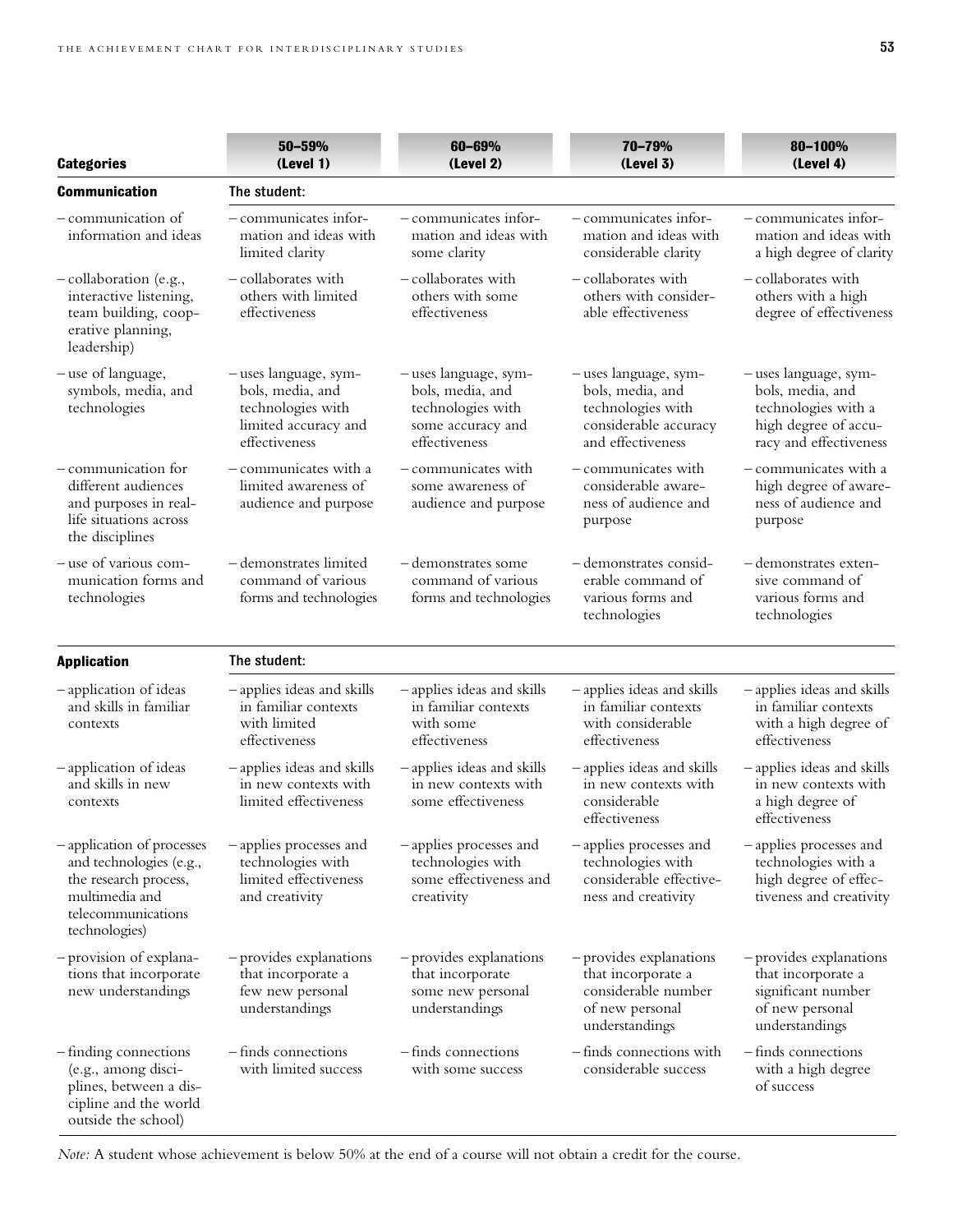The Ministry of Education wishes to acknowledge the contribution of the many individuals, groups, and organizations that participated in the development and refinement of this curriculum policy document.